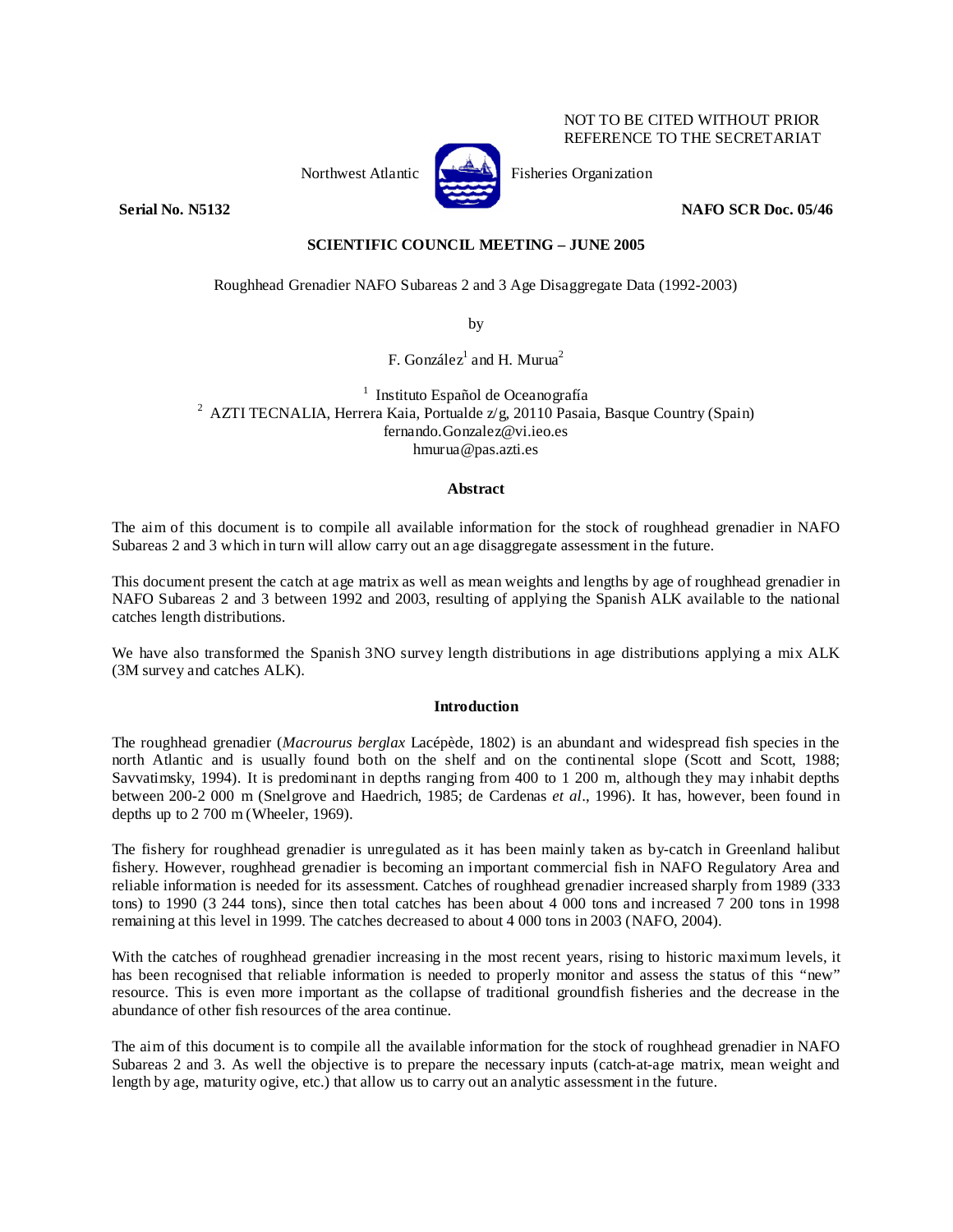## **Materials, Methods and Results**

#### **Total catch numbers by age and year with their mean weights and length by age**

The revised catch history by country for this stock from 1991 to 2003 is presented in Table 1.

Roughhead length frecuencies by sex from the Spanish, Portuguese (R. Alpoim personal communication) and Russian (K. Gorchinsky, personal communication) trawl catches in Div. 3LMNO are available for different years. The Spanish and Portuguese length frecuencies measured the length as preanal fin lengths (AFL) while the Russian ones are estimated as total lengths. The latter were converted to AFL using the Total Length/AFL relationship presented by Murua and Motos (1997). Table 2 shows the length distributions available by country and year.

The age structure of roughhead grenadier was estimated from otolith readings of specimens captured in NAFO Div.3LMN. Validation of age estimates derived from otolith reading was presented by Rodríguez Marín *et al.* (2002). Table 2 shows the years when ALK information were available, it should be mentioned that only Age Length Key (ALK) by sex of the Spanish catches were available.

Parameter values of the length-weight relationship by sex for roughhead grenadier, from the catches were available for Portugal (Alpoim, 2004) and Spain. In the Spanish case, there is available a constant value which were applied to both sexes and all years. In the Russian case we used the Portugal parameters. Table 3 shows the values of the parameters of the length-weight relationship in the form  $W = a^* AFL^b$ .

The way to calculate the total catches length distribution by country was the following. For each country, when there was length frequencies by sex and Division, these frequencies were raised to the catches of the Divisions and after, all Divisions were added to have the each country total catch length distribution by sex and year (Tables 4, 5 and 6).

Only 1999, 2000, 2002 and 2003 Spanish catches ALK were available, for the years where ALK information were not available we apply a combined ALK by sex based on all the available data. The process to convert the total catches length distributions by sex and country in age distributions was the following. The Spanish ALK by sex and year was apply to the respective total length distribution by sex, year and country and then both sexes were added to have the age distributions by country and year. In this process mean weight and mean length by age, year and country were also calculated and presents in Tables 7, 8 and 9.

For each year the available national catch age distributions were added and they were risen to the SC total catch estimate of that year to get the total catch numbers by age and year as well as the associated mean weights and length by age. These results are presented in Table 10 and Fig. 1 and 2.

#### **Flemish Cap Survey Ages Abundance Indices**

The new Flemish Cap transformed survey series by age is presented in Murua and González, 2005.

## **Spanish 3NO Survey Ages Abundance Indices**

The Spanish 3NO Survey length abundance indices between 1997 and 2004 (González-Troncoso, 2005) were transformed in age abundances applying the Flemish Cap ALKs for lengths between 0 and 24 cm and the Spanish commercial catches ALKs for lengths bigger than 24 cm. In 1997 and 1998 the 1999 Spanish commercial ALK was applied and in 2001 the 2002 one. The reason of applying a mix ALK was that Flemish Cap survey only cover the shallowest part of the bank (up to 700 m) while the roughhead grenadiers is distributed well beyond up to 2000 m (Murua and De Cárdenas, in press). We have chosen to use the survey ALK for lengths <24 cm to avoid the bias in the transformation due to the partial selection of individuals smaller than that length in the commercial ALK. The total abundance by age and year and MNPT of the Spanish 3NO Survey is presented in Table 11.

## **Maturity Ogive**

Information about maturity was available from Russia (K. Gorchinsky, pers. com.) and Spain (Murua, 2003). The Russia information is based on macroscopical staging and is available by length, sex and year (1996-2004) while the Spanish was estimated microscopically for females only by length and age based upon samples collected between 1998-2000 in Flemish Cap and Flemish Pass.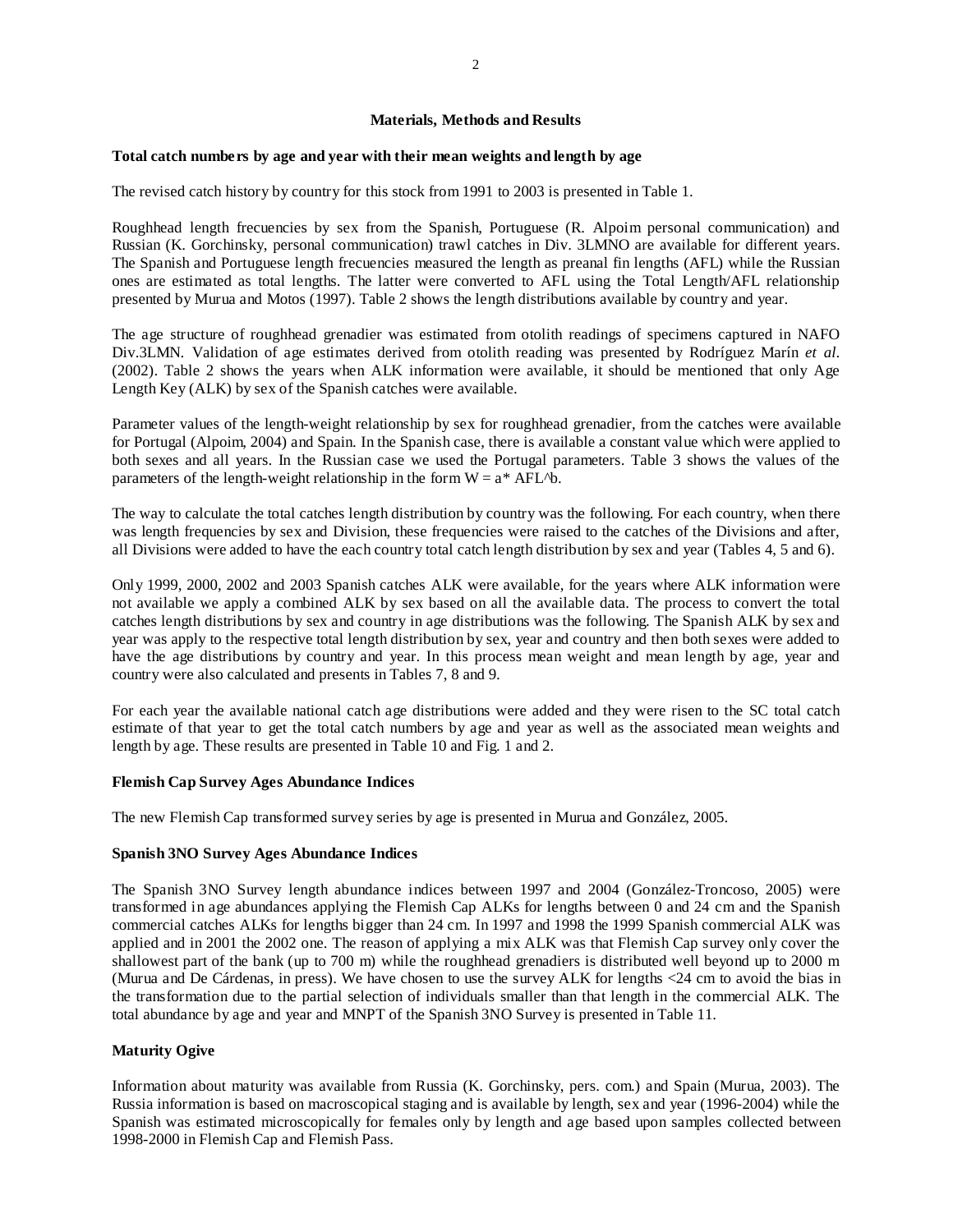#### **References**

- ALPOIM, R. and J. VARGAS. 2004. Length-weight relationships of the Portuguese commercial catches in NAFO, 1998-2003. *NAFO SCR Doc*., No. 40, Serial No. N4991, 9 p.
- DE CARDENAS, E., J. M. CASAS, R. ALPOIM, and H. MURUA. 1996. Preliminary Results of the european Long-line Survey in the NAFO Regulatory Area. *NAFO SCR Doc*., No. 34 Serial No N2709, 6 p.
- GONZALEZ-TRONCOSO, D, X. PAZ, and F. GONZÁLEZ. 2005. Results for the Roughead grenadier from the Spanish Surveys conducted in the NAFO Regulatory Area in Divisions 3NO, 1997-2004. *NAFO SCR Doc*., No. 28, Serial No. N5114, 18 p.
- MURUA, H., and L. MOTOS. 1997. Reproductive biology of roughhead grenadier, *Macrurus berglax* in NAFO Divisions 3MNL. *NAFO SCR Doc.*, No. 20
- MURUA, H. 2003. Population structure, growth and reproduction of roughhead grenadier on the Flemish Cap and Flemish Pass. *J. Fish Biol*., **63**: 356 –373.
- MURUA, H., and F GONZÁLEZ. 2004. A review on roughhead grenadier (*Macrourus berglax*) biology and population structure on Flemish Cap (NAFO Division 3M) 1991-2003 based upon EU Flemish Cap bottom survey Data. *NAFO SCR Doc.*, No. 14 Serial No N4961, 19 p.
- RODRÍGUEZ-MARÍN, E., M. RUIZ, and A. SARASUA. 2002. Validation of roughhead grenadier (Macrourus berglax) otolith reading. *J. Appl. Ichthyology*, **18**: 70-80.
- SAVVATIMSKY P.I. 1994. Age Structure of of Roughhead Grenadier (Macrourus berglax) in the Northwest Atlantic, 1985. *NAFO Sci. Coun. Studies*, **20**: 53-64.
- SCOTT, W. B., and M. G. SCOTT. 1988. Atlantic fishes of Canada. *Can Bull. Fish. Aquat. Sci*., **219**, 731 p.
- SNELGROVE, P. V. R., and R. L. HAEDRICH. 1985. Structure of the deep demersal fish-fauna off Newfoundland. *Mar. Ecol. Prog. Ser*., **27**: 99-107
- WHEELER, A. 1969. The fishes of the British Isles and Northwest Europe: Anacanthini (p. 255.259). MacMillan and Co. Ltd., London England, 613 p.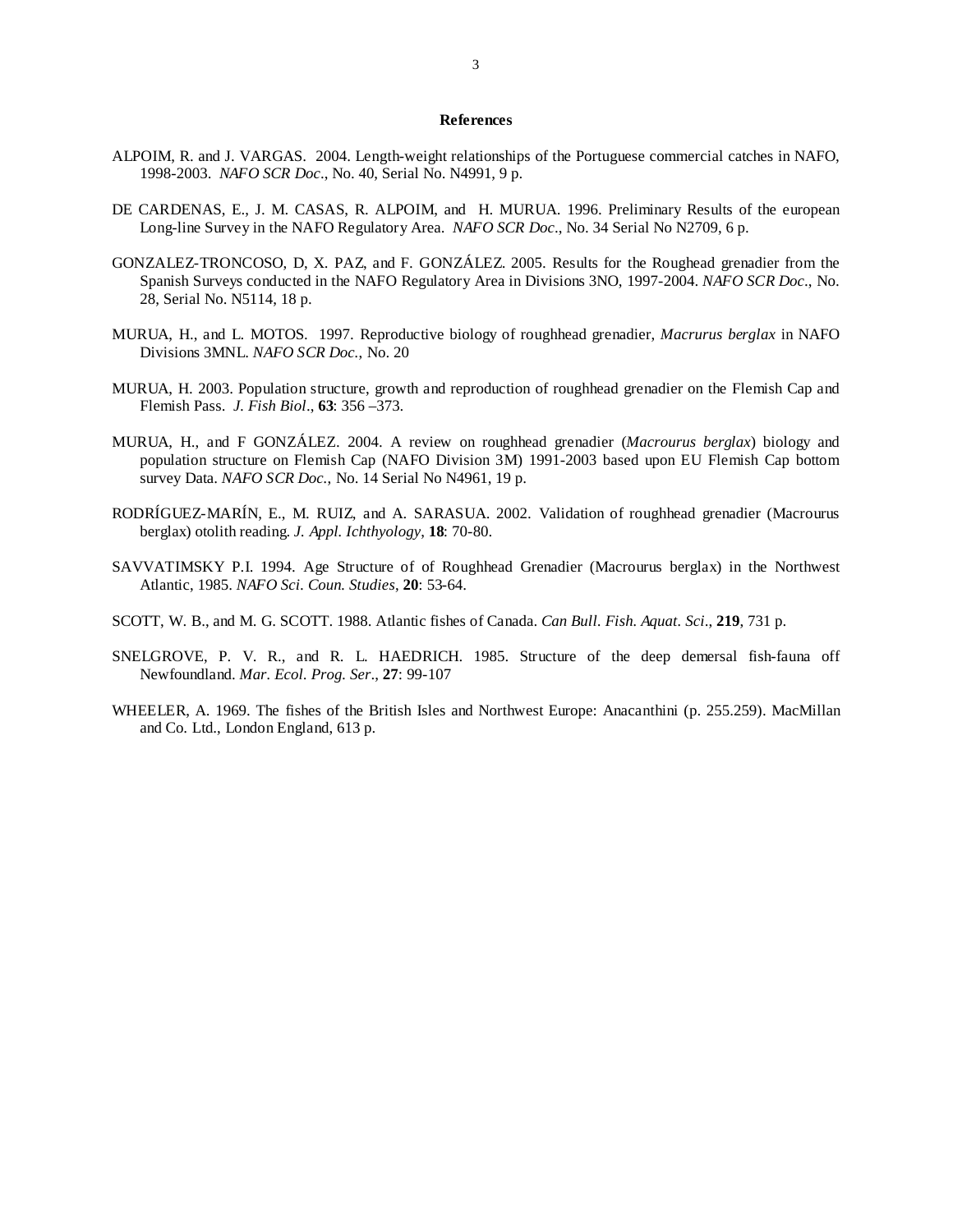|                | 1991              | 1992                | 1993                | 1994                                  | 1995                | 1996              | 1997 | 1998         | 1999 <sup>a</sup> | 2000         | 2001 | 2002 | $2003^{\rm d}$ |
|----------------|-------------------|---------------------|---------------------|---------------------------------------|---------------------|-------------------|------|--------------|-------------------|--------------|------|------|----------------|
| Canada         | 215               | 595                 | 345                 | 79                                    | 84                  |                   | 240  | 39           | 108               | 201          | 164  | 244  | 182            |
| <b>EU-ESP</b>  |                   | $4125^{\mathrm{b}}$ | $2054^{\mathrm{b}}$ | 1720 <sup>b</sup>                     | $2502^{\mathrm{b}}$ | 3090 <sup>b</sup> | 3738 | 6050         | 5704              | 3948         | 2562 | 2588 | 3097           |
| <b>EU-PRT</b>  | 4053 <sup>b</sup> | 2000 <sup>b</sup>   | 1969 <sup>b</sup>   | $2223^{\mathrm{b}}$ 1402 <sup>b</sup> |                     | $784^{\rm b}$     | 762  | 1089         | 1299              | 396          | 241  | 438  | 461            |
| <b>Russia</b>  |                   |                     |                     |                                       |                     |                   |      | $92^{\circ}$ | 49                | 211          | 150  | 228  | 116            |
| Japan          |                   |                     |                     |                                       |                     |                   |      |              |                   |              |      | 120  | 5              |
| <b>Estonia</b> |                   |                     |                     |                                       |                     |                   |      |              |                   | $\mathbf{1}$ |      | 25   | 93             |
| Lituania       |                   |                     |                     |                                       |                     |                   |      |              |                   | 1            |      |      |                |
| <b>Norway</b>  |                   |                     |                     |                                       |                     |                   |      |              |                   |              |      |      | 30             |
| <b>Others</b>  |                   | 5                   | 27                  | $\overline{2}$                        |                     | $\overline{4}$    |      |              |                   |              |      |      |                |
| <b>TOTAL</b>   | 4268              | 6725                | 4395                | 4023                                  | 3982                | 4135              | 4740 | 7270         | 7160              | 4767         | 3117 | 3657 | 3984           |

Table 1. Recent nominal catches (t.) for roughhead grenadier in Subarea 2+3.

<sup>a</sup> Provisional.<br>
<sup>b</sup> First reported as roundnose grenadier in STATLANT 21A.<br>
<sup>d</sup> In 2003, STACFIS could not precisely estimate the catch.

|  |  | Table 2 Roughhead grenadier data of catches length distributions and ALK available in the period 1992-2003. |  |
|--|--|-------------------------------------------------------------------------------------------------------------|--|
|  |  |                                                                                                             |  |

|       | Country Data 1992 1993                 |  | 1994 | 1995 1996 1997 | 1998 1999    |              | 2000 2001    | 2002                    | 2003 |
|-------|----------------------------------------|--|------|----------------|--------------|--------------|--------------|-------------------------|------|
|       | Spain Length Dis. $X^1$ X X X X X X X  |  |      |                |              | $\mathbf{X}$ | $\mathbf{X}$ | X X X                   |      |
|       | Portugal Length Dis. $X^1$ $X$ $X$ $X$ |  |      |                | $\mathbf{X}$ | X            | $\mathbf{X}$ | X X X                   |      |
|       | Russia Length Dis.                     |  |      |                |              |              |              | $X$ $X$ $X$ $X$ $X$ $X$ |      |
|       |                                        |  |      |                |              |              |              |                         |      |
| Spain | ALK                                    |  |      |                |              |              | $X \t X$     | X                       |      |

<sup>1</sup> Sex Combined.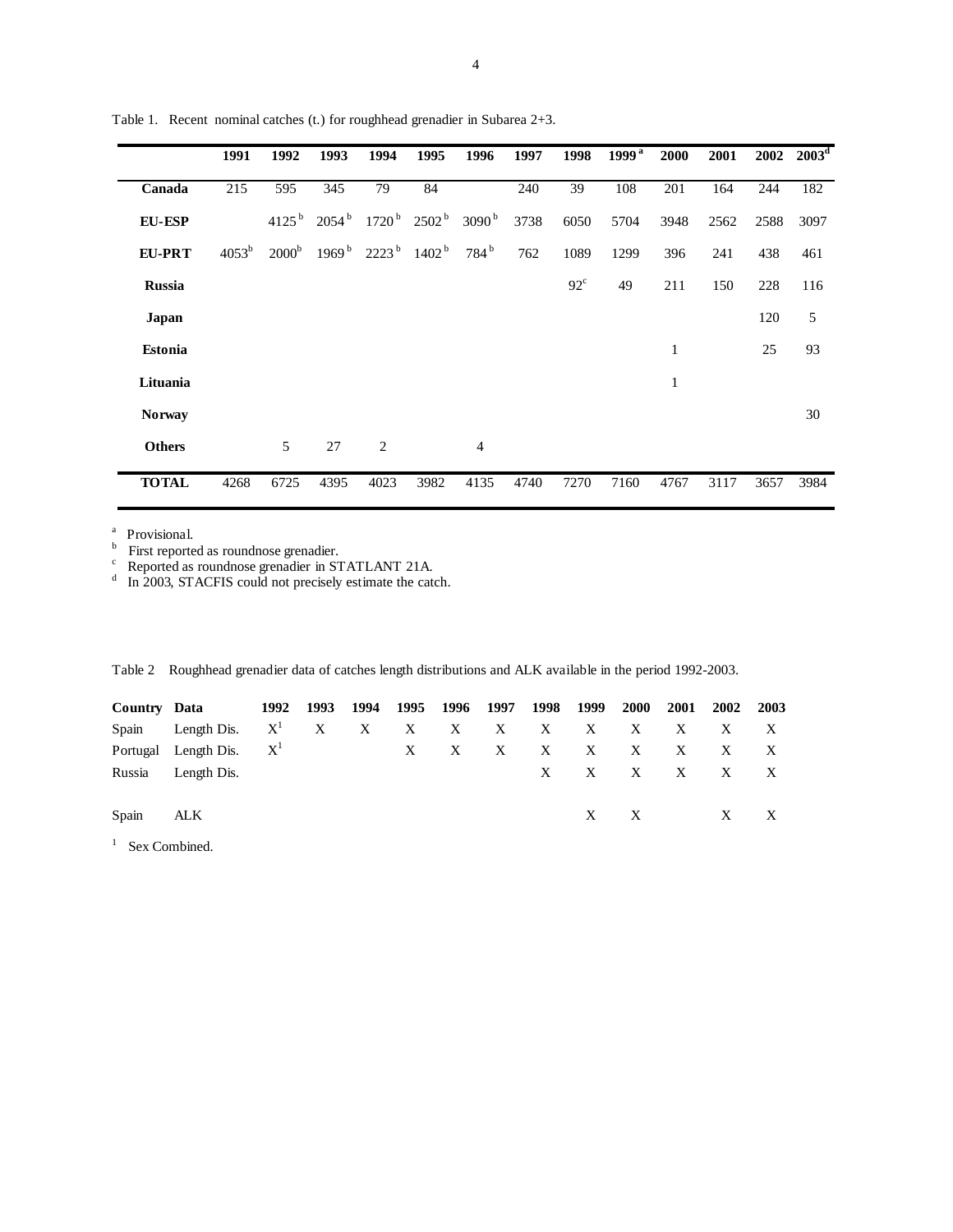|      |              |             | Portugal     |             |
|------|--------------|-------------|--------------|-------------|
| Year | <b>Sex</b>   | $\mathbf a$ | $\mathbf b$  | ${\bf R}^2$ |
| 1998 | $\mathbf{F}$ | 0,3457      | 2,7070       | 0,9947      |
|      | M            | 0,4407      | 2,6036       | 0,9934      |
|      | <b>Total</b> | 0,3510      | 2,6959       | 0,9949      |
| 1999 | $\mathbf{F}$ | 0,2505      | 2,8735       | 0,9977      |
|      | $\mathbf M$  | 0,1374      | 3,0938       | 0,9966      |
|      | <b>Total</b> | 0,2137      | 2,9229       | 0,9975      |
| 2000 | F            | 0,1757      | 2,9816       | 0.9933      |
|      | M            | 0,1368      | 3,0894       | 0,9958      |
|      | <b>Total</b> | 0,1752      | 2,9822       | 0,9962      |
| 2001 | $\mathbf{F}$ | 0,1747      | 2,9563       | 0,9975      |
|      | M            | 0,1037      | 3,1441       | 0,9903      |
|      | <b>Total</b> | 0,1514      | 3,0005       | 0,9974      |
| 2002 | $\mathbf{F}$ | 0,3364      | 2,7548       | 0,9936      |
|      | $\mathbf M$  | 0,4964      | 2,5873       | 0,9952      |
|      | <b>Total</b> | 0,3409      | 2,7480       | 0.9941      |
| 2003 | $\mathbf{F}$ | 0,6888      | 2,5123       | 0,9946      |
|      | M            | 0,6794      | 2,4713       | 0,9950      |
|      | <b>Total</b> | 0,6148      | 2,5461       | 0,9943      |
|      |              |             | <b>Spain</b> |             |
|      |              | $\mathbf a$ | $\mathbf b$  |             |
| All  | <b>Both</b>  | 0,1139      | 2,8921       |             |

|  |  | Table 3. Length-weight relationship parameters by years and country as well as the value of $\mathbb{R}^2$ . |
|--|--|--------------------------------------------------------------------------------------------------------------|
|  |  |                                                                                                              |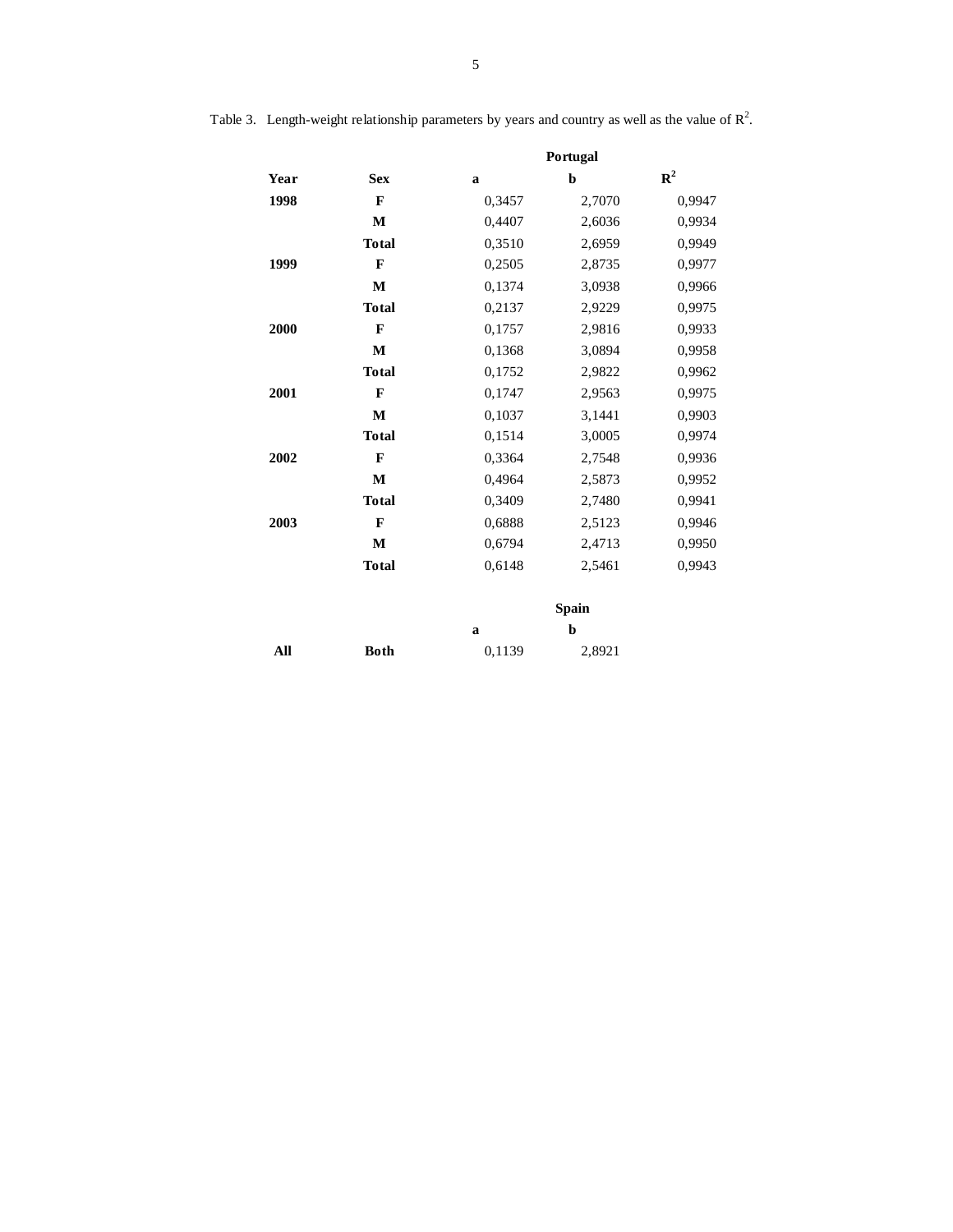|                               | 1992                       |                  |                 | 1993                       |                      |                  |                 | 1994                       |             |                  |                 | 1995                       |                      |                  |
|-------------------------------|----------------------------|------------------|-----------------|----------------------------|----------------------|------------------|-----------------|----------------------------|-------------|------------------|-----------------|----------------------------|----------------------|------------------|
| <b>LENGTH</b>                 | <b>Total Catches 3LMNO</b> |                  |                 | <b>Total Catches 3LMNO</b> |                      |                  |                 | <b>Total Catches 3LMNO</b> |             |                  |                 | <b>Total Catches 3LMNO</b> |                      |                  |
| <b>GROUP</b>                  | M<br>F                     | Total            | M               | F                          |                      | <b>T</b> otal    | M               | F                          |             | Total            | M               | F                          |                      | Total            |
| 0                             |                            | $\mathbf 0$      | $\mathbf 0$     | 0                          | 0                    | $\Omega$         | 0               | 0                          | 0           | $\Omega$         | 0               | $\Omega$                   | 0                    | O                |
| 1                             |                            | $\mathbf 0$      | $\mathbf 0$     | $\mathbf 0$                | $\mathbf 0$          | $\Omega$         | 0               | $\mathbf 0$                | $\Omega$    | $\Omega$         | 0               | $\mathbf 0$                | 0                    |                  |
| $\overline{2}$                |                            | $\mathbf 0$      | $\mathbf 0$     | 0                          | $\Omega$             | $\Omega$         | 0               | $\mathbf 0$                | $\Omega$    | O                | 0               | $\mathbf 0$                | $\Omega$             | O                |
| 3                             |                            | 932              | $\mathbf 0$     | 0                          | $\Omega$             | $\Omega$         | 0               | $\mathbf 0$                | $\Omega$    |                  | O               | $\Omega$                   | $\Omega$             |                  |
| 4                             |                            | 1089             | $\mathbf 0$     | 0                          | $\Omega$             | $\Omega$         | 0               | $\mathbf 0$                | $\Omega$    | $\Omega$         | O               | $\Omega$                   | $\Omega$             |                  |
| 5                             |                            | 3272             | $\mathbf 0$     | 0                          | $\Omega$             | $\Omega$         | $\mathbf 0$     | $\mathbf 0$                | 1091        | 1091             | O               | $\Omega$                   | $\Omega$             | $\Omega$         |
| 6                             |                            | 11054            | 1337            | 1904                       | $\Omega$             | 3241             | 279             | 449                        | 1461        | 2189             | $\Omega$        | $\Omega$                   | $\Omega$             | $\Omega$         |
| 7                             |                            | 10647            | 4457            | 1260                       | $\mathbf 0$          | 5717             | 2686            | 2281                       | 2031        | 6999             | 3822            | $\mathbf 0$                | $\Omega$             | 3822             |
| 8                             |                            | 10152            | 7408            | 5981                       | $\mathbf 0$          | 13389            | 6252            | 5604                       | 2184        | 14040            | 7645            | $\mathbf 0$                | $\Omega$             | 7645             |
| 9                             |                            | 35525            | 28040           | 25423                      | 474                  | 53938            | 14022           | 13187                      | 1357        | 28566            | 30579           | 11467                      | $\Omega$             | 42046            |
| 10                            |                            | 62760            | 10676           | 13332                      | $\mathbf 0$          | 24009            | 30629           | 34387                      | 2826        | 67842            | 114672          | 122317                     | 3800                 | 240788           |
| 11                            |                            | 92241            | 21221           | 8935                       | $\mathbf 0$          | 30156            | 26483           | 28818                      | 1237        | 56538            | 99382           | 61136                      | $\Omega$             | 160518           |
| 12                            |                            | 132971           | 25844           | 20903                      | $\Omega$             | 46747            | 33829           | 29438                      | 781         | 64047            | 80824           | 113542                     | O                    | 194366           |
| 13<br>14                      |                            | 199441           | 62898           | 56117                      | 237                  | 119251           | 45381           | 44428                      | 1014        | 90823            | 61113           | 66582                      | $\Omega$             | 127695           |
|                               |                            | 430450<br>654175 | 67524<br>108235 | 67040<br>63918             | $\Omega$<br>$\Omega$ | 134564<br>172153 | 87740<br>101416 | 69570<br>76476             | 696<br>717  | 158006<br>178609 | 92860<br>155110 | 103167<br>112974           | $\Omega$<br>$\Omega$ | 196027<br>268084 |
| 15<br>16                      |                            | 580516           | 172848          | 118272                     | 0                    | 291120           | 130169          | 90329                      | 581         | 221079           | 108628          | 145737                     | $\Omega$             | 254365           |
| 17                            |                            |                  | 235537          | 161729                     | $\Omega$             | 397266           | 194209          | 136029                     |             | 330826           | 200934          | 192728                     | O                    | 393662           |
| 18                            |                            | 520190<br>466720 | 182940          | 191805                     | 0                    | 374746           | 184074          | 161972                     | 588<br>1417 | 347463           | 276768          | 235859                     | $\Omega$             | 512627           |
| 19                            |                            | 416143           | 110519          | 151398                     | 0                    | 261918           | 146387          | 147862                     | 635         | 294884           | 325914          | 254911                     | O                    | 580825           |
| 20                            |                            | 375463           | 86148           | 110485                     | 0                    | 196633           | 85245           | 114635                     | 1432        | 201312           | 161057          | 187245                     | $\Omega$             | 348302           |
| 21                            |                            | 348890           | 31078           | 83566                      | 0                    | 114645           | 46131           | 80747                      | 776         | 127655           | 84078           | 158895                     | $\Omega$             | 242973           |
| 22                            |                            | 312304           | 11788           | 83153                      | $\Omega$             | 94941            | 24633           | 65074                      | 518         | 90225            | 52429           | 95478                      | $\Omega$             | 147907           |
| 23                            |                            | 263191           | 4437            | 98017                      | 0                    | 102455           | 8924            | 65359                      | 169         | 74452            | 9807            | 59513                      | $\Omega$             | 69319            |
| 24                            |                            | 209846           | 1100            | 106962                     | 0                    | 108062           | 2029            | 61855                      | 0           | 63884            | 3822            | 62759                      | $\Omega$             | 66582            |
| 25                            |                            | 158027           | $\mathbf 0$     | 95248                      | $\mathbf 0$          | 95248            | 1084            | 63236                      | $\mathbf 0$ | 64320            | 0               | 33886                      | $\Omega$             | 33886            |
| 26                            |                            | 134379           | $\mathbf 0$     | 87714                      | 0                    | 87714            | 173             | 48077                      | 20          | 48270            | 0               | 52362                      | $\Omega$             | 52362            |
| 27                            |                            | 94107            | $\mathbf 0$     | 51165                      | 0                    | 51165            | 311             | 37391                      | $\mathbf 0$ | 37702            | 0               | 64352                      | $\Omega$             | 64352            |
| 28                            |                            | 90528            | $\mathbf 0$     | 34513                      | $\mathbf 0$          | 34513            | 227             | 27139                      | $\mathbf 0$ | 27366            | 0               | 50746                      | $\Omega$             | 50746            |
| 29                            |                            | 81592            | $\mathbf 0$     | 34913                      | $\Omega$             | 34913            | 206             | 19696                      | $\Omega$    | 19902            | 0               | 43079                      | $\Omega$             | 43079            |
| 30                            |                            | 53945            | $\mathbf 0$     | 24335                      | $\mathbf 0$          | 24335            | 99              | 21016                      | $\Omega$    | 21115            | 0               | 9807                       | $\Omega$             | 9807             |
| 31                            |                            | 39537            | $\mathbf 0$     | 23450                      | $\mathbf 0$          | 23450            | 32              | 11950                      | $\mathbf 0$ | 11982            | 0               | 27856                      | $\Omega$             | 27856            |
| 32                            |                            | 26876            | $\mathbf 0$     | 25896                      | 0                    | 25896            | $\mathbf 0$     | 11831                      | $\mathbf 0$ | 11831            | 3822            | 17975                      | $\Omega$             | 21797            |
| 33                            |                            | 18360            | $\mathbf 0$     | 5330                       | $\mathbf 0$          | 5330             | 16              | 6536                       | $\mathbf 0$ | 6552             | 0               | 14175                      | 0                    | 14175            |
| 34                            |                            | 11196            | 0               | 5912                       | $\mathbf 0$          | 5912             | 16              | 6281                       | $\Omega$    | 6297             | 0               | 8714                       | $\Omega$             | 8714             |
| 35                            |                            | 7120             | $\mathbf 0$     | 4133                       | $\Omega$             | 4133             | $\Omega$        | 3946                       | $\Omega$    | 3946             | 0               | $\Omega$                   | $\Omega$             | 0                |
| 36                            |                            | 7072             | $\mathbf 0$     | 1967                       | 0                    | 1967             | $\mathbf 0$     | 1494                       | $\Omega$    | 1494             | 0               | $\mathbf 0$                | $\Omega$             |                  |
| 37                            |                            | 575              | $\mathbf 0$     | 462                        | 0                    | 462              | 0               | 1615                       | $\Omega$    | 1615             | 0               | 3800                       | $\Omega$             | 3800             |
| 38                            |                            | 349              | $\mathbf 0$     | $\mathbf 0$                | 0                    | 0                | 0               | 1263                       | $\mathbf 0$ | 1263             | 0               | $\mathbf 0$                | $\Omega$             | O                |
| 39                            |                            | 1074             | $\mathbf 0$     | 198                        | $\Omega$             | 198              | 0               | 210                        | $\Omega$    | 210              | 0               | $\mathbf 0$                | $\Omega$             | $\Omega$         |
| 40                            |                            | 12446            | $\Omega$        | 118                        | $\Omega$             | 118              | 0               | 865                        | $\Omega$    | 865              | 0               | $\mathbf 0$                | $\Omega$             | $\Omega$         |
| <b>TOTAL</b>                  |                            | 5875156          | 1174037 1765556 |                            |                      | 711 2940304      | 1172682 1491049 |                            |             | 21529 2685260    | 1873265 2311061 |                            |                      | 3800 4188127     |
| <b>Total Catches SC (ton)</b> |                            | 4125             |                 |                            |                      | 2054             |                 |                            |             | 1720             |                 |                            |                      | 2521             |
| <b>Number Samples</b>         |                            | 185              |                 |                            |                      | 48               |                 |                            |             | 288              |                 |                            |                      | 6                |

Table 4 Roughhead grenadier Spanish Div. 3LMNO total catches length distributions by sex and year.

|                               |                  | 1996                       |          |                  |                  | 1997                       |               |                  |                   | 1998                       |             |                           |                  | 1999                       |                      |                  |
|-------------------------------|------------------|----------------------------|----------|------------------|------------------|----------------------------|---------------|------------------|-------------------|----------------------------|-------------|---------------------------|------------------|----------------------------|----------------------|------------------|
| <b>LENGTH</b>                 |                  | <b>Total Catches 3LMNO</b> |          |                  |                  | <b>Total Catches 3LMNO</b> |               |                  |                   | <b>Total Catches 3LMNO</b> |             |                           |                  | <b>Total Catches 3LMNO</b> |                      |                  |
| <b>GROUP</b>                  | M                | F                          |          | <b>T</b> otal    | М                | F                          | л.            | <b>T</b> otal    | M                 | F                          |             | Total                     | M                | F                          | л                    | Total            |
| 0                             | 0                | 0                          | 0        | 0                | 0                | 0                          | $^{\circ}$    | 0                | $\mathbf 0$       | $\Omega$                   | $^{\circ}$  | $\mathbf 0$               | 0                | $\Omega$                   | 0                    | $\Omega$         |
| 1                             | $\Omega$         | $\Omega$                   | 0        | 0                | $\Omega$         | $\Omega$                   | $\mathbf 0$   | 0                | $\mathbf 0$       | 0                          | $\Omega$    | $\Omega$                  | 0                | 0                          | $\mathbf 0$          | 0                |
| 2                             | $\Omega$         | $\Omega$                   | $\Omega$ | $\Omega$         | $\Omega$         | $\Omega$                   | $\Omega$      | 0                | $\Omega$          | $\Omega$                   | $\Omega$    | $\Omega$                  | $\Omega$         | $\Omega$                   | $\Omega$             | $\Omega$         |
| 3                             | $\Omega$         | $\Omega$                   | $\Omega$ | 0                | $\Omega$         | $\Omega$                   | $\Omega$      | 0                | $\Omega$          | $\Omega$                   | $\Omega$    | O                         | 0                | 0                          | $\mathbf 0$          | 0                |
| 4                             | O                | $\Omega$                   | $\Omega$ | $\Omega$         | $\Omega$         | $\Omega$                   | $\Omega$      | 0                | $\Omega$          | $\Omega$                   | $\Omega$    | O                         | 0                | $\Omega$                   | $\mathbf 0$          | $\Omega$         |
| 5                             | C                | $\Omega$                   | $\Omega$ | $\Omega$         | $\Omega$         | $\Omega$                   | $\Omega$      | $\Omega$         | $\Omega$          | $\Omega$                   | $\Omega$    | $\Omega$                  | O                | $\Omega$                   | $\Omega$             | $\Omega$         |
| 6                             | O                | $\Omega$                   | 0        | 0                | $\mathbf 0$      | $\mathbf 0$                | $\mathbf 0$   | 0                | $\Omega$          | 0                          | $\Omega$    | $\Omega$                  | 0                | 0                          | $\mathbf 0$          | 0                |
| $\overline{7}$                | O                | $\Omega$                   | $\Omega$ | $\Omega$         | 685              | 1748                       | $\mathbf 0$   | 2434             | 848               | $\Omega$                   | $\Omega$    | 848                       | 0                | $\Omega$                   | $\mathbf 0$          | $\Omega$         |
| 8                             | $\Omega$         | $\Omega$                   | $\Omega$ | 0                | 15306            | 10782                      | 0             | 26088            | 848               | 1735                       | $\Omega$    | 2583                      | O                | 0                          | $^{\circ}$           | 0                |
| 9                             | $\Omega$         | $\Omega$                   | 0        | $\Omega$         | 22504            | 13357                      | 0             | 35861            | 5342              | 8733                       | 501         | 14575                     | $\Omega$         | 0                          | $\mathbf 0$          | $\Omega$         |
| 10                            | 15481            | 74847                      | 0        | 90328            | 22632            | 32354                      | $\Omega$      | 54986            | 63184             | 55976                      | 3739        | 122899                    | 8582             | 6220                       | $\mathbf 0$          | 14802            |
| 11                            | 89712            | 46442                      | 0        | 136154           | 31758            | 54963                      | $\Omega$      | 86722            | 114208            | 122878                     | 1542        | 238628                    | 22597            | 7086                       | $\Omega$             | 29684            |
| 12                            | 192005           | 285601                     | 0        | 477606           | 67489            | 92860                      | $\Omega$      | 160349           | 210739            | 210362                     | 6437        | 427539                    | 49919            | 67084                      | 4724                 | 121727           |
| 13                            | 261602           | 336462                     | $\Omega$ | 598064           | 146771           | 125592                     | $\Omega$      | 272364           | 341779            | 264089                     | 4741        | 610609                    | 109523           | 116845                     | 1575                 | 227942           |
| 14<br>15                      | 284404<br>266471 | 313733<br>244011           | 0        | 598138<br>510482 | 255755<br>324102 | 204807<br>315955           | 0<br>$\Omega$ | 460562<br>640057 | 640067<br>1288136 | 399950<br>743332           |             | 4317 1044335<br>0 2031468 | 152119<br>304868 | 102830<br>167473           | $\Omega$<br>$\Omega$ | 254949<br>472341 |
| 16                            | 318074           | 70114                      | 0<br>0   | 388188           | 449040           | 360839                     | 1260          | 811139           | 1274836           | 845060                     |             | 0 2119896                 | 315182           | 266130                     | $\Omega$             | 581312           |
| 17                            | 295749           | 177352                     | $\Omega$ | 473101           | 325057           | 329949                     | 1260          | 656267           | 978286            | 654666                     | $\Omega$    | 1632952                   | 388880           | 302191                     | $\Omega$             | 691071           |
| 18                            | 285790           | 236306                     | 0        | 522096           | 291087           | 273987                     | 0             | 565075           | 581075            | 415378                     | 0           | 996454                    | 374629           | 216683                     | O                    | 591312           |
| 19                            | 255820           | 170068                     | 0        | 425887           | 297520           | 222128                     | 0             | 519648           | 442096            | 382737                     | $\Omega$    | 824833                    | 340614           | 339669                     | $\Omega$             | 680284           |
| 20                            | 225218           | 214361                     | $\Omega$ | 439579           | 247201           | 245576                     | $\Omega$      | 492777           | 238562            | 247650                     | $\Omega$    | 486212                    | 372424           | 296207                     | $\Omega$             | 668631           |
| 21                            | 158726           | 295916                     | 0        | 454642           | 125260           | 186737                     | 0             | 311997           | 108124            | 239454                     | $\Omega$    | 347578                    | 146529           | 393604                     | $\Omega$             | 540133           |
| 22                            | 28368            | 135879                     | $\Omega$ | 164247           | 61957            | 150841                     | $\Omega$      | 212798           | 44184             | 214913                     | 0           | 259097                    | 52045            | 282349                     | O                    | 334394           |
| 23                            | 0                | 137383                     | 0        | 137383           | 25141            | 168444                     | 0             | 193585           | 26393             | 159022                     | 0           | 185415                    | 35117            | 327072                     | $\Omega$             | 362188           |
| 24                            | $\mathbf 0$      | 52291                      | 0        | 52291            | 15491            | 123101                     | 0             | 138592           | 8992              | 187381                     | O           | 196374                    | 10000            | 254713                     | O                    | 264712           |
| 25                            | $\mathbf 0$      | 51306                      | 0        | 51306            | 3231             | 111707                     | 0             | 114938           | 1240              | 106692                     | $\Omega$    | 107932                    | 9527             | 237548                     | $\Omega$             | 247075           |
| 26                            | $\Omega$         | 54513                      | 0        | 54513            | 8338             | 61458                      | 0             | 69796            | $\mathbf 0$       | 88881                      | 0           | 88881                     | $\Omega$         | 160150                     | $\Omega$             | 160150           |
| 27                            | $\Omega$         | 10666                      | 0        | 10666            | 2880             | 38988                      | $\Omega$      | 41868            | 4317              | 40726                      | $\Omega$    | 45043                     | O                | 157552                     | $\Omega$             | 157552           |
| 28                            | $\Omega$         | 45455                      | $\Omega$ | 45455            | 7054             | 34718                      | $\Omega$      | 41771            | $\Omega$          | 71185                      | $\mathbf 0$ | 71185                     | 0                | 119365                     | $\Omega$             | 119365           |
| 29                            | $\Omega$         | 54513                      | $\Omega$ | 54513            | 5193             | 46031                      | $\mathbf 0$   | 51224            | $\Omega$          | 26557                      | $\Omega$    | 26557                     | $\Omega$         | 82831                      | $\Omega$             | 82831            |
| 30                            | $\Omega$         | 78674                      | $\Omega$ | 78674            | 2024             | 36965                      | $\mathbf 0$   | 38989            | $\mathbf 0$       | 28532                      | $\mathbf 0$ | 28532                     | O                | 66375                      | $\mathbf 0$          | 66375            |
| 31                            | $\Omega$         | 15481                      | 0        | 15481            | 3060             | 30597                      | $\mathbf 0$   | 33657            | $\Omega$          | 36396                      | $\mathbf 0$ | 36396                     | $\Omega$         | 68343                      | $\mathbf 0$          | 68343            |
| 32                            | $\Omega$         | $\Omega$                   | 0        | $\Omega$         | 2040             | 19186                      | $\Omega$      | 21226            | $\Omega$          | 55572                      | $\Omega$    | 55572                     | $\Omega$         | 58895                      | $\Omega$             | 58895            |
| 33                            | $\mathbf 0$      | $\Omega$                   | $\Omega$ | $\Omega$         | 4080             | 21815                      | $\mathbf 0$   | 25895            | $\Omega$          | 10923                      | $\Omega$    | 10923                     | C                | 71729                      | C                    | 71729            |
| 34                            | $\Omega$         | 9058                       | 0        | 9058             | 4056             | 12624                      | 0             | 16680            | $\Omega$          | 13124                      | $\Omega$    | 13124                     | $\Omega$         | 34329                      | $\mathbf 0$          | 34329            |
| 35                            | $\Omega$         | O                          | 0        | O                | 2016             | 3899                       | $\mathbf 0$   | 5915             | $\Omega$          | 12383                      | $\mathbf 0$ | 12383                     | 0                | 20235                      | $\mathbf 0$          | 20235            |
| 36                            | $\Omega$         | $\Omega$                   | 0        | 0                | 1020             | 3865                       | $\mathbf 0$   | 4884             | $^{\circ}$        | 10850                      | 0           | 10850                     | $\Omega$         | 20708                      | $\mathbf 0$          | 20708            |
| 37                            | C                | $\Omega$                   | $\Omega$ | 0                | $\mathbf 0$      | 455                        | $\mathbf 0$   | 455              | $\mathbf 0$       | 6953                       | 0           | 6953                      | $\mathbf 0$      | 9133                       | $\mathbf 0$          | 9133             |
| 38                            | $\Omega$         | $\Omega$                   | $\Omega$ | 0                | $\mathbf 0$      | 1295                       | $\mathbf 0$   | 1295             | $\mathbf 0$       | 1779                       | 0           | 1779                      | 0                | 8582                       | $\mathbf 0$          | 8582             |
| 39                            | $\Omega$         | $\Omega$                   | $\Omega$ | 0                | $\mathbf 0$      | 1705                       | $\mathbf 0$   | 1705             | $\Omega$          | 0                          | $\mathbf 0$ | 0                         | O                | 1575                       | $\Omega$             | 1575             |
| 40                            | $\Omega$         | $\Omega$                   | $\Omega$ | $\Omega$         | 1020             | 529                        | $\Omega$      | 1549             | $\Omega$          | $\Omega$                   | $\Omega$    | $\epsilon$                | $\Omega$         | $\Omega$                   | $\Omega$             | $\Omega$         |
| <b>TOTAL</b>                  | 2677421 3110432  |                            |          | 0 5787853        | 2770768 3339858  |                            |               | 2520 6113147     | 6373255 5663871   |                            |             | 21277 #######             | 2692554 4263506  |                            |                      | 6299 6962359     |
| <b>Total Catches SC (ton)</b> |                  |                            |          | 3090             |                  |                            |               | 3738             |                   |                            |             | 6050                      |                  |                            |                      | 5705             |

**Number Samples** 5 33 34 15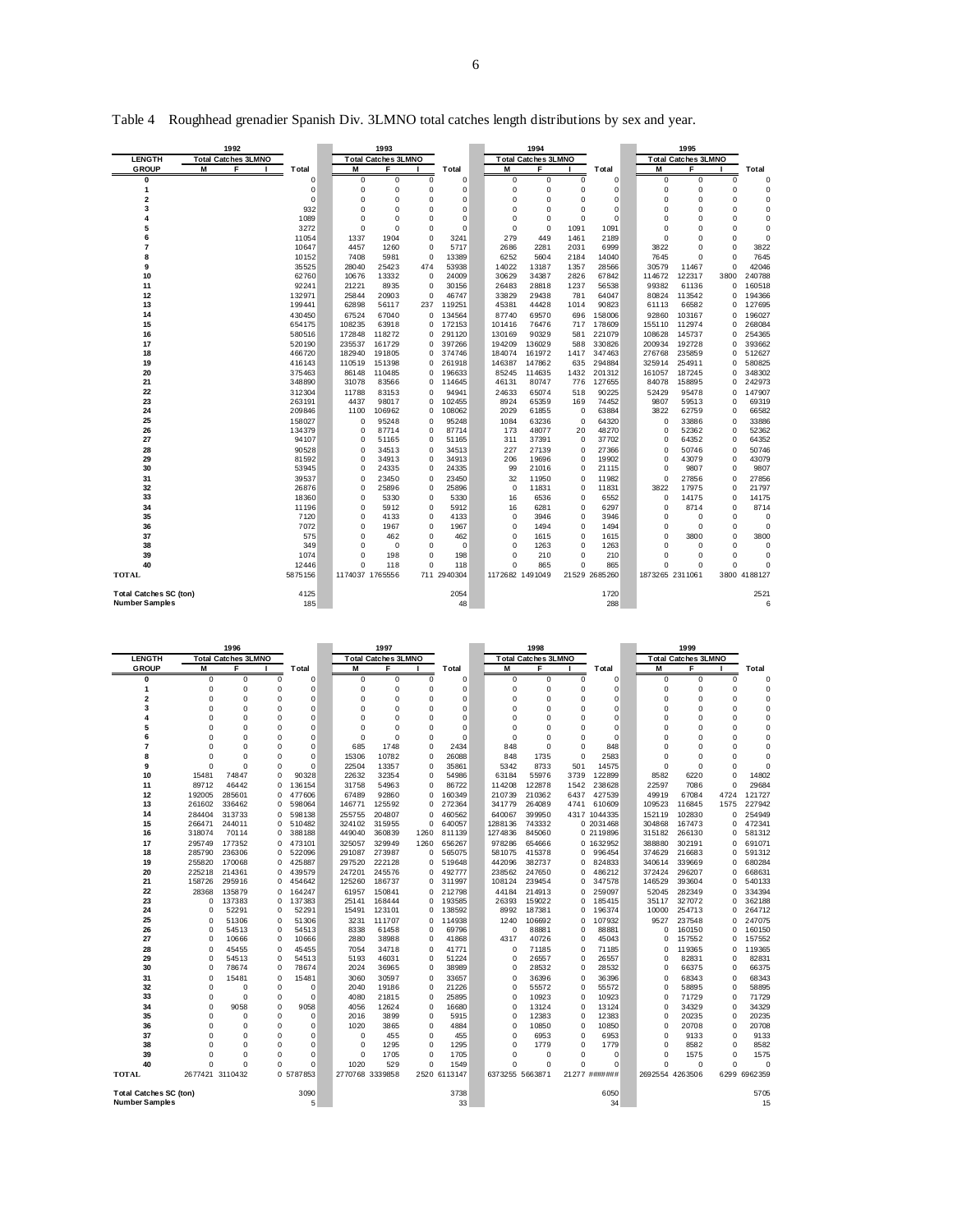|                               |                 | 2000                       |               |                  |                 | 2001                       |                         |                |                 | 2002                       |               |                 |                      | 2003                       |                      |                  |
|-------------------------------|-----------------|----------------------------|---------------|------------------|-----------------|----------------------------|-------------------------|----------------|-----------------|----------------------------|---------------|-----------------|----------------------|----------------------------|----------------------|------------------|
| <b>LENGTH</b>                 |                 | <b>Total Catches 3LMNO</b> |               |                  |                 | <b>Total Catches 3LMNO</b> |                         |                |                 | <b>Total Catches 3LMNO</b> |               |                 |                      | <b>Total Catches 3LMNO</b> |                      |                  |
| <b>GROUP</b>                  | M               | F                          |               | <b>T</b> otal    | M               | F                          |                         | <b>Total</b>   | M               | F                          |               | Total           | M                    | F                          |                      | Total            |
| 0                             | $\Omega$        | $\Omega$                   | 0             | $\mathbf 0$      | $\mathbf 0$     | 0                          | 0                       | $\Omega$       | 0               | $\Omega$                   | $\Omega$      | $\Omega$        | 0                    | $\Omega$                   | $\Omega$             | $\Omega$         |
| 1                             | 0               | $\mathbf 0$                | 0             | $\mathbf 0$      | $\mathbf 0$     | 0                          | 0                       | 0              | $\mathbf 0$     | $\mathbf 0$                | 0             | $\Omega$        | 0                    | 0                          | $\mathbf 0$          |                  |
| $\overline{2}$                | $\Omega$        | $\Omega$                   | $\Omega$      | $\mathbf 0$      | $\Omega$        | 0                          | $\Omega$                | 0              | 0               | $\mathbf 0$                | 0             | $\Omega$        | $\Omega$             | $\Omega$                   | $\mathbf 0$          | $\Omega$         |
| 3                             | $\Omega$        | $\Omega$                   | $\Omega$      | $\Omega$         | $\mathbf 0$     | $\Omega$                   | $\Omega$                | $\Omega$       | 0               | $\Omega$                   | $\Omega$      | $\Omega$        | $\Omega$             | O                          | $\Omega$             | $\Omega$         |
| 4                             | 0               | $\Omega$                   | $\Omega$      | $\Omega$         | $\Omega$        | 0                          | $\Omega$                | $\Omega$       | 0               | $\Omega$                   | $\Omega$      | $\Omega$        | $\Omega$             | O                          | $\Omega$             | $\Omega$         |
| 5                             | 0               | 47                         | 0             | 47               | $\mathbf 0$     | 0                          | $\mathbf 0$             | $\mathbf 0$    | $\mathbf 0$     | $\mathbf 0$                | 0             | $\Omega$        | $\mathbf 0$          | O                          | $\mathbf 0$          | $\mathbf 0$      |
| 6                             | 47              | $\Omega$                   | $\Omega$      | 47               | $\Omega$        | 131                        | 189                     | 320            | $\Omega$        | $\Omega$                   | $\Omega$      | $\Omega$        | 625                  | $\Omega$                   | $\Omega$             | 625              |
| 7                             | 4               | $\Omega$                   | $\Omega$      | Δ                | 382             | 236                        | 96                      | 715            | 101             | 2356                       | $\Omega$      | 2458            | 2434                 | 1766                       | $\Omega$             | 4200             |
| 8                             | 1567            | 181                        | 0             | 1748             | 2613            | 1479                       | $\mathbf 0$             | 4092           | 122             | 3221                       | 220           | 3564            | 10444                | 9417                       | $\Omega$             | 19861            |
| 9                             | 5677            | 2425                       | 359           | 8461             | 5412            | 5151                       | $\mathbf 0$             | 10562          | 6528            | 6428                       | 0             | 12956           | 25432                | 18609                      | $\Omega$             | 44041            |
| 10                            | 10970           | 16111                      | 217           | 27297            | 18452           | 11847                      | $\mathbf 0$             | 30299          | 10017           | 20414                      | 0             | 30431           | 49064                | 34924                      | $\Omega$             | 83988            |
| 11                            | 66390           | 59355                      | 951           | 126696           | 49501           | 32792                      | $\Omega$                | 82293          | 31380           | 25161                      | 547           | 57087           | 75655                | 66989                      | $\Omega$             | 142644           |
| 12                            | 134509          | 91596                      | 749           | 226854           | 123381          | 74883                      | 140                     | 198404         | 81624           | 59770                      | 547           | 141940          | 98632                | 85580                      | $\Omega$             | 184212           |
| 13                            | 270360          | 235401                     | 1367          | 507128           | 223272          | 149549                     | 70                      | 372891         | 157976          | 128605                     | 0             | 286581          | 156661               | 105481                     | $\Omega$             | 262142           |
| 14                            | 338914          | 315162                     | 1509          | 655585           | 420003          | 274706                     | 140                     | 694848         | 313242          | 202674                     | 203           | 516119          | 347331               | 237568                     | $\Omega$             | 584899           |
| 15                            | 373525          | 389418                     | 202           | 763145           | 459607          | 342848                     | $\Omega$                | 802455         | 425623          | 321255                     | 490           | 747368          | 483966               | 313785                     | 677                  | 798429           |
| 16                            | 540450          | 409369                     | 0             | 949819           | 369922          | 269672                     | $\Omega$                | 639594         | 433166          | 356889                     | 490           | 790545          | 613164               | 370642                     | $\Omega$             | 983806           |
| 17                            | 591379          | 501568                     |               | 2562 1095510     | 358472          | 237750                     | 87                      | 596309         | 390142          | 259083                     | 269           | 649495          | 472037               | 416240                     | $\Omega$             | 888277           |
| 18                            | 408441          | 420545                     | 202           | 829188           | 313921          | 225746                     | 755                     | 540422         | 290569          | 208824                     | 1208          | 500600          | 366677               | 320113                     | $\Omega$             | 686791           |
| 19                            | 308110          | 319545                     | 2765          | 630420           | 215179          | 204013                     | 68                      | 419260         | 160670          | 157225                     | 40            | 317935          | 235109               | 264831                     | $\Omega$             | 499941           |
| 20                            | 140741          | 245915                     | $\Omega$      | 386657           | 102063          | 155105                     | $\Omega$                | 257169         | 79042           | 127831                     | 81            | 206953          | 135187               | 181956                     | $\Omega$             | 317143           |
| 21                            | 57899           | 160619                     | 0             | 218518           | 41719           | 98514                      | 0                       | 140233         | 27767           | 98854                      | 0<br>$\Omega$ | 126621<br>92484 | 49722                | 165870<br>127065           | $\Omega$             | 215592<br>134958 |
| 22<br>23                      | 23625           | 129944<br>122409           | 2360          | 155928<br>125752 | 12327<br>3436   | 72695                      | $\Omega$                | 85023<br>57921 | 11353<br>1178   | 81131                      |               | 55917           | 7893<br>3899         | 97906                      | $\Omega$<br>$\Omega$ | 101805           |
|                               | 3343            |                            | 0             |                  |                 | 54485                      | 0                       |                |                 | 54739                      | 0             |                 |                      |                            |                      |                  |
| 24<br>25                      | 995<br>104      | 72337                      | $\Omega$<br>0 | 73332<br>91019   | 907<br>129      | 44235                      | $\Omega$<br>$\mathbf 0$ | 45143<br>41276 | 220<br>98       | 45881<br>45297             | $\Omega$<br>0 | 46101           | $\Omega$<br>$\Omega$ | 81941<br>62102             | $\Omega$<br>$\Omega$ | 81941<br>62102   |
| 26                            | 122             | 90916                      | $\Omega$      | 88662            | $\mathbf 0$     | 41148                      | $\mathbf 0$             |                | $\Omega$        | 40344                      | 0             | 45395           |                      | 42593                      | $\Omega$             | 42993            |
| 27                            | 198             | 88540<br>60029             | 0             | 60226            | 487             | 35806<br>28845             | 0                       | 35806<br>29333 | $\Omega$        | 32729                      | 0             | 40344<br>32729  | 400<br>$\Omega$      | 39165                      | $\Omega$             | 39165            |
| 28                            | 132             | 40556                      | 0             | 40688            | 356             | 25561                      | $\Omega$                | 25917          | $\Omega$        | 35546                      | 0             | 35546           | $\Omega$             | 31455                      | $\Omega$             | 31455            |
| 29                            | $\mathbf 0$     | 33300                      | 0             | 33300            | 0               | 21973                      | $\mathbf 0$             | 21973          | $\Omega$        | 35275                      | 0             | 35275           | $\Omega$             | 23175                      | $\Omega$             | 23175            |
| 30                            | 38              | 12835                      | 0             | 12873            | 70              | 16914                      | 0                       | 16984          | $\Omega$        | 26677                      | $\Omega$      | 26677           | $\Omega$             | 35209                      | $\Omega$             | 35209            |
| 31                            | $\Omega$        | 19521                      | $\Omega$      | 19521            | $\mathbf 0$     | 16522                      | $\Omega$                | 16522          | O               | 21036                      | $\Omega$      | 21036           | $\Omega$             | 19179                      | $\Omega$             | 19179            |
| 32                            | 0               | 16870                      | 0             | 16870            | $\mathbf 0$     | 7589                       | $\mathbf 0$             | 7589           | $\Omega$        | 18322                      | $\Omega$      | 18322           | $\Omega$             | 11610                      | $\Omega$             | 11610            |
| 33                            | 0               | 8607                       | 0             | 8607             | $\mathbf 0$     | 8209                       | $\Omega$                | 8209           | $\Omega$        | 14136                      | 0             | 14136           | $\Omega$             | 6423                       | $\mathbf 0$          | 6423             |
| 34                            | $\Omega$        | 9467                       | 0             | 9467             | $\mathbf 0$     | 8050                       | 0                       | 8050           | $\Omega$        | 10340                      | 0             | 10340           | 0                    | 7143                       | $\Omega$             | 7143             |
| 35                            | 0               | 8133                       | $\Omega$      | 8133             | $\Omega$        | 6276                       | $\Omega$                | 6276           | 0               | 8729                       | $\Omega$      | 8729            | 0                    | 7862                       | $\Omega$             | 7862             |
| 36                            | 0               | 16664                      | 0             | 16664            | $\mathbf 0$     | 3151                       | $\mathbf 0$             | 3151           | $\mathbf 0$     | 6753                       | 0             | 6753            | 0                    | 5490                       | $\Omega$             | 5490             |
| 37                            | $\Omega$        | 14072                      | 0             | 14072            | $\Omega$        | 2339                       | $\Omega$                | 2339           | 0               | 2176                       | 0             | 2176            | 0                    | 1909                       | $\mathbf 0$          | 1909             |
| 38                            | 0               | 70                         | 0             | 70               | $\mathbf 0$     | 892                        | $\mathbf 0$             | 892            | 0               | 1033                       | 0             | 1033            | $\Omega$             | 647                        | $\Omega$             | 647              |
| 39                            | $\Omega$        | 377                        | $\Omega$      | 377              | $\Omega$        | 2356                       | $\Omega$                | 2356           | $\Omega$        | 1065                       | $\Omega$      | 1065            | $\Omega$             | 400                        | $\Omega$             | 400              |
| 40                            | 0               | 11688                      | $\Omega$      | 11688            | $\Omega$        | 882                        | $\Omega$                | 882            | 0               | 686                        | $\Omega$      | 686             | $\Omega$             | O                          | $\Omega$             | $\Omega$         |
| <b>TOTAL</b>                  | 3277540 3923592 |                            |               | 13245 7214377    | 2721612 2482349 |                            |                         | 1545 5205506   | 2420816 2460483 |                            |               | 4096 4885394    | 3134332 3195045      |                            |                      | 677 6330055      |
|                               |                 |                            |               |                  |                 |                            |                         |                |                 |                            |               |                 |                      |                            |                      |                  |
| <b>Total Catches SC (ton)</b> |                 |                            |               | 3948             |                 |                            |                         | 2562           |                 |                            |               | 2588            |                      |                            |                      | 3266             |
| <b>Number Samples</b>         |                 |                            |               | 110              |                 |                            |                         | 145            |                 |                            |               | 96              |                      |                            |                      | 33               |
|                               |                 |                            |               |                  |                 |                            |                         |                |                 |                            |               |                 |                      |                            |                      |                  |

Table 4 (cont.). Roughhead grenadier Spanish Div. 3LMNO total catches length distributions by sex and year.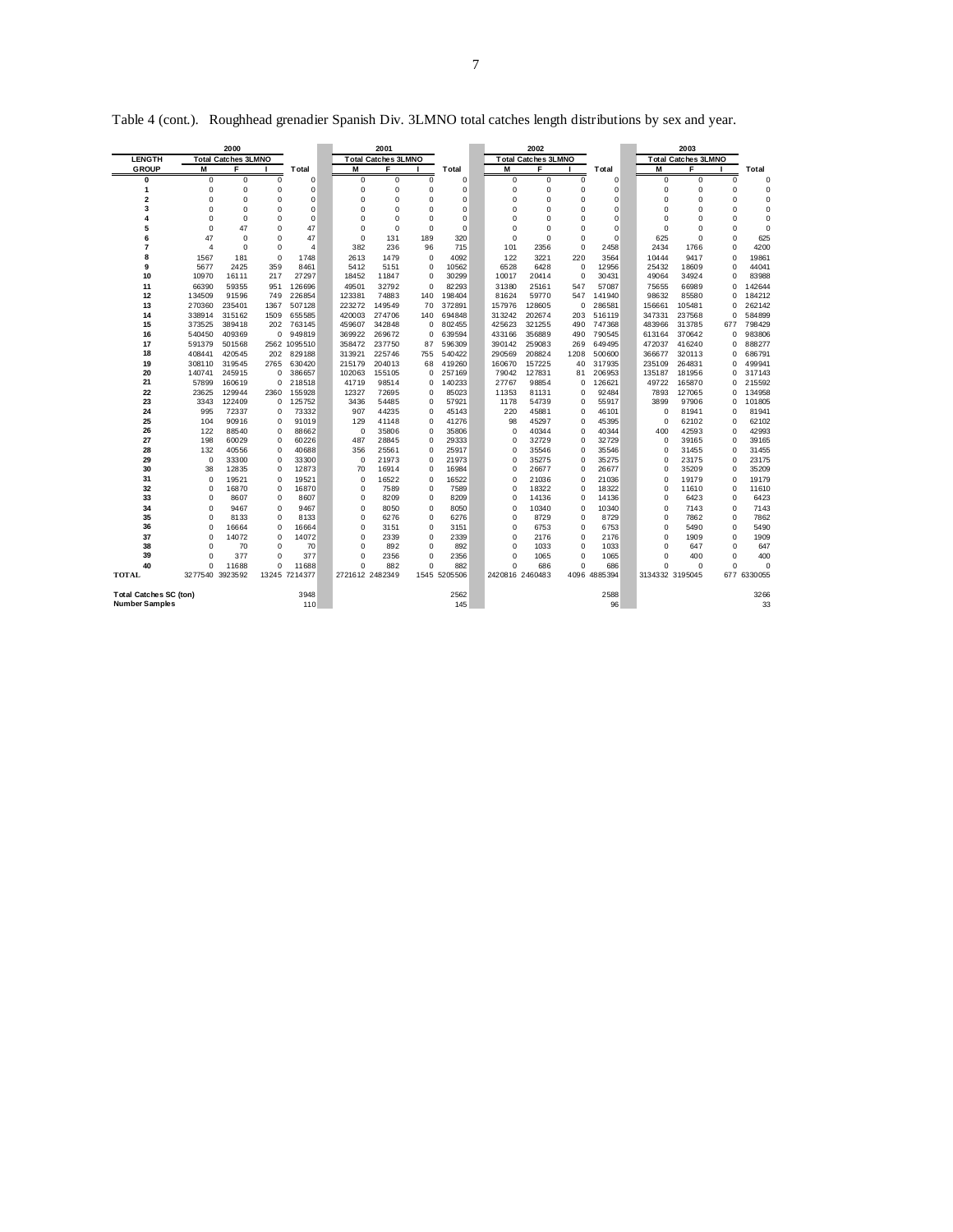| <b>LENGTH</b><br><b>GROUP</b>                                                                                                                                                                                                                            | 1992<br><b>Total Catches 3LMNO</b><br>М<br>F                                                                                                                                                                                                                                                                                                                                                                                                                                                                                                                                                     | Total                                                                                                                                                                                                                                                                                                                                                                                                                                                                                                                                                                                                                           | 1993<br><b>Total Catches 3LMNO</b><br>M<br>F                                                                                                                                                                                                                                                                                                                                                                                                                                                                                                                                                                                                                                                                                                                                                                                                                                                                                                                  | Total                                                                                                                                                                                                                                                                                                                             | 1994<br><b>Total Catches 3LMNO</b><br>Μ<br>F                                                                                                                                                                                                                                                                                                                                                                                                                                                                                                                                                                                                                                                                                                                                                                                                                                                                                                                                  | Total                                                                                                                                                                                                                                                                                                                 | 1995<br><b>Total Catches 3LMNO</b><br>М<br>F                                                                                                                                                                                                                                                                                                                                                                                                                                                                                                                                                                                                                                                                                                                                                                                                                                                     | Total                                                                                                                                                                                                                                                                                                                                                                                                                                                                                                                                                                                                              |
|----------------------------------------------------------------------------------------------------------------------------------------------------------------------------------------------------------------------------------------------------------|--------------------------------------------------------------------------------------------------------------------------------------------------------------------------------------------------------------------------------------------------------------------------------------------------------------------------------------------------------------------------------------------------------------------------------------------------------------------------------------------------------------------------------------------------------------------------------------------------|---------------------------------------------------------------------------------------------------------------------------------------------------------------------------------------------------------------------------------------------------------------------------------------------------------------------------------------------------------------------------------------------------------------------------------------------------------------------------------------------------------------------------------------------------------------------------------------------------------------------------------|---------------------------------------------------------------------------------------------------------------------------------------------------------------------------------------------------------------------------------------------------------------------------------------------------------------------------------------------------------------------------------------------------------------------------------------------------------------------------------------------------------------------------------------------------------------------------------------------------------------------------------------------------------------------------------------------------------------------------------------------------------------------------------------------------------------------------------------------------------------------------------------------------------------------------------------------------------------|-----------------------------------------------------------------------------------------------------------------------------------------------------------------------------------------------------------------------------------------------------------------------------------------------------------------------------------|-------------------------------------------------------------------------------------------------------------------------------------------------------------------------------------------------------------------------------------------------------------------------------------------------------------------------------------------------------------------------------------------------------------------------------------------------------------------------------------------------------------------------------------------------------------------------------------------------------------------------------------------------------------------------------------------------------------------------------------------------------------------------------------------------------------------------------------------------------------------------------------------------------------------------------------------------------------------------------|-----------------------------------------------------------------------------------------------------------------------------------------------------------------------------------------------------------------------------------------------------------------------------------------------------------------------|--------------------------------------------------------------------------------------------------------------------------------------------------------------------------------------------------------------------------------------------------------------------------------------------------------------------------------------------------------------------------------------------------------------------------------------------------------------------------------------------------------------------------------------------------------------------------------------------------------------------------------------------------------------------------------------------------------------------------------------------------------------------------------------------------------------------------------------------------------------------------------------------------|--------------------------------------------------------------------------------------------------------------------------------------------------------------------------------------------------------------------------------------------------------------------------------------------------------------------------------------------------------------------------------------------------------------------------------------------------------------------------------------------------------------------------------------------------------------------------------------------------------------------|
| 0<br>1<br>2<br>3<br>4<br>5<br>6<br>7<br>8<br>9<br>10<br>11<br>12<br>13<br>14<br>15<br>16<br>17<br>18<br>19<br>20<br>21<br>22<br>23<br>24<br>25<br>26<br>27<br>28<br>29<br>30<br>31<br>32<br>33<br>34<br>35<br>36<br>37<br>38<br>39<br>40<br><b>TOTAL</b> |                                                                                                                                                                                                                                                                                                                                                                                                                                                                                                                                                                                                  | 0<br>0<br>0<br>0<br>0<br>0<br>$\Omega$<br>0<br>0<br>0<br>$\Omega$<br>0<br>0<br>4065<br>52848<br>21801<br>107390<br>126700<br>150634<br>239613<br>144739<br>152746<br>137839<br>55206<br>149975<br>22066<br>25914<br>16233<br>29233<br>25021<br>4502<br>2575<br>8165<br>1233<br>4333<br>178<br>243<br>257<br>95<br>$\Omega$<br>$\Omega$<br>1483603                                                                                                                                                                                                                                                                               |                                                                                                                                                                                                                                                                                                                                                                                                                                                                                                                                                                                                                                                                                                                                                                                                                                                                                                                                                               |                                                                                                                                                                                                                                                                                                                                   |                                                                                                                                                                                                                                                                                                                                                                                                                                                                                                                                                                                                                                                                                                                                                                                                                                                                                                                                                                               |                                                                                                                                                                                                                                                                                                                       | 0<br>0<br>0<br>0<br>0<br>0<br>0<br>0<br>0<br>0<br>0<br>0<br>0<br>$\Omega$<br>0<br>0<br>0<br>0<br>0<br>0<br>33110<br>29942<br>30753<br>36504<br>46574<br>60750<br>77095<br>104375<br>109632<br>99780<br>115512<br>137590<br>104573<br>148705<br>91527<br>117593<br>58586<br>100173<br>26355<br>53690<br>17927<br>45937<br>7322<br>27345<br>9698<br>24473<br>18578<br>7216<br>6593<br>16941<br>7276<br>17571<br>2937<br>9651<br>2232<br>5035<br>2267<br>4825<br>1233<br>3362<br>2091<br>5189<br>1103<br>1986<br>361<br>2050<br>763<br>$^{\circ}$<br>34<br>245<br>110<br>456<br>0<br>0<br>0<br>0<br>0<br>0<br>$\mathbf 0$<br>$\mathbf 0$<br>0<br>$\Omega$<br>752611 1083016                                                                                                                                                                                                                         | 0<br>0<br>0<br>0<br>0<br>0<br>0<br>0<br>0<br>0<br>0<br>0<br>$\Omega$<br>0<br>0<br>0<br>0<br>0<br>0<br>0<br>0<br>63052<br>0<br>67257<br>0<br>107324<br>0<br>181470<br>209413<br>$\Omega$<br>$\Omega$<br>253102<br>0<br>253278<br>0<br>209120<br>158759<br>$\Omega$<br>80044<br>0<br>0<br>63864<br>0<br>34668<br>0<br>34171<br>$\Omega$<br>25794<br>0<br>23534<br>0<br>24847<br>0<br>12589<br>0<br>7267<br>0<br>7092<br>0<br>4595<br>0<br>7280<br>$\Omega$<br>3089<br>0<br>2411<br>0<br>763<br>0<br>279<br>0<br>566<br>0<br>0<br>0<br>0<br>0<br>0<br>$\mathbf 0$<br>$\Omega$<br>$\mathbf 0$<br>$\Omega$<br>0 1835627 |
| <b>Total Catches SC (ton)</b><br>Number Samples                                                                                                                                                                                                          |                                                                                                                                                                                                                                                                                                                                                                                                                                                                                                                                                                                                  | 2000<br>34                                                                                                                                                                                                                                                                                                                                                                                                                                                                                                                                                                                                                      |                                                                                                                                                                                                                                                                                                                                                                                                                                                                                                                                                                                                                                                                                                                                                                                                                                                                                                                                                               |                                                                                                                                                                                                                                                                                                                                   |                                                                                                                                                                                                                                                                                                                                                                                                                                                                                                                                                                                                                                                                                                                                                                                                                                                                                                                                                                               |                                                                                                                                                                                                                                                                                                                       |                                                                                                                                                                                                                                                                                                                                                                                                                                                                                                                                                                                                                                                                                                                                                                                                                                                                                                  | 1402<br>228                                                                                                                                                                                                                                                                                                                                                                                                                                                                                                                                                                                                        |
| <b>LENGTH</b>                                                                                                                                                                                                                                            | 1996<br><b>Total Catches 3LMNO</b>                                                                                                                                                                                                                                                                                                                                                                                                                                                                                                                                                               |                                                                                                                                                                                                                                                                                                                                                                                                                                                                                                                                                                                                                                 | 1997<br><b>Total Catches 3LMNO</b>                                                                                                                                                                                                                                                                                                                                                                                                                                                                                                                                                                                                                                                                                                                                                                                                                                                                                                                            |                                                                                                                                                                                                                                                                                                                                   | 1998<br><b>Total Catches 3LMNO</b>                                                                                                                                                                                                                                                                                                                                                                                                                                                                                                                                                                                                                                                                                                                                                                                                                                                                                                                                            |                                                                                                                                                                                                                                                                                                                       | 1999<br><b>Total Catches 3LMNO</b>                                                                                                                                                                                                                                                                                                                                                                                                                                                                                                                                                                                                                                                                                                                                                                                                                                                               |                                                                                                                                                                                                                                                                                                                                                                                                                                                                                                                                                                                                                    |
| <b>GROUP</b><br>0<br>1                                                                                                                                                                                                                                   | M<br>E<br>0<br>0<br>0<br>0                                                                                                                                                                                                                                                                                                                                                                                                                                                                                                                                                                       | <b>T</b> otal<br>0<br>0<br>0<br>0                                                                                                                                                                                                                                                                                                                                                                                                                                                                                                                                                                                               | м<br>F<br>0<br>$^{\circ}$<br>$^{\circ}$<br>0<br>0<br>0                                                                                                                                                                                                                                                                                                                                                                                                                                                                                                                                                                                                                                                                                                                                                                                                                                                                                                        | Total<br>0<br>0                                                                                                                                                                                                                                                                                                                   | м<br>Total<br>F<br>0<br>0<br>0<br>0<br>0<br>0                                                                                                                                                                                                                                                                                                                                                                                                                                                                                                                                                                                                                                                                                                                                                                                                                                                                                                                                 | $^{\circ}$<br>$^{\circ}$                                                                                                                                                                                                                                                                                              | М<br>F<br>0<br>0<br>0<br>0<br>0<br>0                                                                                                                                                                                                                                                                                                                                                                                                                                                                                                                                                                                                                                                                                                                                                                                                                                                             | Total<br>0                                                                                                                                                                                                                                                                                                                                                                                                                                                                                                                                                                                                         |
| 2<br>3<br>4<br>5<br>6<br>7<br>8<br>9<br>10<br>11<br>12<br>13<br>14<br>15<br>16<br>17<br>18<br>19<br>20<br>21<br>22<br>23<br>24<br>25<br>26<br>27<br>28<br>29<br>30<br>31<br>32<br>33<br>34<br>35<br>36<br>37<br>38<br>39<br>40<br><b>TOTAL</b>           | 0<br>0<br>0<br>$^{\circ}$<br>0<br>0<br>0<br>0<br>0<br>0<br>0<br>0<br>2184<br>373<br>12280<br>3949<br>65713<br>42516<br>94356<br>76582<br>70397<br>58092<br>57277<br>66613<br>69810<br>78059<br>58929<br>91529<br>49383<br>95257<br>28068<br>75257<br>17868<br>71703<br>7990<br>38467<br>6075<br>25279<br>868<br>23100<br>306<br>12517<br>0<br>7420<br>0<br>6832<br>0<br>5115<br>0<br>3427<br>$\pmb{0}$<br>2365<br>0<br>1775<br>0<br>1446<br>0<br>934<br>0<br>378<br>0<br>96<br>0<br>0<br>0<br>0<br>0<br>0<br>0<br>0<br>0<br>0<br>0<br>0<br>$\mathbf 0$<br>0<br>$\mathbf 0$<br>0<br>541504 789085 | 0<br>$^{\circ}$<br>$^{\circ}$<br>0<br>$^{\circ}$<br>0<br>$^{\circ}$<br>0<br>$^{\circ}$<br>0<br>0<br>0<br>0<br>2557<br>0<br>16229<br>108229<br>$^{\circ}$<br>0<br>170938<br>0<br>128489<br>0<br>123889<br>0<br>147869<br>$\Omega$<br>150459<br>$\Omega$<br>144640<br>$\Omega$<br>103325<br>0<br>89571<br>0<br>46456<br>0<br>31354<br>0<br>23968<br>0<br>12823<br>0<br>7420<br>0<br>6832<br>0<br>5115<br>0<br>3427<br>0<br>2365<br>0<br>1775<br>1446<br>0<br>934<br>0<br>0<br>378<br>0<br>96<br>0<br>0<br>0<br>0<br>0<br>0<br>0<br>0<br>0<br>0<br>0<br>0<br>$\mathbf 0$<br>$\mathbf 0$<br>$\mathbf 0$<br>$\mathbf 0$<br>0 1330588 | $^{\circ}$<br>0<br>$^{\circ}$<br>$^{\circ}$<br>$^{\circ}$<br>$^{\circ}$<br>0<br>0<br>$^{\circ}$<br>0<br>0<br>$^{\circ}$<br>$^{\circ}$<br>0<br>$^{\circ}$<br>4232<br>2495<br>0<br>22477<br>11273<br>0<br>49348<br>30100<br>0<br>127078<br>90070<br>0<br>233007<br>172147<br>0<br>190874<br>150699<br>0<br>126275<br>90517<br>0<br>92052<br>67884<br>0<br>67038<br>63146<br>$\Omega$<br>48288<br>36236<br>$\Omega$<br>20027<br>38087<br>$\Omega$<br>36672<br>7946<br>$^{\circ}$<br>3335<br>20171<br>0<br>543<br>8140<br>0<br>409<br>3336<br>0<br>0<br>3606<br>0<br>5799<br>0<br>0<br>0<br>7212<br>0<br>0<br>6911<br>0<br>0<br>5524<br>0<br>0<br>2640<br>0<br>0<br>1001<br>$^{\circ}$<br>0<br>205<br>$^{\circ}$<br>0<br>0<br>0<br>0<br>0<br>0<br>0<br>230<br>0<br>0<br>0<br>0<br>0<br>0<br>0<br>0<br>0<br>0<br>0<br>0<br>0<br>0<br>0<br>0<br>0<br>0<br>0<br>$\mathbf 0$<br>$\mathbf 0$<br>$\mathbf 0$<br>$\mathbf 0$<br>$\mathbf 0$<br>$\Omega$<br>980876 866152 | 0<br>0<br>0<br>0<br>0<br>6727<br>33750<br>79448<br>217147<br>405154<br>341574<br>216792<br>159935<br>130183<br>84524<br>58114<br>44618<br>23505<br>8683<br>3746<br>3606<br>5799<br>7212<br>6911<br>5524<br>2640<br>1001<br>205<br>$^{\circ}$<br>0<br>230<br>0<br>0<br>0<br>0<br>0<br>0<br>$\mathbf 0$<br>$\mathbf 0$<br>0 1847028 | 0<br>$\Omega$<br>0<br>0<br>0<br>$^{\circ}$<br>$^{\circ}$<br>0<br>$^{\circ}$<br>0<br>$\Omega$<br>$^{\circ}$<br>0<br>238<br>0<br>2883<br>2867<br>0<br>7806<br>7468<br>0<br>18689<br>19843<br>0<br>47922<br>44463<br>0<br>100821<br>100844<br>0<br>126309<br>123196<br>0<br>111475<br>99743<br>0<br>211218<br>102895<br>114032<br>0<br>216927<br>89326<br>90862<br>$\Omega$<br>69244<br>72264<br>0<br>62657<br>0<br>126868<br>64211<br>36100<br>47794<br>0<br>28730<br>36935<br>0<br>35455<br>33857<br>0<br>21911<br>28255<br>0<br>8250<br>10885<br>0<br>15286<br>12497<br>0<br>7805<br>5410<br>0<br>2353<br>3179<br>0<br>3795<br>2218<br>0<br>1531<br>1676<br>0<br>612<br>1673<br>0<br>360<br>664<br>0<br>176<br>725<br>0<br>161<br>508<br>0<br>558<br>366<br>0<br>0<br>279<br>0<br>0<br>0<br>0<br>0<br>0<br>0<br>0<br>0<br>0<br>0<br>0<br>0<br>0<br>0<br>0<br>$\mathbf 0$<br>$\mathbf 0$<br>$\mathbf 0$<br>$\bf 0$<br>$\mathbf 0$<br>$\Omega$<br>903111<br>926951<br>0 1830061 | 0<br>$^{\circ}$<br>$^{\circ}$<br>$\Omega$<br>238<br>5750<br>15274<br>38532<br>92384<br>201665<br>249505<br>180187<br>141508<br>83894<br>65665<br>69313<br>50166<br>19136<br>27783<br>13215<br>5532<br>6014<br>3207<br>2285<br>1023<br>901<br>669<br>924<br>279<br>0<br>0<br>0<br>0<br>0<br>$\mathbf 0$<br>$\mathbf 0$ | 0<br>0<br>0<br>0<br>0<br>0<br>0<br>0<br>0<br>$^{\circ}$<br>0<br>0<br>274<br>$^{\circ}$<br>0<br>4597<br>2487<br>0<br>27222<br>14742<br>0<br>78093<br>45257<br>0<br>81591<br>57248<br>0<br>127395<br>115244<br>0<br>206183<br>178973<br>0<br>214797<br>196434<br>0<br>168751<br>153257<br>0<br>106615<br>103555<br>$\Omega$<br>56341<br>$\Omega$<br>65491<br>42256<br>57517<br>$\Omega$<br>22013<br>33316<br>0<br>14554<br>16548<br>0<br>9735<br>19110<br>0<br>9637<br>20539<br>0<br>6168<br>10960<br>0<br>2999<br>8105<br>0<br>453<br>5278<br>0<br>1136<br>5691<br>0<br>481<br>3082<br>0<br>0<br>5802<br>0<br>3919<br>0<br>0<br>2544<br>0<br>0<br>1504<br>0<br>0<br>0<br>459<br>0<br>0<br>386<br>0<br>0<br>178<br>0<br>0<br>0<br>0<br>521<br>0<br>0<br>0<br>0<br>0<br>0<br>0<br>0<br>0<br>0<br>0<br>$\mathbf 0$<br>$\Omega$<br>$\Omega$<br>$\mathbf 0$<br>$\Omega$<br>$\Omega$<br>1181290 1128146 | 0<br>0<br>$^{\circ}$<br>$^{\circ}$<br>$^{\circ}$<br>274<br>7084<br>41964<br>123350<br>138839<br>242639<br>385156<br>411231<br>322008<br>210170<br>121833<br>99773<br>55328<br>31102<br>28845<br>30176<br>17128<br>11104<br>5731<br>6827<br>3563<br>5802<br>3919<br>2544<br>1504<br>459<br>386<br>178<br>0<br>521<br>0<br>0<br>0<br>$\mathbf 0$<br>$\mathbf 0$<br>0 2309436                                                                                                                                                                                                                                         |

Table 5. Roughhead grenadier Portugal Div. 3LMNO total catches length distributions by sex and year.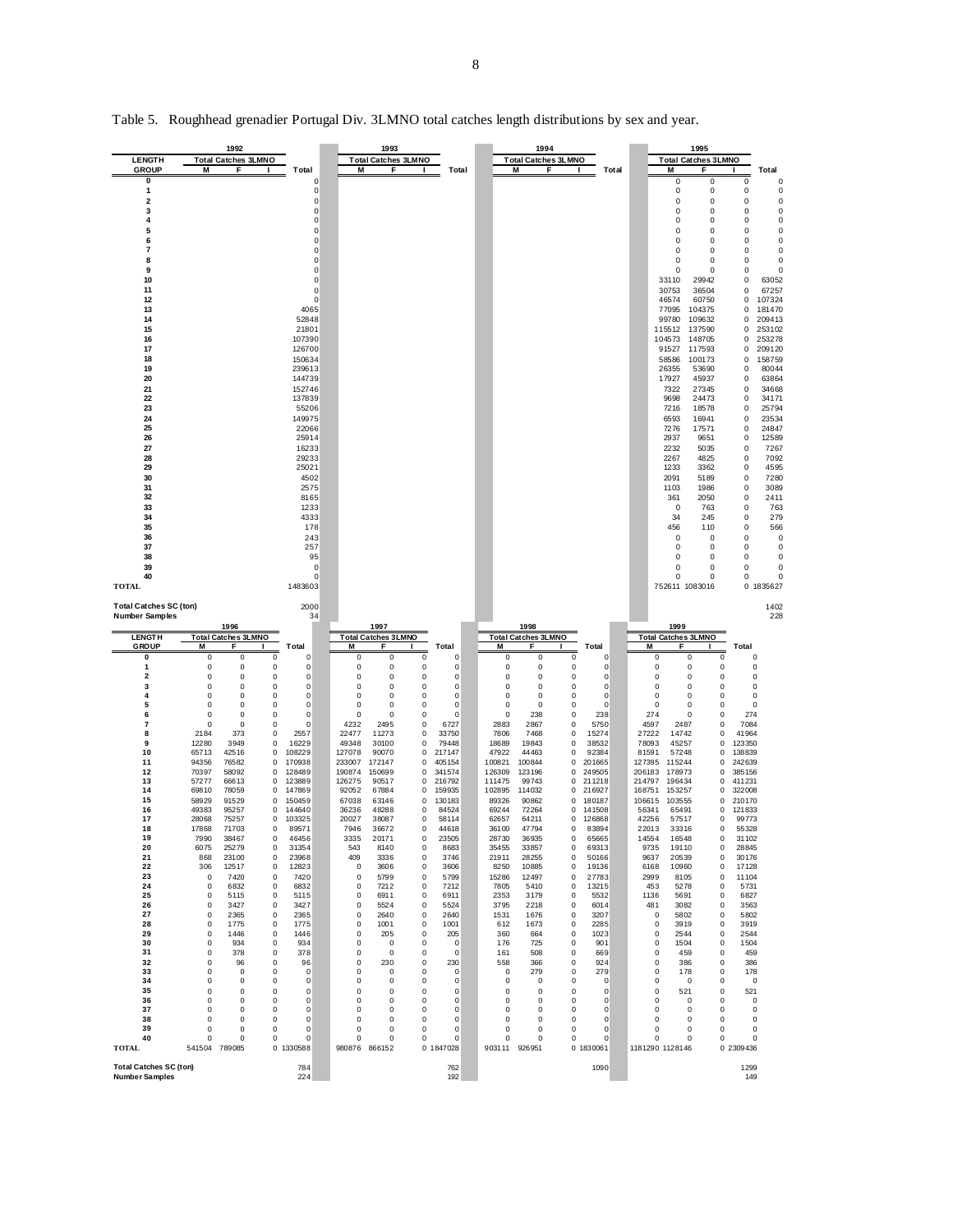| <b>Total Catches 3LMNO</b><br><b>Total Catches 3LMNO</b><br><b>Total Catches 3LMNO</b><br><b>LENGTH</b><br><b>Total Catches 3LMNO</b><br><b>GROUP</b><br>M<br>F<br>F<br>M<br>F<br>M<br>F<br>М<br>Total<br>Total<br>Total<br>Total<br>$\mathbf 0$<br>0<br>0<br>0<br>$\mathbf 0$<br>$\mathbf 0$<br>0<br>$\mathbf 0$<br>$\Omega$<br>$\mathbf 0$<br>$\mathbf 0$<br>$\mathbf 0$<br>$\mathbf 0$<br>0<br>$\mathbf 0$<br>$\mathbf 0$<br>1<br>$\mathbf 0$<br>0<br>0<br>$\mathbf 0$<br>$\mathbf 0$<br>$\mathbf 0$<br>$\mathbf 0$<br>$\mathbf 0$<br>$\mathbf 0$<br>0<br>$\mathbf 0$<br>0<br>$\mathbf 0$<br>$\mathbf 0$<br>0<br>$\Omega$<br>$\overline{2}$<br>$\Omega$<br>$\Omega$<br>$\Omega$<br>0<br>$\Omega$<br>0<br>$\mathbf 0$<br>$\mathbf 0$<br>0<br>$\mathbf 0$<br>0<br>$\mathbf 0$<br>$\Omega$<br>$^{\circ}$<br>$\mathbf 0$<br>3<br>$\Omega$<br>0<br>0<br>$\mathbf 0$<br>$\Omega$<br>0<br>$\mathbf 0$<br>$\mathbf 0$<br>$\mathbf 0$<br>$^{\circ}$<br>0<br>$\mathbf 0$<br>$\mathbf 0$<br>$\mathbf 0$<br>0<br>$\Omega$<br>$\Omega$<br>$\Omega$<br>$\Omega$<br>$\Omega$<br>$\Omega$<br>$\Omega$<br>$\Omega$<br>$\Omega$<br>18<br>712<br>$\Omega$<br>938<br>$\overline{4}$<br>$\Omega$<br>18<br>226<br>5<br>$\mathbf 0$<br>$\mathbf 0$<br>0<br>$\mathbf 0$<br>$\mathbf 0$<br>0<br>$\mathbf 0$<br>$\mathbf 0$<br>22<br>0<br>218<br>304<br>$\mathbf 0$<br>472<br>196<br>168<br>6<br>100<br>135<br>0<br>235<br>16<br>10<br>$\mathbf 0$<br>26<br>164<br>137<br>301<br>1292<br>980<br>$\mathbf 0$<br>0<br>$\overline{7}$<br>2395<br>1251<br>0<br>3646<br>990<br>462<br>$\mathbf 0$<br>1452<br>754<br>1215<br>$\mathbf 0$<br>1969<br>8797<br>6080<br>$\mathbf 0$<br>14876<br>8<br>9703<br>25432<br>$\mathbf 0$<br>9374<br>8491<br>15729<br>0<br>5136<br>3808<br>8944<br>6093<br>3281<br>0<br>10003<br>$\Omega$<br>18494<br>9<br>47907<br>91363<br>25220<br>16752<br>48014<br>43456<br>0<br>$\mathbf 0$<br>41971<br>24677<br>13411<br>$\Omega$<br>38088<br>30681<br>17333<br>$\Omega$<br>10<br>93241<br>79081<br>172323<br>60586<br>44863<br>105449<br>66618<br>44107<br>110725<br>73691<br>54901<br>128592<br>0<br>$\mathbf 0$<br>0<br>$\mathbf 0$<br>91332<br>73673<br>165006<br>59803<br>47007<br>106810<br>84360<br>64331<br>148691<br>97275<br>63301<br>160576<br>11<br>0<br>$\Omega$<br>$\mathbf 0$<br>$\Omega$<br>12<br>108591<br>89240<br>0 197831<br>59082<br>48970<br>108052<br>99444<br>85999<br>185444<br>114688<br>104929<br>$\Omega$<br>219617<br>$\mathbf 0$<br>0<br>73838<br>144269<br>90223<br>135870<br>77288<br>150332<br>13<br>70430<br>46475<br>43748<br>71906<br>63964<br>73044<br>0<br>$^{\circ}$<br>$\Omega$<br>0<br>14<br>42768<br>39454<br>82222<br>29493<br>30522<br>60015<br>45010<br>48837<br>93847<br>47146<br>50340<br>97485<br>0<br>$\mathbf 0$<br>$\Omega$<br>$\mathbf 0$<br>15<br>19335<br>17930<br>37264<br>14823<br>14713<br>29536<br>39352<br>31652<br>71004<br>31705<br>31936<br>63641<br>0<br>$\mathbf 0$<br>$\mathbf 0$<br>0<br>16<br>6378<br>15990<br>6055<br>8790<br>14845<br>22870<br>23762<br>46632<br>23555<br>26159<br>49714<br>9612<br>0<br>$\mathbf 0$<br>$\Omega$<br>$\Omega$<br>17<br>5210<br>13854<br>3066<br>6522<br>9588<br>15375<br>25733<br>12328<br>15553<br>27881<br>8644<br>0<br>$\mathbf 0$<br>10357<br>$\Omega$<br>0<br>18<br>1607<br>10278<br>6398<br>5590<br>8833<br>14422<br>12784<br>17351<br>8670<br>0<br>477<br>5921<br>$\mathbf 0$<br>$\mathbf 0$<br>4567<br>$\Omega$<br>19<br>8551<br>60<br>6198<br>0<br>6258<br>$\mathbf 0$<br>4916<br>$\mathbf 0$<br>4916<br>2574<br>7876<br>$\mathbf 0$<br>10449<br>1604<br>6947<br>$\Omega$<br>5361<br>$\mathbf 0$<br>8930<br>20<br>$\mathbf 0$<br>5361<br>0<br>0<br>3816<br>$\mathbf 0$<br>3816<br>1669<br>6021<br>7690<br>2581<br>6348<br>$\mathbf 0$<br>21<br>6707<br>7876<br>$\Omega$<br>6707<br>0<br>$\Omega$<br>3475<br>$\mathbf 0$<br>3475<br>1494<br>5057<br>$\mathbf 0$<br>6551<br>1406<br>6470<br>$\Omega$<br>22<br>0<br>3607<br>$\mathbf 0$<br>3782<br>5252<br>$\mathbf 0$<br>5378<br>$\mathbf 0$<br>3607<br>0<br>3782<br>489<br>4800<br>$\mathbf 0$<br>5290<br>127<br>23<br>$\Omega$<br>$\mathbf 0$<br>3635<br>4385<br>0<br>4256<br>0<br>4256<br>3635<br>237<br>5175<br>0<br>5412<br>190<br>4195<br>$\mathbf 0$<br>24<br>2767<br>$\mathbf 0$<br>3004<br>0<br>3004<br>0<br>2767<br>$\mathbf 0$<br>156<br>2849<br>3005<br>190<br>3422<br>$\mathbf 0$<br>3612<br>0<br>25<br>$\mathbf 0$<br>0<br>1561<br>0<br>$\mathbf 0$<br>1601<br>2364<br>0<br>365<br>2480<br>$\mathbf 0$<br>2845<br>1561<br>1601<br>100<br>2464<br>26<br>$\mathbf 0$<br>$\mathbf 0$<br>931<br>0<br>931<br>$\mathbf 0$<br>1568<br>1568<br>$\mathbf 0$<br>1519<br>$\mathbf 0$<br>1519<br>127<br>1261<br>$\mathbf 0$<br>1387<br>0<br>$\mathbf 0$<br>27<br>0<br>677<br>0<br>677<br>855<br>$\mathbf 0$<br>855<br>10<br>1158<br>0<br>1168<br>147<br>1254<br>1401<br>28<br>525<br>$\mathbf 0$<br>915<br>0<br>915<br>$\Omega$<br>887<br>$\mathbf 0$<br>887<br>$^{\circ}$<br>1018<br>0<br>1018<br>0<br>525<br>$\mathbf 0$<br>29<br>0<br>745<br>$\Omega$<br>548<br>$\mathbf 0$<br>12<br>248<br>0<br>260<br>0<br>90<br>$\mathbf 0$<br>90<br>0<br>745<br>548<br>30<br>$\Omega$<br>$\mathbf 0$<br>$\mathbf 0$<br>$\mathbf 0$<br>105<br>$\Omega$<br>592<br>0<br>592<br>$\Omega$<br>595<br>595<br>141<br>0<br>141<br>105<br>31<br>747<br>0<br>747<br>0<br>262<br>$\mathbf 0$<br>262<br>$\Omega$<br>104<br>0<br>104<br>0<br>$\Omega$<br>$\mathbf 0$<br>0<br>$\Omega$<br>32<br>0<br>248<br>0<br>248<br>0<br>68<br>$\mathbf 0$<br>68<br>$\mathbf 0$<br>0<br>0<br>$\mathbf 0$<br>16<br>16<br>$\mathbf 0$<br>$\mathbf 0$<br>33<br>219<br>0<br>219<br>$\mathbf 0$<br>22<br>$\mathbf 0$<br>22<br>$\mathbf 0$<br>0<br>$\mathbf 0$<br>0<br>$\mathbf 0$<br>0<br>$\circ$<br>$\mathbf 0$<br>$\mathbf 0$<br>34<br>$\mathbf 0$<br>$\Omega$<br>$\Omega$<br>$\mathbf 0$<br>$\mathbf 0$<br>$\Omega$<br>9<br>$\Omega$<br>$\mathbf 0$<br>$\Omega$<br>0<br>0<br>$\Omega$<br>9<br>$\Omega$<br>$\Omega$<br>35<br>0<br>$\Omega$<br>$\Omega$<br>$\Omega$<br>$\Omega$<br>$\Omega$<br>$\Omega$<br>$\mathbf 0$<br>$\Omega$<br>$\Omega$<br>$\Omega$<br>$\Omega$<br>$\Omega$<br>$\Omega$<br>$\Omega$<br>$\Omega$<br>36<br>$\Omega$<br>$\Omega$<br>$\Omega$<br>$\Omega$<br>$\Omega$<br>$\Omega$<br>$\Omega$<br>$\Omega$<br>$\Omega$<br>$\Omega$<br>$\Omega$<br>$\Omega$<br>$\Omega$<br>11<br>11<br>$\Omega$<br>37<br>0<br>0<br>$\Omega$<br>0<br>$\mathbf 0$<br>$\Omega$<br>$\mathbf 0$<br>$\Omega$<br>0<br>$\Omega$<br>0<br>$\mathbf 0$<br>0<br>$\Omega$<br>$\Omega$<br>$\Omega$<br>38<br>$\Omega$<br>$\Omega$<br>$\Omega$<br>$\Omega$<br>$\Omega$<br>$\Omega$<br>$\Omega$<br>$\mathbf 0$<br>$\Omega$<br>$\mathbf 0$<br>$\Omega$<br>$\mathbf 0$<br>$\mathbf 0$<br>$\Omega$<br>0<br>0<br>39<br>$\Omega$<br>$\Omega$<br>$\Omega$<br>$\Omega$<br>$\Omega$<br>$\Omega$<br>$\Omega$<br>$\Omega$<br>$\Omega$<br>$\Omega$<br>$\Omega$<br>$\Omega$<br>0<br>0<br>0<br>$\Omega$<br>40<br>$\Omega$<br>0<br>0<br>$\Omega$<br>0<br>$\mathbf 0$<br>$\mathbf 0$<br>$\Omega$<br>$\mathbf 0$<br>0<br>0<br>$\mathbf 0$<br>0<br>$\mathbf 0$<br>$\Omega$<br>$\Omega$<br>TOTAL<br>508491<br>487047<br>995538<br>311223<br>300896<br>612119<br>484134<br>443301<br>$\Omega$<br>927435<br>539117<br>506223<br>0 1045340<br>0<br>0<br>242<br>438<br><b>Total Catches SC (ton)</b><br>396<br>487 |                       | 2000 |     |  | 2001 |     |  | 2002 |     |  | 2003 |             |
|-------------------------------------------------------------------------------------------------------------------------------------------------------------------------------------------------------------------------------------------------------------------------------------------------------------------------------------------------------------------------------------------------------------------------------------------------------------------------------------------------------------------------------------------------------------------------------------------------------------------------------------------------------------------------------------------------------------------------------------------------------------------------------------------------------------------------------------------------------------------------------------------------------------------------------------------------------------------------------------------------------------------------------------------------------------------------------------------------------------------------------------------------------------------------------------------------------------------------------------------------------------------------------------------------------------------------------------------------------------------------------------------------------------------------------------------------------------------------------------------------------------------------------------------------------------------------------------------------------------------------------------------------------------------------------------------------------------------------------------------------------------------------------------------------------------------------------------------------------------------------------------------------------------------------------------------------------------------------------------------------------------------------------------------------------------------------------------------------------------------------------------------------------------------------------------------------------------------------------------------------------------------------------------------------------------------------------------------------------------------------------------------------------------------------------------------------------------------------------------------------------------------------------------------------------------------------------------------------------------------------------------------------------------------------------------------------------------------------------------------------------------------------------------------------------------------------------------------------------------------------------------------------------------------------------------------------------------------------------------------------------------------------------------------------------------------------------------------------------------------------------------------------------------------------------------------------------------------------------------------------------------------------------------------------------------------------------------------------------------------------------------------------------------------------------------------------------------------------------------------------------------------------------------------------------------------------------------------------------------------------------------------------------------------------------------------------------------------------------------------------------------------------------------------------------------------------------------------------------------------------------------------------------------------------------------------------------------------------------------------------------------------------------------------------------------------------------------------------------------------------------------------------------------------------------------------------------------------------------------------------------------------------------------------------------------------------------------------------------------------------------------------------------------------------------------------------------------------------------------------------------------------------------------------------------------------------------------------------------------------------------------------------------------------------------------------------------------------------------------------------------------------------------------------------------------------------------------------------------------------------------------------------------------------------------------------------------------------------------------------------------------------------------------------------------------------------------------------------------------------------------------------------------------------------------------------------------------------------------------------------------------------------------------------------------------------------------------------------------------------------------------------------------------------------------------------------------------------------------------------------------------------------------------------------------------------------------------------------------------------------------------------------------------------------------------------------------------------------------------------------------------------------------------------------------------------------------------------------------------------------------------------------------------------------------------------------------------------------------------------------------------------------------------------------------------------------------------------------------------------------------------------------------------------------------------------------------------------------------------------------------------------------------------------------------------------------------------------------------------------------------------------------------------------------------------------------------------------------------------------------------------------------------------------------------------------------------------------------------------------------------------------------------------------------------------------------------------------------------------------------------------------------------------------------------------------------------------------------------------------------------------------------------------------------------------------------------------------------------------------------------------------------------------------------------------------------------------------------------------------------------------------------------------------------------------------------------------------------------------------------------------------------------------------------|-----------------------|------|-----|--|------|-----|--|------|-----|--|------|-------------|
|                                                                                                                                                                                                                                                                                                                                                                                                                                                                                                                                                                                                                                                                                                                                                                                                                                                                                                                                                                                                                                                                                                                                                                                                                                                                                                                                                                                                                                                                                                                                                                                                                                                                                                                                                                                                                                                                                                                                                                                                                                                                                                                                                                                                                                                                                                                                                                                                                                                                                                                                                                                                                                                                                                                                                                                                                                                                                                                                                                                                                                                                                                                                                                                                                                                                                                                                                                                                                                                                                                                                                                                                                                                                                                                                                                                                                                                                                                                                                                                                                                                                                                                                                                                                                                                                                                                                                                                                                                                                                                                                                                                                                                                                                                                                                                                                                                                                                                                                                                                                                                                                                                                                                                                                                                                                                                                                                                                                                                                                                                                                                                                                                                                                                                                                                                                                                                                                                                                                                                                                                                                                                                                                                                                                                                                                                                                                                                                                                                                                                                                                                                                                                                                                                                                                                                                                                                                                                                                                                                                                                                                                                                                                                                                                                                                                                                 |                       |      |     |  |      |     |  |      |     |  |      |             |
|                                                                                                                                                                                                                                                                                                                                                                                                                                                                                                                                                                                                                                                                                                                                                                                                                                                                                                                                                                                                                                                                                                                                                                                                                                                                                                                                                                                                                                                                                                                                                                                                                                                                                                                                                                                                                                                                                                                                                                                                                                                                                                                                                                                                                                                                                                                                                                                                                                                                                                                                                                                                                                                                                                                                                                                                                                                                                                                                                                                                                                                                                                                                                                                                                                                                                                                                                                                                                                                                                                                                                                                                                                                                                                                                                                                                                                                                                                                                                                                                                                                                                                                                                                                                                                                                                                                                                                                                                                                                                                                                                                                                                                                                                                                                                                                                                                                                                                                                                                                                                                                                                                                                                                                                                                                                                                                                                                                                                                                                                                                                                                                                                                                                                                                                                                                                                                                                                                                                                                                                                                                                                                                                                                                                                                                                                                                                                                                                                                                                                                                                                                                                                                                                                                                                                                                                                                                                                                                                                                                                                                                                                                                                                                                                                                                                                                 |                       |      |     |  |      |     |  |      |     |  |      |             |
|                                                                                                                                                                                                                                                                                                                                                                                                                                                                                                                                                                                                                                                                                                                                                                                                                                                                                                                                                                                                                                                                                                                                                                                                                                                                                                                                                                                                                                                                                                                                                                                                                                                                                                                                                                                                                                                                                                                                                                                                                                                                                                                                                                                                                                                                                                                                                                                                                                                                                                                                                                                                                                                                                                                                                                                                                                                                                                                                                                                                                                                                                                                                                                                                                                                                                                                                                                                                                                                                                                                                                                                                                                                                                                                                                                                                                                                                                                                                                                                                                                                                                                                                                                                                                                                                                                                                                                                                                                                                                                                                                                                                                                                                                                                                                                                                                                                                                                                                                                                                                                                                                                                                                                                                                                                                                                                                                                                                                                                                                                                                                                                                                                                                                                                                                                                                                                                                                                                                                                                                                                                                                                                                                                                                                                                                                                                                                                                                                                                                                                                                                                                                                                                                                                                                                                                                                                                                                                                                                                                                                                                                                                                                                                                                                                                                                                 |                       |      |     |  |      |     |  |      |     |  |      | $\mathbf 0$ |
|                                                                                                                                                                                                                                                                                                                                                                                                                                                                                                                                                                                                                                                                                                                                                                                                                                                                                                                                                                                                                                                                                                                                                                                                                                                                                                                                                                                                                                                                                                                                                                                                                                                                                                                                                                                                                                                                                                                                                                                                                                                                                                                                                                                                                                                                                                                                                                                                                                                                                                                                                                                                                                                                                                                                                                                                                                                                                                                                                                                                                                                                                                                                                                                                                                                                                                                                                                                                                                                                                                                                                                                                                                                                                                                                                                                                                                                                                                                                                                                                                                                                                                                                                                                                                                                                                                                                                                                                                                                                                                                                                                                                                                                                                                                                                                                                                                                                                                                                                                                                                                                                                                                                                                                                                                                                                                                                                                                                                                                                                                                                                                                                                                                                                                                                                                                                                                                                                                                                                                                                                                                                                                                                                                                                                                                                                                                                                                                                                                                                                                                                                                                                                                                                                                                                                                                                                                                                                                                                                                                                                                                                                                                                                                                                                                                                                                 |                       |      |     |  |      |     |  |      |     |  |      |             |
|                                                                                                                                                                                                                                                                                                                                                                                                                                                                                                                                                                                                                                                                                                                                                                                                                                                                                                                                                                                                                                                                                                                                                                                                                                                                                                                                                                                                                                                                                                                                                                                                                                                                                                                                                                                                                                                                                                                                                                                                                                                                                                                                                                                                                                                                                                                                                                                                                                                                                                                                                                                                                                                                                                                                                                                                                                                                                                                                                                                                                                                                                                                                                                                                                                                                                                                                                                                                                                                                                                                                                                                                                                                                                                                                                                                                                                                                                                                                                                                                                                                                                                                                                                                                                                                                                                                                                                                                                                                                                                                                                                                                                                                                                                                                                                                                                                                                                                                                                                                                                                                                                                                                                                                                                                                                                                                                                                                                                                                                                                                                                                                                                                                                                                                                                                                                                                                                                                                                                                                                                                                                                                                                                                                                                                                                                                                                                                                                                                                                                                                                                                                                                                                                                                                                                                                                                                                                                                                                                                                                                                                                                                                                                                                                                                                                                                 |                       |      |     |  |      |     |  |      |     |  |      | $\mathbf 0$ |
|                                                                                                                                                                                                                                                                                                                                                                                                                                                                                                                                                                                                                                                                                                                                                                                                                                                                                                                                                                                                                                                                                                                                                                                                                                                                                                                                                                                                                                                                                                                                                                                                                                                                                                                                                                                                                                                                                                                                                                                                                                                                                                                                                                                                                                                                                                                                                                                                                                                                                                                                                                                                                                                                                                                                                                                                                                                                                                                                                                                                                                                                                                                                                                                                                                                                                                                                                                                                                                                                                                                                                                                                                                                                                                                                                                                                                                                                                                                                                                                                                                                                                                                                                                                                                                                                                                                                                                                                                                                                                                                                                                                                                                                                                                                                                                                                                                                                                                                                                                                                                                                                                                                                                                                                                                                                                                                                                                                                                                                                                                                                                                                                                                                                                                                                                                                                                                                                                                                                                                                                                                                                                                                                                                                                                                                                                                                                                                                                                                                                                                                                                                                                                                                                                                                                                                                                                                                                                                                                                                                                                                                                                                                                                                                                                                                                                                 |                       |      |     |  |      |     |  |      |     |  |      | $\Omega$    |
|                                                                                                                                                                                                                                                                                                                                                                                                                                                                                                                                                                                                                                                                                                                                                                                                                                                                                                                                                                                                                                                                                                                                                                                                                                                                                                                                                                                                                                                                                                                                                                                                                                                                                                                                                                                                                                                                                                                                                                                                                                                                                                                                                                                                                                                                                                                                                                                                                                                                                                                                                                                                                                                                                                                                                                                                                                                                                                                                                                                                                                                                                                                                                                                                                                                                                                                                                                                                                                                                                                                                                                                                                                                                                                                                                                                                                                                                                                                                                                                                                                                                                                                                                                                                                                                                                                                                                                                                                                                                                                                                                                                                                                                                                                                                                                                                                                                                                                                                                                                                                                                                                                                                                                                                                                                                                                                                                                                                                                                                                                                                                                                                                                                                                                                                                                                                                                                                                                                                                                                                                                                                                                                                                                                                                                                                                                                                                                                                                                                                                                                                                                                                                                                                                                                                                                                                                                                                                                                                                                                                                                                                                                                                                                                                                                                                                                 |                       |      |     |  |      |     |  |      |     |  |      |             |
|                                                                                                                                                                                                                                                                                                                                                                                                                                                                                                                                                                                                                                                                                                                                                                                                                                                                                                                                                                                                                                                                                                                                                                                                                                                                                                                                                                                                                                                                                                                                                                                                                                                                                                                                                                                                                                                                                                                                                                                                                                                                                                                                                                                                                                                                                                                                                                                                                                                                                                                                                                                                                                                                                                                                                                                                                                                                                                                                                                                                                                                                                                                                                                                                                                                                                                                                                                                                                                                                                                                                                                                                                                                                                                                                                                                                                                                                                                                                                                                                                                                                                                                                                                                                                                                                                                                                                                                                                                                                                                                                                                                                                                                                                                                                                                                                                                                                                                                                                                                                                                                                                                                                                                                                                                                                                                                                                                                                                                                                                                                                                                                                                                                                                                                                                                                                                                                                                                                                                                                                                                                                                                                                                                                                                                                                                                                                                                                                                                                                                                                                                                                                                                                                                                                                                                                                                                                                                                                                                                                                                                                                                                                                                                                                                                                                                                 |                       |      |     |  |      |     |  |      |     |  |      |             |
|                                                                                                                                                                                                                                                                                                                                                                                                                                                                                                                                                                                                                                                                                                                                                                                                                                                                                                                                                                                                                                                                                                                                                                                                                                                                                                                                                                                                                                                                                                                                                                                                                                                                                                                                                                                                                                                                                                                                                                                                                                                                                                                                                                                                                                                                                                                                                                                                                                                                                                                                                                                                                                                                                                                                                                                                                                                                                                                                                                                                                                                                                                                                                                                                                                                                                                                                                                                                                                                                                                                                                                                                                                                                                                                                                                                                                                                                                                                                                                                                                                                                                                                                                                                                                                                                                                                                                                                                                                                                                                                                                                                                                                                                                                                                                                                                                                                                                                                                                                                                                                                                                                                                                                                                                                                                                                                                                                                                                                                                                                                                                                                                                                                                                                                                                                                                                                                                                                                                                                                                                                                                                                                                                                                                                                                                                                                                                                                                                                                                                                                                                                                                                                                                                                                                                                                                                                                                                                                                                                                                                                                                                                                                                                                                                                                                                                 |                       |      |     |  |      |     |  |      |     |  |      | 2272        |
|                                                                                                                                                                                                                                                                                                                                                                                                                                                                                                                                                                                                                                                                                                                                                                                                                                                                                                                                                                                                                                                                                                                                                                                                                                                                                                                                                                                                                                                                                                                                                                                                                                                                                                                                                                                                                                                                                                                                                                                                                                                                                                                                                                                                                                                                                                                                                                                                                                                                                                                                                                                                                                                                                                                                                                                                                                                                                                                                                                                                                                                                                                                                                                                                                                                                                                                                                                                                                                                                                                                                                                                                                                                                                                                                                                                                                                                                                                                                                                                                                                                                                                                                                                                                                                                                                                                                                                                                                                                                                                                                                                                                                                                                                                                                                                                                                                                                                                                                                                                                                                                                                                                                                                                                                                                                                                                                                                                                                                                                                                                                                                                                                                                                                                                                                                                                                                                                                                                                                                                                                                                                                                                                                                                                                                                                                                                                                                                                                                                                                                                                                                                                                                                                                                                                                                                                                                                                                                                                                                                                                                                                                                                                                                                                                                                                                                 |                       |      |     |  |      |     |  |      |     |  |      |             |
|                                                                                                                                                                                                                                                                                                                                                                                                                                                                                                                                                                                                                                                                                                                                                                                                                                                                                                                                                                                                                                                                                                                                                                                                                                                                                                                                                                                                                                                                                                                                                                                                                                                                                                                                                                                                                                                                                                                                                                                                                                                                                                                                                                                                                                                                                                                                                                                                                                                                                                                                                                                                                                                                                                                                                                                                                                                                                                                                                                                                                                                                                                                                                                                                                                                                                                                                                                                                                                                                                                                                                                                                                                                                                                                                                                                                                                                                                                                                                                                                                                                                                                                                                                                                                                                                                                                                                                                                                                                                                                                                                                                                                                                                                                                                                                                                                                                                                                                                                                                                                                                                                                                                                                                                                                                                                                                                                                                                                                                                                                                                                                                                                                                                                                                                                                                                                                                                                                                                                                                                                                                                                                                                                                                                                                                                                                                                                                                                                                                                                                                                                                                                                                                                                                                                                                                                                                                                                                                                                                                                                                                                                                                                                                                                                                                                                                 |                       |      |     |  |      |     |  |      |     |  |      |             |
|                                                                                                                                                                                                                                                                                                                                                                                                                                                                                                                                                                                                                                                                                                                                                                                                                                                                                                                                                                                                                                                                                                                                                                                                                                                                                                                                                                                                                                                                                                                                                                                                                                                                                                                                                                                                                                                                                                                                                                                                                                                                                                                                                                                                                                                                                                                                                                                                                                                                                                                                                                                                                                                                                                                                                                                                                                                                                                                                                                                                                                                                                                                                                                                                                                                                                                                                                                                                                                                                                                                                                                                                                                                                                                                                                                                                                                                                                                                                                                                                                                                                                                                                                                                                                                                                                                                                                                                                                                                                                                                                                                                                                                                                                                                                                                                                                                                                                                                                                                                                                                                                                                                                                                                                                                                                                                                                                                                                                                                                                                                                                                                                                                                                                                                                                                                                                                                                                                                                                                                                                                                                                                                                                                                                                                                                                                                                                                                                                                                                                                                                                                                                                                                                                                                                                                                                                                                                                                                                                                                                                                                                                                                                                                                                                                                                                                 |                       |      |     |  |      |     |  |      |     |  |      |             |
|                                                                                                                                                                                                                                                                                                                                                                                                                                                                                                                                                                                                                                                                                                                                                                                                                                                                                                                                                                                                                                                                                                                                                                                                                                                                                                                                                                                                                                                                                                                                                                                                                                                                                                                                                                                                                                                                                                                                                                                                                                                                                                                                                                                                                                                                                                                                                                                                                                                                                                                                                                                                                                                                                                                                                                                                                                                                                                                                                                                                                                                                                                                                                                                                                                                                                                                                                                                                                                                                                                                                                                                                                                                                                                                                                                                                                                                                                                                                                                                                                                                                                                                                                                                                                                                                                                                                                                                                                                                                                                                                                                                                                                                                                                                                                                                                                                                                                                                                                                                                                                                                                                                                                                                                                                                                                                                                                                                                                                                                                                                                                                                                                                                                                                                                                                                                                                                                                                                                                                                                                                                                                                                                                                                                                                                                                                                                                                                                                                                                                                                                                                                                                                                                                                                                                                                                                                                                                                                                                                                                                                                                                                                                                                                                                                                                                                 |                       |      |     |  |      |     |  |      |     |  |      |             |
|                                                                                                                                                                                                                                                                                                                                                                                                                                                                                                                                                                                                                                                                                                                                                                                                                                                                                                                                                                                                                                                                                                                                                                                                                                                                                                                                                                                                                                                                                                                                                                                                                                                                                                                                                                                                                                                                                                                                                                                                                                                                                                                                                                                                                                                                                                                                                                                                                                                                                                                                                                                                                                                                                                                                                                                                                                                                                                                                                                                                                                                                                                                                                                                                                                                                                                                                                                                                                                                                                                                                                                                                                                                                                                                                                                                                                                                                                                                                                                                                                                                                                                                                                                                                                                                                                                                                                                                                                                                                                                                                                                                                                                                                                                                                                                                                                                                                                                                                                                                                                                                                                                                                                                                                                                                                                                                                                                                                                                                                                                                                                                                                                                                                                                                                                                                                                                                                                                                                                                                                                                                                                                                                                                                                                                                                                                                                                                                                                                                                                                                                                                                                                                                                                                                                                                                                                                                                                                                                                                                                                                                                                                                                                                                                                                                                                                 |                       |      |     |  |      |     |  |      |     |  |      |             |
|                                                                                                                                                                                                                                                                                                                                                                                                                                                                                                                                                                                                                                                                                                                                                                                                                                                                                                                                                                                                                                                                                                                                                                                                                                                                                                                                                                                                                                                                                                                                                                                                                                                                                                                                                                                                                                                                                                                                                                                                                                                                                                                                                                                                                                                                                                                                                                                                                                                                                                                                                                                                                                                                                                                                                                                                                                                                                                                                                                                                                                                                                                                                                                                                                                                                                                                                                                                                                                                                                                                                                                                                                                                                                                                                                                                                                                                                                                                                                                                                                                                                                                                                                                                                                                                                                                                                                                                                                                                                                                                                                                                                                                                                                                                                                                                                                                                                                                                                                                                                                                                                                                                                                                                                                                                                                                                                                                                                                                                                                                                                                                                                                                                                                                                                                                                                                                                                                                                                                                                                                                                                                                                                                                                                                                                                                                                                                                                                                                                                                                                                                                                                                                                                                                                                                                                                                                                                                                                                                                                                                                                                                                                                                                                                                                                                                                 |                       |      |     |  |      |     |  |      |     |  |      |             |
|                                                                                                                                                                                                                                                                                                                                                                                                                                                                                                                                                                                                                                                                                                                                                                                                                                                                                                                                                                                                                                                                                                                                                                                                                                                                                                                                                                                                                                                                                                                                                                                                                                                                                                                                                                                                                                                                                                                                                                                                                                                                                                                                                                                                                                                                                                                                                                                                                                                                                                                                                                                                                                                                                                                                                                                                                                                                                                                                                                                                                                                                                                                                                                                                                                                                                                                                                                                                                                                                                                                                                                                                                                                                                                                                                                                                                                                                                                                                                                                                                                                                                                                                                                                                                                                                                                                                                                                                                                                                                                                                                                                                                                                                                                                                                                                                                                                                                                                                                                                                                                                                                                                                                                                                                                                                                                                                                                                                                                                                                                                                                                                                                                                                                                                                                                                                                                                                                                                                                                                                                                                                                                                                                                                                                                                                                                                                                                                                                                                                                                                                                                                                                                                                                                                                                                                                                                                                                                                                                                                                                                                                                                                                                                                                                                                                                                 |                       |      |     |  |      |     |  |      |     |  |      |             |
|                                                                                                                                                                                                                                                                                                                                                                                                                                                                                                                                                                                                                                                                                                                                                                                                                                                                                                                                                                                                                                                                                                                                                                                                                                                                                                                                                                                                                                                                                                                                                                                                                                                                                                                                                                                                                                                                                                                                                                                                                                                                                                                                                                                                                                                                                                                                                                                                                                                                                                                                                                                                                                                                                                                                                                                                                                                                                                                                                                                                                                                                                                                                                                                                                                                                                                                                                                                                                                                                                                                                                                                                                                                                                                                                                                                                                                                                                                                                                                                                                                                                                                                                                                                                                                                                                                                                                                                                                                                                                                                                                                                                                                                                                                                                                                                                                                                                                                                                                                                                                                                                                                                                                                                                                                                                                                                                                                                                                                                                                                                                                                                                                                                                                                                                                                                                                                                                                                                                                                                                                                                                                                                                                                                                                                                                                                                                                                                                                                                                                                                                                                                                                                                                                                                                                                                                                                                                                                                                                                                                                                                                                                                                                                                                                                                                                                 |                       |      |     |  |      |     |  |      |     |  |      |             |
|                                                                                                                                                                                                                                                                                                                                                                                                                                                                                                                                                                                                                                                                                                                                                                                                                                                                                                                                                                                                                                                                                                                                                                                                                                                                                                                                                                                                                                                                                                                                                                                                                                                                                                                                                                                                                                                                                                                                                                                                                                                                                                                                                                                                                                                                                                                                                                                                                                                                                                                                                                                                                                                                                                                                                                                                                                                                                                                                                                                                                                                                                                                                                                                                                                                                                                                                                                                                                                                                                                                                                                                                                                                                                                                                                                                                                                                                                                                                                                                                                                                                                                                                                                                                                                                                                                                                                                                                                                                                                                                                                                                                                                                                                                                                                                                                                                                                                                                                                                                                                                                                                                                                                                                                                                                                                                                                                                                                                                                                                                                                                                                                                                                                                                                                                                                                                                                                                                                                                                                                                                                                                                                                                                                                                                                                                                                                                                                                                                                                                                                                                                                                                                                                                                                                                                                                                                                                                                                                                                                                                                                                                                                                                                                                                                                                                                 |                       |      |     |  |      |     |  |      |     |  |      |             |
|                                                                                                                                                                                                                                                                                                                                                                                                                                                                                                                                                                                                                                                                                                                                                                                                                                                                                                                                                                                                                                                                                                                                                                                                                                                                                                                                                                                                                                                                                                                                                                                                                                                                                                                                                                                                                                                                                                                                                                                                                                                                                                                                                                                                                                                                                                                                                                                                                                                                                                                                                                                                                                                                                                                                                                                                                                                                                                                                                                                                                                                                                                                                                                                                                                                                                                                                                                                                                                                                                                                                                                                                                                                                                                                                                                                                                                                                                                                                                                                                                                                                                                                                                                                                                                                                                                                                                                                                                                                                                                                                                                                                                                                                                                                                                                                                                                                                                                                                                                                                                                                                                                                                                                                                                                                                                                                                                                                                                                                                                                                                                                                                                                                                                                                                                                                                                                                                                                                                                                                                                                                                                                                                                                                                                                                                                                                                                                                                                                                                                                                                                                                                                                                                                                                                                                                                                                                                                                                                                                                                                                                                                                                                                                                                                                                                                                 |                       |      |     |  |      |     |  |      |     |  |      |             |
|                                                                                                                                                                                                                                                                                                                                                                                                                                                                                                                                                                                                                                                                                                                                                                                                                                                                                                                                                                                                                                                                                                                                                                                                                                                                                                                                                                                                                                                                                                                                                                                                                                                                                                                                                                                                                                                                                                                                                                                                                                                                                                                                                                                                                                                                                                                                                                                                                                                                                                                                                                                                                                                                                                                                                                                                                                                                                                                                                                                                                                                                                                                                                                                                                                                                                                                                                                                                                                                                                                                                                                                                                                                                                                                                                                                                                                                                                                                                                                                                                                                                                                                                                                                                                                                                                                                                                                                                                                                                                                                                                                                                                                                                                                                                                                                                                                                                                                                                                                                                                                                                                                                                                                                                                                                                                                                                                                                                                                                                                                                                                                                                                                                                                                                                                                                                                                                                                                                                                                                                                                                                                                                                                                                                                                                                                                                                                                                                                                                                                                                                                                                                                                                                                                                                                                                                                                                                                                                                                                                                                                                                                                                                                                                                                                                                                                 |                       |      |     |  |      |     |  |      |     |  |      |             |
|                                                                                                                                                                                                                                                                                                                                                                                                                                                                                                                                                                                                                                                                                                                                                                                                                                                                                                                                                                                                                                                                                                                                                                                                                                                                                                                                                                                                                                                                                                                                                                                                                                                                                                                                                                                                                                                                                                                                                                                                                                                                                                                                                                                                                                                                                                                                                                                                                                                                                                                                                                                                                                                                                                                                                                                                                                                                                                                                                                                                                                                                                                                                                                                                                                                                                                                                                                                                                                                                                                                                                                                                                                                                                                                                                                                                                                                                                                                                                                                                                                                                                                                                                                                                                                                                                                                                                                                                                                                                                                                                                                                                                                                                                                                                                                                                                                                                                                                                                                                                                                                                                                                                                                                                                                                                                                                                                                                                                                                                                                                                                                                                                                                                                                                                                                                                                                                                                                                                                                                                                                                                                                                                                                                                                                                                                                                                                                                                                                                                                                                                                                                                                                                                                                                                                                                                                                                                                                                                                                                                                                                                                                                                                                                                                                                                                                 |                       |      |     |  |      |     |  |      |     |  |      |             |
|                                                                                                                                                                                                                                                                                                                                                                                                                                                                                                                                                                                                                                                                                                                                                                                                                                                                                                                                                                                                                                                                                                                                                                                                                                                                                                                                                                                                                                                                                                                                                                                                                                                                                                                                                                                                                                                                                                                                                                                                                                                                                                                                                                                                                                                                                                                                                                                                                                                                                                                                                                                                                                                                                                                                                                                                                                                                                                                                                                                                                                                                                                                                                                                                                                                                                                                                                                                                                                                                                                                                                                                                                                                                                                                                                                                                                                                                                                                                                                                                                                                                                                                                                                                                                                                                                                                                                                                                                                                                                                                                                                                                                                                                                                                                                                                                                                                                                                                                                                                                                                                                                                                                                                                                                                                                                                                                                                                                                                                                                                                                                                                                                                                                                                                                                                                                                                                                                                                                                                                                                                                                                                                                                                                                                                                                                                                                                                                                                                                                                                                                                                                                                                                                                                                                                                                                                                                                                                                                                                                                                                                                                                                                                                                                                                                                                                 |                       |      |     |  |      |     |  |      |     |  |      |             |
|                                                                                                                                                                                                                                                                                                                                                                                                                                                                                                                                                                                                                                                                                                                                                                                                                                                                                                                                                                                                                                                                                                                                                                                                                                                                                                                                                                                                                                                                                                                                                                                                                                                                                                                                                                                                                                                                                                                                                                                                                                                                                                                                                                                                                                                                                                                                                                                                                                                                                                                                                                                                                                                                                                                                                                                                                                                                                                                                                                                                                                                                                                                                                                                                                                                                                                                                                                                                                                                                                                                                                                                                                                                                                                                                                                                                                                                                                                                                                                                                                                                                                                                                                                                                                                                                                                                                                                                                                                                                                                                                                                                                                                                                                                                                                                                                                                                                                                                                                                                                                                                                                                                                                                                                                                                                                                                                                                                                                                                                                                                                                                                                                                                                                                                                                                                                                                                                                                                                                                                                                                                                                                                                                                                                                                                                                                                                                                                                                                                                                                                                                                                                                                                                                                                                                                                                                                                                                                                                                                                                                                                                                                                                                                                                                                                                                                 |                       |      |     |  |      |     |  |      |     |  |      |             |
|                                                                                                                                                                                                                                                                                                                                                                                                                                                                                                                                                                                                                                                                                                                                                                                                                                                                                                                                                                                                                                                                                                                                                                                                                                                                                                                                                                                                                                                                                                                                                                                                                                                                                                                                                                                                                                                                                                                                                                                                                                                                                                                                                                                                                                                                                                                                                                                                                                                                                                                                                                                                                                                                                                                                                                                                                                                                                                                                                                                                                                                                                                                                                                                                                                                                                                                                                                                                                                                                                                                                                                                                                                                                                                                                                                                                                                                                                                                                                                                                                                                                                                                                                                                                                                                                                                                                                                                                                                                                                                                                                                                                                                                                                                                                                                                                                                                                                                                                                                                                                                                                                                                                                                                                                                                                                                                                                                                                                                                                                                                                                                                                                                                                                                                                                                                                                                                                                                                                                                                                                                                                                                                                                                                                                                                                                                                                                                                                                                                                                                                                                                                                                                                                                                                                                                                                                                                                                                                                                                                                                                                                                                                                                                                                                                                                                                 |                       |      |     |  |      |     |  |      |     |  |      |             |
|                                                                                                                                                                                                                                                                                                                                                                                                                                                                                                                                                                                                                                                                                                                                                                                                                                                                                                                                                                                                                                                                                                                                                                                                                                                                                                                                                                                                                                                                                                                                                                                                                                                                                                                                                                                                                                                                                                                                                                                                                                                                                                                                                                                                                                                                                                                                                                                                                                                                                                                                                                                                                                                                                                                                                                                                                                                                                                                                                                                                                                                                                                                                                                                                                                                                                                                                                                                                                                                                                                                                                                                                                                                                                                                                                                                                                                                                                                                                                                                                                                                                                                                                                                                                                                                                                                                                                                                                                                                                                                                                                                                                                                                                                                                                                                                                                                                                                                                                                                                                                                                                                                                                                                                                                                                                                                                                                                                                                                                                                                                                                                                                                                                                                                                                                                                                                                                                                                                                                                                                                                                                                                                                                                                                                                                                                                                                                                                                                                                                                                                                                                                                                                                                                                                                                                                                                                                                                                                                                                                                                                                                                                                                                                                                                                                                                                 |                       |      |     |  |      |     |  |      |     |  |      |             |
|                                                                                                                                                                                                                                                                                                                                                                                                                                                                                                                                                                                                                                                                                                                                                                                                                                                                                                                                                                                                                                                                                                                                                                                                                                                                                                                                                                                                                                                                                                                                                                                                                                                                                                                                                                                                                                                                                                                                                                                                                                                                                                                                                                                                                                                                                                                                                                                                                                                                                                                                                                                                                                                                                                                                                                                                                                                                                                                                                                                                                                                                                                                                                                                                                                                                                                                                                                                                                                                                                                                                                                                                                                                                                                                                                                                                                                                                                                                                                                                                                                                                                                                                                                                                                                                                                                                                                                                                                                                                                                                                                                                                                                                                                                                                                                                                                                                                                                                                                                                                                                                                                                                                                                                                                                                                                                                                                                                                                                                                                                                                                                                                                                                                                                                                                                                                                                                                                                                                                                                                                                                                                                                                                                                                                                                                                                                                                                                                                                                                                                                                                                                                                                                                                                                                                                                                                                                                                                                                                                                                                                                                                                                                                                                                                                                                                                 |                       |      |     |  |      |     |  |      |     |  |      |             |
|                                                                                                                                                                                                                                                                                                                                                                                                                                                                                                                                                                                                                                                                                                                                                                                                                                                                                                                                                                                                                                                                                                                                                                                                                                                                                                                                                                                                                                                                                                                                                                                                                                                                                                                                                                                                                                                                                                                                                                                                                                                                                                                                                                                                                                                                                                                                                                                                                                                                                                                                                                                                                                                                                                                                                                                                                                                                                                                                                                                                                                                                                                                                                                                                                                                                                                                                                                                                                                                                                                                                                                                                                                                                                                                                                                                                                                                                                                                                                                                                                                                                                                                                                                                                                                                                                                                                                                                                                                                                                                                                                                                                                                                                                                                                                                                                                                                                                                                                                                                                                                                                                                                                                                                                                                                                                                                                                                                                                                                                                                                                                                                                                                                                                                                                                                                                                                                                                                                                                                                                                                                                                                                                                                                                                                                                                                                                                                                                                                                                                                                                                                                                                                                                                                                                                                                                                                                                                                                                                                                                                                                                                                                                                                                                                                                                                                 |                       |      |     |  |      |     |  |      |     |  |      |             |
|                                                                                                                                                                                                                                                                                                                                                                                                                                                                                                                                                                                                                                                                                                                                                                                                                                                                                                                                                                                                                                                                                                                                                                                                                                                                                                                                                                                                                                                                                                                                                                                                                                                                                                                                                                                                                                                                                                                                                                                                                                                                                                                                                                                                                                                                                                                                                                                                                                                                                                                                                                                                                                                                                                                                                                                                                                                                                                                                                                                                                                                                                                                                                                                                                                                                                                                                                                                                                                                                                                                                                                                                                                                                                                                                                                                                                                                                                                                                                                                                                                                                                                                                                                                                                                                                                                                                                                                                                                                                                                                                                                                                                                                                                                                                                                                                                                                                                                                                                                                                                                                                                                                                                                                                                                                                                                                                                                                                                                                                                                                                                                                                                                                                                                                                                                                                                                                                                                                                                                                                                                                                                                                                                                                                                                                                                                                                                                                                                                                                                                                                                                                                                                                                                                                                                                                                                                                                                                                                                                                                                                                                                                                                                                                                                                                                                                 |                       |      |     |  |      |     |  |      |     |  |      |             |
|                                                                                                                                                                                                                                                                                                                                                                                                                                                                                                                                                                                                                                                                                                                                                                                                                                                                                                                                                                                                                                                                                                                                                                                                                                                                                                                                                                                                                                                                                                                                                                                                                                                                                                                                                                                                                                                                                                                                                                                                                                                                                                                                                                                                                                                                                                                                                                                                                                                                                                                                                                                                                                                                                                                                                                                                                                                                                                                                                                                                                                                                                                                                                                                                                                                                                                                                                                                                                                                                                                                                                                                                                                                                                                                                                                                                                                                                                                                                                                                                                                                                                                                                                                                                                                                                                                                                                                                                                                                                                                                                                                                                                                                                                                                                                                                                                                                                                                                                                                                                                                                                                                                                                                                                                                                                                                                                                                                                                                                                                                                                                                                                                                                                                                                                                                                                                                                                                                                                                                                                                                                                                                                                                                                                                                                                                                                                                                                                                                                                                                                                                                                                                                                                                                                                                                                                                                                                                                                                                                                                                                                                                                                                                                                                                                                                                                 |                       |      |     |  |      |     |  |      |     |  |      |             |
|                                                                                                                                                                                                                                                                                                                                                                                                                                                                                                                                                                                                                                                                                                                                                                                                                                                                                                                                                                                                                                                                                                                                                                                                                                                                                                                                                                                                                                                                                                                                                                                                                                                                                                                                                                                                                                                                                                                                                                                                                                                                                                                                                                                                                                                                                                                                                                                                                                                                                                                                                                                                                                                                                                                                                                                                                                                                                                                                                                                                                                                                                                                                                                                                                                                                                                                                                                                                                                                                                                                                                                                                                                                                                                                                                                                                                                                                                                                                                                                                                                                                                                                                                                                                                                                                                                                                                                                                                                                                                                                                                                                                                                                                                                                                                                                                                                                                                                                                                                                                                                                                                                                                                                                                                                                                                                                                                                                                                                                                                                                                                                                                                                                                                                                                                                                                                                                                                                                                                                                                                                                                                                                                                                                                                                                                                                                                                                                                                                                                                                                                                                                                                                                                                                                                                                                                                                                                                                                                                                                                                                                                                                                                                                                                                                                                                                 |                       |      |     |  |      |     |  |      |     |  |      |             |
|                                                                                                                                                                                                                                                                                                                                                                                                                                                                                                                                                                                                                                                                                                                                                                                                                                                                                                                                                                                                                                                                                                                                                                                                                                                                                                                                                                                                                                                                                                                                                                                                                                                                                                                                                                                                                                                                                                                                                                                                                                                                                                                                                                                                                                                                                                                                                                                                                                                                                                                                                                                                                                                                                                                                                                                                                                                                                                                                                                                                                                                                                                                                                                                                                                                                                                                                                                                                                                                                                                                                                                                                                                                                                                                                                                                                                                                                                                                                                                                                                                                                                                                                                                                                                                                                                                                                                                                                                                                                                                                                                                                                                                                                                                                                                                                                                                                                                                                                                                                                                                                                                                                                                                                                                                                                                                                                                                                                                                                                                                                                                                                                                                                                                                                                                                                                                                                                                                                                                                                                                                                                                                                                                                                                                                                                                                                                                                                                                                                                                                                                                                                                                                                                                                                                                                                                                                                                                                                                                                                                                                                                                                                                                                                                                                                                                                 |                       |      |     |  |      |     |  |      |     |  |      |             |
|                                                                                                                                                                                                                                                                                                                                                                                                                                                                                                                                                                                                                                                                                                                                                                                                                                                                                                                                                                                                                                                                                                                                                                                                                                                                                                                                                                                                                                                                                                                                                                                                                                                                                                                                                                                                                                                                                                                                                                                                                                                                                                                                                                                                                                                                                                                                                                                                                                                                                                                                                                                                                                                                                                                                                                                                                                                                                                                                                                                                                                                                                                                                                                                                                                                                                                                                                                                                                                                                                                                                                                                                                                                                                                                                                                                                                                                                                                                                                                                                                                                                                                                                                                                                                                                                                                                                                                                                                                                                                                                                                                                                                                                                                                                                                                                                                                                                                                                                                                                                                                                                                                                                                                                                                                                                                                                                                                                                                                                                                                                                                                                                                                                                                                                                                                                                                                                                                                                                                                                                                                                                                                                                                                                                                                                                                                                                                                                                                                                                                                                                                                                                                                                                                                                                                                                                                                                                                                                                                                                                                                                                                                                                                                                                                                                                                                 |                       |      |     |  |      |     |  |      |     |  |      |             |
|                                                                                                                                                                                                                                                                                                                                                                                                                                                                                                                                                                                                                                                                                                                                                                                                                                                                                                                                                                                                                                                                                                                                                                                                                                                                                                                                                                                                                                                                                                                                                                                                                                                                                                                                                                                                                                                                                                                                                                                                                                                                                                                                                                                                                                                                                                                                                                                                                                                                                                                                                                                                                                                                                                                                                                                                                                                                                                                                                                                                                                                                                                                                                                                                                                                                                                                                                                                                                                                                                                                                                                                                                                                                                                                                                                                                                                                                                                                                                                                                                                                                                                                                                                                                                                                                                                                                                                                                                                                                                                                                                                                                                                                                                                                                                                                                                                                                                                                                                                                                                                                                                                                                                                                                                                                                                                                                                                                                                                                                                                                                                                                                                                                                                                                                                                                                                                                                                                                                                                                                                                                                                                                                                                                                                                                                                                                                                                                                                                                                                                                                                                                                                                                                                                                                                                                                                                                                                                                                                                                                                                                                                                                                                                                                                                                                                                 |                       |      |     |  |      |     |  |      |     |  |      |             |
|                                                                                                                                                                                                                                                                                                                                                                                                                                                                                                                                                                                                                                                                                                                                                                                                                                                                                                                                                                                                                                                                                                                                                                                                                                                                                                                                                                                                                                                                                                                                                                                                                                                                                                                                                                                                                                                                                                                                                                                                                                                                                                                                                                                                                                                                                                                                                                                                                                                                                                                                                                                                                                                                                                                                                                                                                                                                                                                                                                                                                                                                                                                                                                                                                                                                                                                                                                                                                                                                                                                                                                                                                                                                                                                                                                                                                                                                                                                                                                                                                                                                                                                                                                                                                                                                                                                                                                                                                                                                                                                                                                                                                                                                                                                                                                                                                                                                                                                                                                                                                                                                                                                                                                                                                                                                                                                                                                                                                                                                                                                                                                                                                                                                                                                                                                                                                                                                                                                                                                                                                                                                                                                                                                                                                                                                                                                                                                                                                                                                                                                                                                                                                                                                                                                                                                                                                                                                                                                                                                                                                                                                                                                                                                                                                                                                                                 |                       |      |     |  |      |     |  |      |     |  |      |             |
|                                                                                                                                                                                                                                                                                                                                                                                                                                                                                                                                                                                                                                                                                                                                                                                                                                                                                                                                                                                                                                                                                                                                                                                                                                                                                                                                                                                                                                                                                                                                                                                                                                                                                                                                                                                                                                                                                                                                                                                                                                                                                                                                                                                                                                                                                                                                                                                                                                                                                                                                                                                                                                                                                                                                                                                                                                                                                                                                                                                                                                                                                                                                                                                                                                                                                                                                                                                                                                                                                                                                                                                                                                                                                                                                                                                                                                                                                                                                                                                                                                                                                                                                                                                                                                                                                                                                                                                                                                                                                                                                                                                                                                                                                                                                                                                                                                                                                                                                                                                                                                                                                                                                                                                                                                                                                                                                                                                                                                                                                                                                                                                                                                                                                                                                                                                                                                                                                                                                                                                                                                                                                                                                                                                                                                                                                                                                                                                                                                                                                                                                                                                                                                                                                                                                                                                                                                                                                                                                                                                                                                                                                                                                                                                                                                                                                                 |                       |      |     |  |      |     |  |      |     |  |      |             |
|                                                                                                                                                                                                                                                                                                                                                                                                                                                                                                                                                                                                                                                                                                                                                                                                                                                                                                                                                                                                                                                                                                                                                                                                                                                                                                                                                                                                                                                                                                                                                                                                                                                                                                                                                                                                                                                                                                                                                                                                                                                                                                                                                                                                                                                                                                                                                                                                                                                                                                                                                                                                                                                                                                                                                                                                                                                                                                                                                                                                                                                                                                                                                                                                                                                                                                                                                                                                                                                                                                                                                                                                                                                                                                                                                                                                                                                                                                                                                                                                                                                                                                                                                                                                                                                                                                                                                                                                                                                                                                                                                                                                                                                                                                                                                                                                                                                                                                                                                                                                                                                                                                                                                                                                                                                                                                                                                                                                                                                                                                                                                                                                                                                                                                                                                                                                                                                                                                                                                                                                                                                                                                                                                                                                                                                                                                                                                                                                                                                                                                                                                                                                                                                                                                                                                                                                                                                                                                                                                                                                                                                                                                                                                                                                                                                                                                 |                       |      |     |  |      |     |  |      |     |  |      |             |
|                                                                                                                                                                                                                                                                                                                                                                                                                                                                                                                                                                                                                                                                                                                                                                                                                                                                                                                                                                                                                                                                                                                                                                                                                                                                                                                                                                                                                                                                                                                                                                                                                                                                                                                                                                                                                                                                                                                                                                                                                                                                                                                                                                                                                                                                                                                                                                                                                                                                                                                                                                                                                                                                                                                                                                                                                                                                                                                                                                                                                                                                                                                                                                                                                                                                                                                                                                                                                                                                                                                                                                                                                                                                                                                                                                                                                                                                                                                                                                                                                                                                                                                                                                                                                                                                                                                                                                                                                                                                                                                                                                                                                                                                                                                                                                                                                                                                                                                                                                                                                                                                                                                                                                                                                                                                                                                                                                                                                                                                                                                                                                                                                                                                                                                                                                                                                                                                                                                                                                                                                                                                                                                                                                                                                                                                                                                                                                                                                                                                                                                                                                                                                                                                                                                                                                                                                                                                                                                                                                                                                                                                                                                                                                                                                                                                                                 |                       |      |     |  |      |     |  |      |     |  |      |             |
|                                                                                                                                                                                                                                                                                                                                                                                                                                                                                                                                                                                                                                                                                                                                                                                                                                                                                                                                                                                                                                                                                                                                                                                                                                                                                                                                                                                                                                                                                                                                                                                                                                                                                                                                                                                                                                                                                                                                                                                                                                                                                                                                                                                                                                                                                                                                                                                                                                                                                                                                                                                                                                                                                                                                                                                                                                                                                                                                                                                                                                                                                                                                                                                                                                                                                                                                                                                                                                                                                                                                                                                                                                                                                                                                                                                                                                                                                                                                                                                                                                                                                                                                                                                                                                                                                                                                                                                                                                                                                                                                                                                                                                                                                                                                                                                                                                                                                                                                                                                                                                                                                                                                                                                                                                                                                                                                                                                                                                                                                                                                                                                                                                                                                                                                                                                                                                                                                                                                                                                                                                                                                                                                                                                                                                                                                                                                                                                                                                                                                                                                                                                                                                                                                                                                                                                                                                                                                                                                                                                                                                                                                                                                                                                                                                                                                                 |                       |      |     |  |      |     |  |      |     |  |      |             |
|                                                                                                                                                                                                                                                                                                                                                                                                                                                                                                                                                                                                                                                                                                                                                                                                                                                                                                                                                                                                                                                                                                                                                                                                                                                                                                                                                                                                                                                                                                                                                                                                                                                                                                                                                                                                                                                                                                                                                                                                                                                                                                                                                                                                                                                                                                                                                                                                                                                                                                                                                                                                                                                                                                                                                                                                                                                                                                                                                                                                                                                                                                                                                                                                                                                                                                                                                                                                                                                                                                                                                                                                                                                                                                                                                                                                                                                                                                                                                                                                                                                                                                                                                                                                                                                                                                                                                                                                                                                                                                                                                                                                                                                                                                                                                                                                                                                                                                                                                                                                                                                                                                                                                                                                                                                                                                                                                                                                                                                                                                                                                                                                                                                                                                                                                                                                                                                                                                                                                                                                                                                                                                                                                                                                                                                                                                                                                                                                                                                                                                                                                                                                                                                                                                                                                                                                                                                                                                                                                                                                                                                                                                                                                                                                                                                                                                 |                       |      |     |  |      |     |  |      |     |  |      |             |
|                                                                                                                                                                                                                                                                                                                                                                                                                                                                                                                                                                                                                                                                                                                                                                                                                                                                                                                                                                                                                                                                                                                                                                                                                                                                                                                                                                                                                                                                                                                                                                                                                                                                                                                                                                                                                                                                                                                                                                                                                                                                                                                                                                                                                                                                                                                                                                                                                                                                                                                                                                                                                                                                                                                                                                                                                                                                                                                                                                                                                                                                                                                                                                                                                                                                                                                                                                                                                                                                                                                                                                                                                                                                                                                                                                                                                                                                                                                                                                                                                                                                                                                                                                                                                                                                                                                                                                                                                                                                                                                                                                                                                                                                                                                                                                                                                                                                                                                                                                                                                                                                                                                                                                                                                                                                                                                                                                                                                                                                                                                                                                                                                                                                                                                                                                                                                                                                                                                                                                                                                                                                                                                                                                                                                                                                                                                                                                                                                                                                                                                                                                                                                                                                                                                                                                                                                                                                                                                                                                                                                                                                                                                                                                                                                                                                                                 |                       |      |     |  |      |     |  |      |     |  |      |             |
|                                                                                                                                                                                                                                                                                                                                                                                                                                                                                                                                                                                                                                                                                                                                                                                                                                                                                                                                                                                                                                                                                                                                                                                                                                                                                                                                                                                                                                                                                                                                                                                                                                                                                                                                                                                                                                                                                                                                                                                                                                                                                                                                                                                                                                                                                                                                                                                                                                                                                                                                                                                                                                                                                                                                                                                                                                                                                                                                                                                                                                                                                                                                                                                                                                                                                                                                                                                                                                                                                                                                                                                                                                                                                                                                                                                                                                                                                                                                                                                                                                                                                                                                                                                                                                                                                                                                                                                                                                                                                                                                                                                                                                                                                                                                                                                                                                                                                                                                                                                                                                                                                                                                                                                                                                                                                                                                                                                                                                                                                                                                                                                                                                                                                                                                                                                                                                                                                                                                                                                                                                                                                                                                                                                                                                                                                                                                                                                                                                                                                                                                                                                                                                                                                                                                                                                                                                                                                                                                                                                                                                                                                                                                                                                                                                                                                                 |                       |      |     |  |      |     |  |      |     |  |      |             |
|                                                                                                                                                                                                                                                                                                                                                                                                                                                                                                                                                                                                                                                                                                                                                                                                                                                                                                                                                                                                                                                                                                                                                                                                                                                                                                                                                                                                                                                                                                                                                                                                                                                                                                                                                                                                                                                                                                                                                                                                                                                                                                                                                                                                                                                                                                                                                                                                                                                                                                                                                                                                                                                                                                                                                                                                                                                                                                                                                                                                                                                                                                                                                                                                                                                                                                                                                                                                                                                                                                                                                                                                                                                                                                                                                                                                                                                                                                                                                                                                                                                                                                                                                                                                                                                                                                                                                                                                                                                                                                                                                                                                                                                                                                                                                                                                                                                                                                                                                                                                                                                                                                                                                                                                                                                                                                                                                                                                                                                                                                                                                                                                                                                                                                                                                                                                                                                                                                                                                                                                                                                                                                                                                                                                                                                                                                                                                                                                                                                                                                                                                                                                                                                                                                                                                                                                                                                                                                                                                                                                                                                                                                                                                                                                                                                                                                 |                       |      |     |  |      |     |  |      |     |  |      |             |
|                                                                                                                                                                                                                                                                                                                                                                                                                                                                                                                                                                                                                                                                                                                                                                                                                                                                                                                                                                                                                                                                                                                                                                                                                                                                                                                                                                                                                                                                                                                                                                                                                                                                                                                                                                                                                                                                                                                                                                                                                                                                                                                                                                                                                                                                                                                                                                                                                                                                                                                                                                                                                                                                                                                                                                                                                                                                                                                                                                                                                                                                                                                                                                                                                                                                                                                                                                                                                                                                                                                                                                                                                                                                                                                                                                                                                                                                                                                                                                                                                                                                                                                                                                                                                                                                                                                                                                                                                                                                                                                                                                                                                                                                                                                                                                                                                                                                                                                                                                                                                                                                                                                                                                                                                                                                                                                                                                                                                                                                                                                                                                                                                                                                                                                                                                                                                                                                                                                                                                                                                                                                                                                                                                                                                                                                                                                                                                                                                                                                                                                                                                                                                                                                                                                                                                                                                                                                                                                                                                                                                                                                                                                                                                                                                                                                                                 |                       |      |     |  |      |     |  |      |     |  |      |             |
|                                                                                                                                                                                                                                                                                                                                                                                                                                                                                                                                                                                                                                                                                                                                                                                                                                                                                                                                                                                                                                                                                                                                                                                                                                                                                                                                                                                                                                                                                                                                                                                                                                                                                                                                                                                                                                                                                                                                                                                                                                                                                                                                                                                                                                                                                                                                                                                                                                                                                                                                                                                                                                                                                                                                                                                                                                                                                                                                                                                                                                                                                                                                                                                                                                                                                                                                                                                                                                                                                                                                                                                                                                                                                                                                                                                                                                                                                                                                                                                                                                                                                                                                                                                                                                                                                                                                                                                                                                                                                                                                                                                                                                                                                                                                                                                                                                                                                                                                                                                                                                                                                                                                                                                                                                                                                                                                                                                                                                                                                                                                                                                                                                                                                                                                                                                                                                                                                                                                                                                                                                                                                                                                                                                                                                                                                                                                                                                                                                                                                                                                                                                                                                                                                                                                                                                                                                                                                                                                                                                                                                                                                                                                                                                                                                                                                                 |                       |      |     |  |      |     |  |      |     |  |      |             |
|                                                                                                                                                                                                                                                                                                                                                                                                                                                                                                                                                                                                                                                                                                                                                                                                                                                                                                                                                                                                                                                                                                                                                                                                                                                                                                                                                                                                                                                                                                                                                                                                                                                                                                                                                                                                                                                                                                                                                                                                                                                                                                                                                                                                                                                                                                                                                                                                                                                                                                                                                                                                                                                                                                                                                                                                                                                                                                                                                                                                                                                                                                                                                                                                                                                                                                                                                                                                                                                                                                                                                                                                                                                                                                                                                                                                                                                                                                                                                                                                                                                                                                                                                                                                                                                                                                                                                                                                                                                                                                                                                                                                                                                                                                                                                                                                                                                                                                                                                                                                                                                                                                                                                                                                                                                                                                                                                                                                                                                                                                                                                                                                                                                                                                                                                                                                                                                                                                                                                                                                                                                                                                                                                                                                                                                                                                                                                                                                                                                                                                                                                                                                                                                                                                                                                                                                                                                                                                                                                                                                                                                                                                                                                                                                                                                                                                 |                       |      |     |  |      |     |  |      |     |  |      |             |
|                                                                                                                                                                                                                                                                                                                                                                                                                                                                                                                                                                                                                                                                                                                                                                                                                                                                                                                                                                                                                                                                                                                                                                                                                                                                                                                                                                                                                                                                                                                                                                                                                                                                                                                                                                                                                                                                                                                                                                                                                                                                                                                                                                                                                                                                                                                                                                                                                                                                                                                                                                                                                                                                                                                                                                                                                                                                                                                                                                                                                                                                                                                                                                                                                                                                                                                                                                                                                                                                                                                                                                                                                                                                                                                                                                                                                                                                                                                                                                                                                                                                                                                                                                                                                                                                                                                                                                                                                                                                                                                                                                                                                                                                                                                                                                                                                                                                                                                                                                                                                                                                                                                                                                                                                                                                                                                                                                                                                                                                                                                                                                                                                                                                                                                                                                                                                                                                                                                                                                                                                                                                                                                                                                                                                                                                                                                                                                                                                                                                                                                                                                                                                                                                                                                                                                                                                                                                                                                                                                                                                                                                                                                                                                                                                                                                                                 | <b>Number Samples</b> |      | 104 |  |      | 154 |  |      | 180 |  |      | 117         |

Table 5 (cont.). Roughhead grenadier Portugal Div. 3LMNO total catches length distributions by sex and year.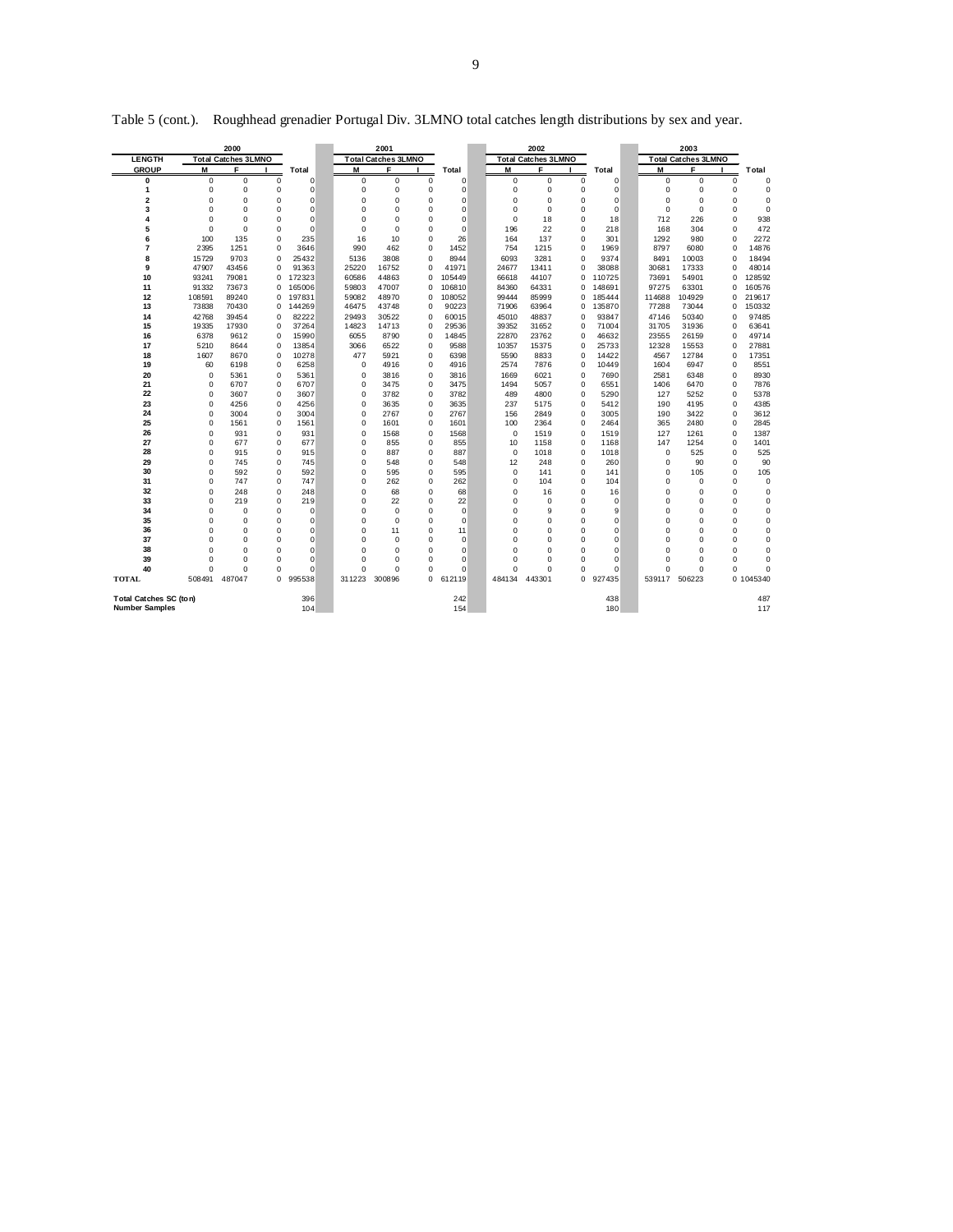|                                                        |                  | 1998                       |             |             |                   | 1999                       |                   |                |             | 2000                       |                            |              |             | 2001                       |                            |                |
|--------------------------------------------------------|------------------|----------------------------|-------------|-------------|-------------------|----------------------------|-------------------|----------------|-------------|----------------------------|----------------------------|--------------|-------------|----------------------------|----------------------------|----------------|
| <b>LENGTH</b>                                          |                  | <b>Total Catches 3LMNO</b> |             |             |                   | <b>Total Catches 3LMNO</b> |                   |                |             | <b>Total Catches 3LMNO</b> |                            |              |             | <b>Total Catches 3LMNO</b> |                            |                |
| <b>GROUP</b>                                           | M                | F                          |             | Total       | M                 | F                          |                   | Total          | M           | F                          |                            | Total        | M           | F                          |                            | Total          |
| 0                                                      | $\mathbf 0$      | $\mathbf 0$                | $\mathbf 0$ | $\mathbf 0$ | $\mathbf 0$       | $\mathbf 0$                | 663               | 663            | $\mathbf 0$ | 0                          | $\mathbf 0$                | $\mathbf 0$  | 0           | $\mathbf 0$                | $\mathbf 0$                | 0              |
| 1                                                      | $\mathbf 0$      | 0                          | 0           | $\mathbf 0$ | $\mathbf 0$       | $\mathbf 0$                | 5097              | 5097           | $\mathbf 0$ | 0                          | $\mathbf 0$                | $\mathbf 0$  | 0           | 58                         | $\mathbf 0$                | 58             |
| 2                                                      | $\mathbf 0$      | $\mathbf 0$                | 0           | $\mathbf 0$ | 13306             | 6773                       | 0                 | 20079          | 0           | 0                          | $\mathbf 0$                | $\mathbf 0$  | 0           | $\mathbf 0$                | $\Omega$                   | 0              |
| 3                                                      | $\mathbf 0$      | $\mathbf 0$                | 0           | $\mathbf 0$ | 27826             | 14035                      | 0                 | 41860          | 20          | 20                         | $\mathbf 0$                | 41           | 29          | 58                         | $\mathbf 0$                | 87             |
| 4                                                      | 20               | $\mathbf 0$                | 0           | 20          | 19237             | 9880                       | 0                 | 29117          | 10          | $\mathbf 0$                | $\mathbf 0$                | 10           | 58          | 58                         | $\mathbf 0$                | 115            |
| 5                                                      | 28               | 26                         | 0           | 54          | 10160             | 4403                       | 0                 | 14562          | 20          | 10                         | $\mathbf 0$                | 30           | 204         | 29                         | $\mathbf 0$                | 233            |
| 6<br>7                                                 | 83               | 68                         | 0<br>0      | 151         | 4993              | 2653                       | $\mathbf 0$       | 7646           | 41          | 81                         | $\mathbf 0$<br>$\mathbf 0$ | 122<br>244   | 144         | 236                        | $\mathbf 0$<br>$\mathbf 0$ | 380            |
| 8                                                      | 361<br>1329      | 339<br>1341                | $\mathbf 0$ | 700<br>2670 | 3338<br>1361      | 1377<br>1179               | 35<br>$\mathbf 0$ | 4750<br>2540   | 122<br>2082 | 122<br>1024                | $\mathbf 0$                | 3106         | 29<br>916   | 176<br>260                 | 979                        | 204<br>2155    |
| 9                                                      | 2032             | 1574                       | $\Omega$    | 3606        | 204               | 185                        | 0                 | 390            | 4124        | 2893                       | $\Omega$                   | 7016         | 2162        | 798                        | 445                        | 3405           |
| 10                                                     | 2177             | 2160                       | 0           | 4337        | 502               | 454                        | 0                 | 957            | 8933        | 5070                       | $\mathbf 0$                | 14003        | 3612        | 2335                       | $\mathbf 0$                | 5947           |
| 11                                                     | 2933             | 2213                       | $\Omega$    | 5146        | 823               | 1076                       | $\Omega$          | 1899           | 9003        | 11783                      | $\Omega$                   | 20786        | 4821        | 4848                       | $\Omega$                   | 9669           |
| 12                                                     | 3729             | 2809                       | 0           | 6538        | 847               | 1564                       | 0                 | 2411           | 10850       | 17258                      | $\mathbf 0$                | 28108        | 9289        | 8938                       | $\Omega$                   | 18227          |
| 13                                                     | 5452             | 3608                       | 0           | 9060        | 1109              | 1139                       | 0                 | 2248           | 15383       | 15707                      | $\mathbf 0$                | 31090        | 15281       | 13800                      | $\mathbf 0$                | 29081          |
| 14                                                     | 14637            | 7566                       | $\Omega$    | 22202       | 2424              | 3213                       | 0                 | 5637           | 15646       | 20509                      | $\mathbf 0$                | 36155        | 28037       | 25909                      | $\Omega$                   | 53947          |
| 15                                                     | 11305            | 6483                       | 0           | 17788       | 2518              | 2387                       | $\mathbf 0$       | 4905           | 10722       | 13529                      | $\mathbf 0$                | 24251        | 16125       | 16200                      | $\mathbf 0$                | 32325          |
| 16                                                     | 7732             | 5290                       | $\mathbf 0$ | 13022       | 2639              | 2585                       | 0                 | 5225           | 12155       | 14086                      | $\mathbf 0$                | 26241        | 14800       | 11989                      | $\Omega$                   | 26789          |
| 17                                                     | 4903             | 2815                       | $\mathbf 0$ | 7718        | 1717              | 2447                       | 0                 | 4164           | 8176        | 14942                      | $\mathbf 0$                | 23118        | 7981        | 8993                       | $\Omega$                   | 16974          |
| 18                                                     | 3798             | 2541                       | $\mathbf 0$ | 6339        | 1296              | 2005                       | 0                 | 3302           | 2983        | 8849                       | $\mathbf 0$                | 11832        | 4552        | 7096                       | $\Omega$                   | 11648          |
| 19                                                     | 3435             | 2765                       | $\mathbf 0$ | 6200        | 1047              | 1667                       | 0                 | 2713           | 5117        | 7763                       | $\mathbf 0$                | 12880        | 1681        | 6355                       | $\mathbf 0$                | 8036           |
| 20                                                     | 1340             | 1539                       | $\Omega$    | 2879        | 351               | 1053                       | $\mathbf 0$       | 1405           | 1580        | 5271                       | $\mathbf 0$                | 6851         | 296         | 2982                       | $\Omega$                   | 3277           |
| 21                                                     | 739              | 1381                       | 0           | 2120        | 280               | 1061                       | 0                 | 1341           | 563         | 4152                       | $\mathbf 0$                | 4714         | 204         | 2513                       | $\mathbf 0$                | 2717           |
| 22                                                     | 384              | 1210                       | 0           | 1594        | 58                | 1022                       | 0                 | 1079           | 420         | 3544                       | $\mathbf 0$                | 3965         | 0           | 1387                       | $\Omega$                   | 1387           |
| 23                                                     | 153              | 1377                       | $\Omega$    | 1529        | 11                | 930                        | $\Omega$          | 941            | 112         | 2628                       | $\mathbf 0$                | 2740         | $\mathbf 0$ | 1416                       | $\Omega$                   | 1416           |
| 24                                                     | 123              | 1787                       | $\Omega$    | 1911        | 11                | 1323                       | 0                 | 1334           | 329         | 3591                       | $\mathbf 0$                | 3920         | 0           | 1888                       | $\Omega$<br>$\Omega$       | 1888           |
| 25<br>26                                               | $\mathbf 0$<br>0 | 942<br>653                 | 0<br>0      | 942<br>653  | 35<br>$\mathbf 0$ | 539<br>486                 | 0<br>0            | 574<br>486     | 278<br>299  | 2011<br>1373               | $\mathbf 0$<br>$\mathbf 0$ | 2289<br>1672 | 0<br>0      | 909<br>1181                | $\Omega$                   | 909<br>1181    |
| 27                                                     | 0                | 617                        | 0           | 617         | 0                 | 315                        | 0                 | 315            | 10          | 1312                       | $\mathbf 0$                | 1322         | 0           | 440                        | $\mathbf 0$                | 440            |
| 28                                                     | 0                | 556                        | 0           | 556         | $\mathbf 0$       | 207                        | 0                 | 207            | $\mathbf 0$ | 685                        | $\mathbf 0$                | 685          | 0           | 560                        | $\mathbf 0$                | 560            |
| 29                                                     | 0                | 787                        | 0           | 787         | $\mathbf 0$       | 310                        | 0                 | 310            | $\mathbf 0$ | 1095                       | $\mathbf 0$                | 1095         | 0           | 678                        | $\Omega$                   | 678            |
| 30                                                     | 0                | 495                        | 0           | 495         | $\mathbf 0$       | 138                        | $\mathbf 0$       | 138            | $\mathbf 0$ | 305                        | $\mathbf 0$                | 305          | 0           | 89                         | $\mathbf 0$                | 89             |
| 31                                                     | 0                | 373                        | 0           | 373         | $\mathbf 0$       | 184                        | $\mathbf 0$       | 184            | $\mathbf 0$ | 264                        | $\mathbf 0$                | 264          | 0           | 89                         | $\mathbf 0$                | 89             |
| 32                                                     | 0                | 343                        | 0           | 343         | $\mathbf 0$       | 55                         | $\mathbf 0$       | 55             | $\mathbf 0$ | 254                        | $\mathbf 0$                | 254          | 0           | 29                         | $\mathbf 0$                | 29             |
| 33                                                     | 0                | 386                        | $\mathbf 0$ | 386         | $\mathbf 0$       | 123                        | $\mathbf 0$       | 123            | $\mathbf 0$ | 224                        | $\mathbf 0$                | 224          | 0           | 118                        | $\mathbf 0$                | 118            |
| 34                                                     | 0                | 400                        | 0           | 400         | $\mathbf 0$       | 162                        | $\mathbf 0$       | 162            | $\mathbf 0$ | 315                        | $\mathbf 0$                | 315          | 0           | 118                        | $\mathbf 0$                | 118            |
| 35                                                     | 0                | 153                        | $\mathbf 0$ | 153         | $\mathbf 0$       | 56                         | $\mathbf 0$       | 56             | $\mathbf 0$ | 132                        | $\mathbf 0$                | 132          | 0           | 89                         | $\mathbf 0$                | 89             |
| 36                                                     | 0                | 39                         | $\Omega$    | 39          | $\Omega$          | 23                         | $\Omega$          | 23             | $\mathbf 0$ | 71                         | $\mathbf 0$                | 71           | $\Omega$    | $\Omega$                   | $\Omega$                   | 0              |
| 37                                                     | 0                | 14                         | 0           | 14          | $\mathbf 0$       | 11                         | $\mathbf 0$       | 11             | $\mathbf 0$ | 41                         | $\mathbf 0$                | 41           | $\Omega$    | $\mathbf 0$                | $\mathbf 0$                | 0              |
| 38                                                     | $\mathbf 0$      | 42                         | 0           | 42          | $\mathbf 0$       | 8                          | $\mathbf 0$       | 8              | 0           | 30                         | $\mathbf 0$                | 30           | 0           | $\mathbf 0$                | $\mathbf 0$                | $\overline{0}$ |
| 39                                                     | 0                | 26                         | 0           | 26          | $\mathbf 0$       | $\mathbf 0$                | 0                 | $\Omega$       | 0           | 41                         | 0                          | 41           | $\Omega$    | $\mathbf 0$                | $\Omega$                   | 0              |
| 40                                                     | 0                | $\mathbf 0$                | 0           | $\mathbf 0$ | $\mathbf 0$       | $\overline{4}$             | $\mathbf 0$       | $\overline{4}$ | 0           | 10                         | $\mathbf 0$                | 10           | 0           | $\mathbf 0$                | $\mathbf 0$                | $\Omega$       |
| TOTAL                                                  | 66691            | 54717                      |             | 0 121408    | 96092             | 67033                      | 5796              | 168920         |             | 108980 160996              |                            | 0 269975     |             | 110221 122619              |                            | 1424 234264    |
| <b>Total Catches SC (ton)</b><br><b>Number Samples</b> |                  |                            |             | 91          |                   |                            |                   | 49             |             |                            |                            | 211          |             |                            |                            | 150            |

Table 6 Roughhead grenadier Russia Div. 3LMNO total catches lLength distributions by sex and year.

|                                                        |                | 2002                       |             |        |                | 2003                       |                |             |
|--------------------------------------------------------|----------------|----------------------------|-------------|--------|----------------|----------------------------|----------------|-------------|
| <b>LENGTH</b>                                          |                | <b>Total Catches 3LMNO</b> |             |        |                | <b>Total Catches 3LMNO</b> |                |             |
| GROUP                                                  | M              | F                          | ш           | Total  | М              | F                          | ı              | Total       |
| Ō                                                      | $\overline{0}$ | 0                          | 33          | 33     | $\overline{0}$ | $\overline{0}$             | $\overline{0}$ | $\mathbf 0$ |
| 1                                                      | 0              | 0                          | $\mathbf 0$ | 0      | 11             | 0                          | 0              | 11          |
| $\overline{\mathbf{c}}$                                | $\mathbf 0$    | 84                         | $\mathbf 0$ | 84     | $\mathbf 0$    | 11                         | $\mathbf 0$    | 11          |
| 3                                                      | 19             | 33                         | 29          | 81     | 11             | 23                         | Ó              | 34          |
| 4                                                      | 29             | 19                         | $\mathbf 0$ | 49     | 80             | 103                        | 0              | 183         |
| 5                                                      | $\mathbf 0$    | 114                        | $\Omega$    | 114    | 307            | 275                        | 0              | 582         |
| 6                                                      | 94             | 110                        | 0           | 205    | 364            | 408                        | 0              | 772         |
| 7                                                      | 150            | 94                         | $\mathbf 0$ | 244    | 520            | 367                        | Ō              | 887         |
| 8                                                      | 590            | 265                        | 33          | 887    | 1395           | 949                        | 0              | 2344        |
| 9                                                      | 827            | 542                        | $\mathbf 0$ | 1369   | 1016           | 1036                       | 0              | 2051        |
| 10                                                     | 1814           | 783                        | 0           | 2597   | 1834           | 1705                       | 0              | 3538        |
| 11                                                     | 3573           | 2093                       | 0           | 5666   | 2652           | 2279                       | 0              | 4931        |
| 12                                                     | 5038           | 3636                       | 0           | 8673   | 3836           | 3431                       | 0              | 7268        |
| 13                                                     | 9159           | 6260                       | 0           | 15419  | 5069           | 4559                       | 0              | 9627        |
| 14                                                     | 21760          | 15529                      | 0           | 37289  | 11513          | 10789                      | 0              | 22302       |
| 15                                                     | 14442          | 12808                      | 0           | 27250  | 9288           | 8716                       | 0              | 18005       |
| 16                                                     | 11831          | 11305                      | 0           | 23136  | 6741           | 9414                       | 0              | 16156       |
| 17                                                     | 9220           | 11185                      | 0           | 20405  | 5843           | 7995                       | 0              | 13838       |
| 18                                                     | 8959           | 10039                      | 0           | 18998  | 2667           | 4684                       | 0              | 7350        |
| 19                                                     | 5702           | 11891                      | 0           | 17593  | 1892           | 5467                       | 0              | 7359        |
| 20                                                     | 2534           | 7676                       | 0           | 10210  | 353            | 2904                       | 0              | 3257        |
| 21                                                     | 1722           | 5938                       | 0           | 7659   | 296            | 2023                       | 0              | 2319        |
| 22                                                     | 1156           | 4878                       | 0           | 6034   | 80             | 2236                       | 0              | 2316        |
| 23                                                     | 715            | 4453                       | 0           | 5167   | 78             | 1630                       | 0              | 1707        |
| 24                                                     | 770            | 4330                       | 0           | 5100   | 101            | 1774                       | 0              | 1874        |
| 25                                                     | 224            | 2475                       | 0           | 2698   | 11             | 1162                       | Ō              | 1173        |
| 26                                                     | 112            | 2579                       | $\Omega$    | 2690   | 110            | 1191                       | 0              | 1301        |
| 27                                                     | 37             | 1973                       | 0           | 2010   | 0              | 1422                       | 0              | 1422        |
| 28                                                     | 70             | 1623                       | 0           | 1693   | 55             | 910                        | Ō              | 964         |
| 29                                                     | 47             | 2117                       | 0           | 2164   | 0              | 1187                       | 0              | 1187        |
| 30                                                     | $\mathbf 0$    | 951                        | 0           | 951    | 0              | 512                        | 0              | 512         |
| 31                                                     | 10             | 858                        | 0           | 868    | 0              | 348                        | 0              | 348         |
| 32                                                     | 0              | 526                        | 0           | 526    | 0              | 273                        | 0              | 273         |
| 33                                                     | 0              | 397                        | 0           | 397    | 0              | 213                        | 0              | 213         |
| 34                                                     | $\mathbf 0$    | 154                        | $\mathbf 0$ | 154    | $\mathbf 0$    | 103                        | Ō              | 103         |
| 35                                                     | 0              | 65                         | 0           | 65     | 0              | 23                         | 0              | 23          |
| 36                                                     | 0              | 65                         | 0           | 65     | 0              | 0                          | 0              | $\mathbf 0$ |
| 37                                                     | $\mathbf 0$    | 10                         | 0           | 10     | $\mathbf 0$    | 11                         | 0              | 11          |
| 38                                                     | $\mathbf 0$    | $\mathbf 0$                | 0           | 0      | $\mathbf 0$    | $\mathbf 0$                | Ō              | $\mathbf 0$ |
| 39                                                     | $\mathbf 0$    | $\mathbf 0$                | $\mathbf 0$ | 0      | 0              | 11                         | Ō              | 11          |
| 40                                                     | $\mathbf 0$    | $\mathbf 0$                | 0           | 0      | $\mathbf 0$    | 0                          | 0              | $\mathbf 0$ |
| TOTAL                                                  | 100602         | 127856                     | 94          | 228552 | 56123          | 80145                      | 0              | 136269      |
| <b>Total Catches SC (ton)</b><br><b>Number Samples</b> |                |                            |             | 228    |                |                            |                | 116         |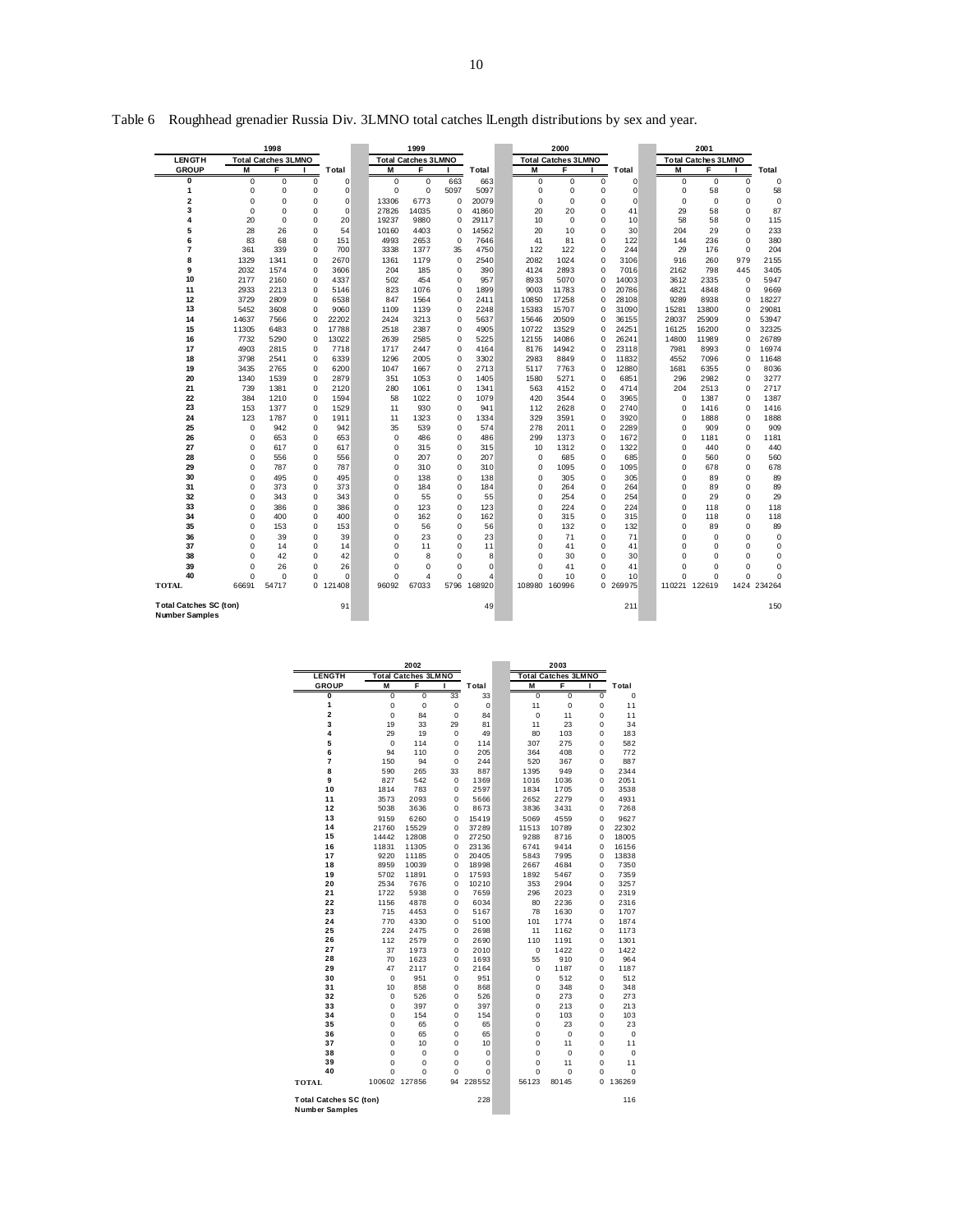| Abundance         |              |              |              |              |         |              |              |              |              |              |              |              |
|-------------------|--------------|--------------|--------------|--------------|---------|--------------|--------------|--------------|--------------|--------------|--------------|--------------|
| Age               | 1992         | 1993         | 1994         | 1995         | 1996    | 1997         | 1998         | 1999         | 2000         | 2001         | 2002         | 2003         |
| 1                 | 3657         |              | 546          |              |         |              |              |              | 47           |              |              |              |
| 2                 | 29760        | 17713        | 17010        | 13014        | 442     | 13753        | 4596         | 1073         | 2071         | 3465         | 2458         | 10577        |
| 3                 | 56917        | 58636        | 55821        | 117997       | 37798   | 67431        | 60997        | 6152         | 19832        | 22566        | 23112        | 74866        |
| 4                 |              |              |              |              |         |              |              |              |              |              |              |              |
|                   | 94280        | 39216        | 75954        | 238242       | 138755  | 90273        | 212713       | 24871        | 77946        | 68202        | 57568        | 196297       |
| 5                 | 176492       | 70627        | 87906        | 224916       | 481113  | 199284       | 500480       | 169259       | 270686       | 244803       | 190064       | 171198       |
| 6                 | 439164       | 171343       | 168742       | 280540       | 872016  | 501975       | 1239767      | 362539       | 779240       | 683545       | 668755       | 358496       |
| 7                 | 654944       | 231862       | 225550       | 303364       | 665634  | 747355       | 1926894      | 594521       | 825228       | 883656       | 739150       | 980433       |
| 8                 | 874620       | 443115       | 385385       | 507107       | 727326  | 1057849      | 2747321      | 976946       | 1202396      | 1034534      | 1023600      | 1535303      |
| 9                 | 756384       | 508543       | 453912       | 639157       | 721432  | 935688       | 2042071      | 924965       | 1556912      | 826016       | 720437       | 1259461      |
| 10                | 552851       | 355727       | 341600       | 538850       | 583461  | 646875       | 1108357      | 742555       | 969428       | 517311       | 374317       | 725361       |
| 11                |              | 250371       |              |              |         | 540527       |              | 864983       | 436911       | 328029       | 365340       | 367871       |
|                   | 507105       |              | 251159       | 437745       | 534171  |              | 722401       |              |              |              |              |              |
| 12                | 480284       | 213204       | 195967       | 314467       | 401799  | 441843       | 529876       | 510620       | 381612       | 221322       | 257183       | 277516       |
| 13                | 386551       | 174463       | 137743       | 184861       | 245746  | 300985       | 339727       | 589692       | 213962       | 123838       | 134665       | 130964       |
| 14                | 323694       | 142570       | 104714       | 129645       | 127167  | 213457       | 230567       | 446822       | 169279       | 79788        | 71513        | 57239        |
| 15                | 187153       | 91919        | 63478        | 78639        | 74151   | 107931       | 119845       | 218112       | 111281       | 48327        | 46398        | 49858        |
| 16                | 117584       | 56434        | 38684        | 63669        | 54256   | 74659        | 76070        | 101578       | 57557        | 33307        | 49112        | 66173        |
| 17                | 74305        | 34706        | 23647        | 37264        | 43790   | 57653        | 44266        | 65846        | 25201        | 22531        | 57218        | 31462        |
| 18                | 58308        | 30552        | 19791        | 30421        | 38154   | 41423        | 46692        | 93668        | 20035        | 20045        | 43672        | 11646        |
| 19                | 41947        | 24250        | 15674        | 20566        | 27818   | 31094        | 41063        | 76116        | 28343        | 15936        | 24026        | 14938        |
| 20                |              | 12969        | 9650         | 14109        | 8199    |              | 28047        | 79324        | 17546        | 11177        | 14244        |              |
|                   | 23289        |              |              |              |         | 20257        |              |              |              |              |              | 6752         |
| 21                | 13905        | 7724         | 5716         | 8158         | 1848    | 12780        | 18939        | 54911        | 17311        | 6638         | 10561        | 289          |
| 22                | 7007         | 2095         | 2873         | 3054         | 888     | 4925         | 8192         | 27527        | 12338        | 4457         | 4392         | 2269         |
| 23                | 7344         | 1889         | 2110         | 1394         | 1889    | 3400         | 6628         | 22660        | 9349         | 3491         | 4745         | 458          |
| 24                | 7613         | 375          | 1626         | 950          |         | 1729         | 2893         | 7618         | 9864         | 2524         | 2866         | 627          |
| <b>Total ages</b> | 5875156      | 2940304      | 2685260      | 4188127      | 5787853 | 6113147      | 12058403     | 6962359      | 7214377      | 5205506      | 4885394      | 6330055      |
|                   |              |              |              |              |         |              |              |              |              |              |              |              |
|                   |              |              |              |              |         |              |              |              |              |              |              |              |
| Mean Weight (gr)  |              |              |              |              |         |              |              |              |              |              |              |              |
|                   |              | 1993         | 1994         | 1995         | 1996    | 1997         | 1998         | 1999         | 2000         | 2001         | 2002         | 2003         |
| Age               |              |              |              |              |         |              |              |              |              |              |              |              |
| 1                 | 11           |              | 16           |              |         |              |              |              | 16           |              |              |              |
| 2                 | 40           | 51           | 49           | 71           | 102     | 60           | 76           | 102          | 72           | 62           | 39           | 47           |
| 3                 | 86           | 77           | 85           | 94           | 105     | 81           | 101          | 110          | 96           | 90           | 83           | 80           |
| 4                 | 119          | 111          | 115          | 114          | 128     | 121          | 125          | 133          | 128          | 128          | 126          | 126          |
| 5                 | 180          | 184          | 173          | 163          | 182     | 183          | 179          | 193          | 182          | 187          | 187          | 173          |
| 6                 | 246          | 236          | 236          | 225          | 223     | 241          | 245          | 243          | 231          | 241          | 253          | 228          |
| 7                 | 311          | 320          | 313          | 313          | 288     | 315          | 316          | 335          | 299          | 302          | 314          | 297          |
| 8                 | 385          | 414          | 412          | 415          | 387     | 390          | 380          | 417          | 374          | 379          | 384          | 398          |
|                   |              |              |              |              |         |              |              |              |              |              |              |              |
| 9                 | 493          | 500          | 509          | 525          | 504     | 491          | 462          | 544          | 481          | 482          | 467          | 466          |
| 10                | 616          | 585          | 590          | 602          | 612     | 601          | 564          | 638          | 550          | 570          | 565          | 598          |
| 11                | 765          | 736          | 716          | 703          | 734     | 731          | 703          | 750          | 696          | 686          | 643          | 821          |
| 12                | 888          | 886          | 836          | 788          | 814     | 839          | 830          | 908          | 791          | 788          | 768          | 938          |
| 13                | 1058         | 1101         | 1039         | 959          | 941     | 1004         | 1001         | 1107         | 1018         | 978          | 900          | 1109         |
| 14                | 1266         | 1324         | 1280         | 1280         | 1190    | 1217         | 1230         | 1256         | 1292         | 1275         | 1291         | 1460         |
| 15                | 1514         | 1546         | 1530         | 1567         | 1650    | 1495         | 1496         | 1606         | 1499         | 1576         | 1452         | 1850         |
| 16                | 1749         | 1777         | 1729         | 1810         | 1798    | 1779         | 1764         | 1779         | 1708         | 1781         | 1752         | 1951         |
| 17                | 2002         | 1989         | 2005         | 2020         | 2053    | 2251         | 2047         | 1965         | 1919         | 2060         | 1976         | 2369         |
|                   |              |              |              |              |         |              |              |              |              |              |              |              |
| 18                | 2292         | 2326         | 2333         | 2319         | 2172    | 2417         | 2429         | 2315         | 2315         | 2369         | 2367         | 3038         |
| 19                | 2473         | 2508         | 2553         | 2489         | 2261    | 2529         | 2675         | 2435         | 2611         | 2611         | 2766         | 2937         |
| 20                | 2823         | 2777         | 2889         | 2785         | 2628    | 2867         | 2906         | 2860         | 3126         | 2960         | 3091         | 2886         |
| 21                | 3160         | 2898         | 3076         | 2930         | 3092    | 3195         | 3031         | 3015         | 3685         | 3232         | 2882         | 4177         |
| 22                | 3884         | 3422         | 3637         | 3444         | 3192    | 3471         | 3636         | 3576         | 3809         | 3734         | 3790         | 3679         |
| 23                | 4040         | 3299         | 3525         | 3521         | 2505    | 3485         | 3574         | 3663         | 4260         | 3770         | 3208         | 4206         |
| 24                | 4979         | 4172         | 4453         | 4062         |         | 4541         | 4075         | 4436         | 4662         | 4490         | 4198         | 4220         |
|                   |              |              |              |              |         |              |              |              |              |              |              |              |
| Mean Length (cm)  |              |              |              |              |         |              |              |              |              |              |              |              |
| Age               |              | 1993         | 1994         | 1995         | 1996    | 1997         | 1998         | 1999         | 2000         | 2001         | 2002         | 2003         |
| 1                 | 4.7          |              | 5.5          |              |         |              |              |              | 5.5          |              |              |              |
| 2                 | 7.4          | 8.1          | 8.0          | 9.1          | 10.5    | 8.7          | 9.3          | 10.5         | 9.3          | 8.7          | 7.5          | 8.0          |
| з                 | 9.8          | 9.5          | 9.8          | 10.<br>2     | 10.6    | 9.6          | 10.4         | 10.7         | 10.2         | 10.0         | 9.7          | 9.6          |
| 4                 | 11.0         | 10.7         | 10.9         | 10.9         | 11.3    | 11.1         | 11.2         | 11.5         | 11.3         | 11.3         | 11.2         | 11.2         |
| 5                 | 12.7         | 12.8         | 12.5         | 12.3         | 12.8    | 12.8         | 12.7         | 13.0         | 12.8         | 12.9         | 12.9         | 12.6         |
| 6                 | 14.2         | 14.0         | 14.0         | 13.7         | 13.7    | 14.1         | 14.1         | 14.1         | 13.9         | 14.1         | 14.3         | 13.8         |
| 7                 | 15.4         | 15.5         | 15.4         | 15.4         | 15.0    | 15.4         | 15.5         | 15.8         | 15.2         | 15.2         | 15.4         | 15.1         |
| 8                 | 16.5         | 17.0         | 16.9         | 17.0         | 16.5    | 16.6         | 16.5         | 17.0         | 16.4         | 16.4         | 16.5         | 16.7         |
|                   |              |              |              |              |         |              |              |              |              |              |              |              |
| 9                 | 18.0         | 18.1         | 18.2         | 18.4         | 18.1    | 18.0         | 17.6         | 18.6         | 17.8         | 17.9         | 17.7         | 17.7         |
| 10                | 19.4         | 19.1         | 19.2         | 19.3         | 19.4    | 19.3         | 18.8         | 19.6         | 18.7         | 18.9         | 18.9         | 19.3         |
| 11                | 20.9         | 20.6         | 20.5         | 20.4         | 20.7    | 20.6         | 20.3         | 20.8         | 20.3         | 20.2         | 19.7         | 21.5         |
| 12                | 22.0         | 22.0         | 21.6         | 21.2         | 21.4    | 21.6         | 21.5         | 22.2         | 21.2         | 21.1         | 21.0         | 22.5         |
| 13                | 23.4         | 23.7         | 23.2         | 22.6         | 22.5    | 23.0         | 22.9         | 23.8         | 23.1         | 22.7         | 22.0         | 23.7         |
| 14                | 24.9         | 25.3         | 25.0         | 24.9         | 24.3    | 24.5         | 24.6         | 24.8         | 25.0         | 24.9         | 25.1         | 26.1         |
| 15                | 26.5         |              | 26.6         |              |         | 26.4         |              |              |              | 26.9         | 26.1         |              |
|                   |              | 26.7         |              | 26.8         | 27.3    |              | 26.4         | 27.1         | 26.5         |              |              | 28.5         |
| 16                | 27.8         | 28.0         | 27.7         | 28.1         | 28.0    | 27.9         | 27.8         | 28.1         | 27.5         | 28.0         | 27.9         | 28.9         |
| 17                | 29.3         | 29.2         | 29.2         | 29.3         | 29.6    | 30.4         | 29.4         | 29.1         | 28.8         | 29.5         | 29.1         | 31.0         |
| 18                | 30.7         | 30.8         | 30.9         | 30.8         | 30.2    | 31.2         | 31.3         | 30.8         | 30.8         | 31.0         | 31.0         | 33.8         |
| 19                | 31.5         | 31.7         | 31.8         | 31.6         | 30.6    | 31.7         | 32.4         | 31.4         | 32.1         | 32.1         | 32.7         | 33.4         |
| 20                | 33.0         | 32.8         | 33.2         | 32.8         | 32.1    | 33.2         | 33.3         | 33.1         | 34.2         | 33.5         | 34.1         | 33.1         |
| 21                | 34.2         | 33.3         | 34.0         | 33.4         | 34.1    | 34.4         | 33.8         | 33.8         | 36.2         | 34.5         | 33.2         | 37.8         |
|                   |              |              |              |              |         |              |              |              |              |              |              |              |
|                   |              |              |              |              |         |              |              |              |              |              |              |              |
| 22                | 36.7         | 35.3         | 36.0         | 35.3         | 34.5    | 35.4         | 36.0         | 35.8         | 36.6         | 36.3         | 36.5         | 36.2         |
| 23<br>24          | 37.2<br>40.2 | 34.7<br>37.8 | 35.5<br>38.7 | 35.5<br>37.5 | 31.6    | 35.3<br>38.9 | 35.8<br>37.5 | 36.2<br>38.7 | 38.0<br>39.3 | 36.4<br>38.8 | 34.3<br>37.8 | 37.9<br>38.0 |

Table 7. Roughhead grenadier Spanish Div. 3LMNO total catches ages distributions, mean weight and mean length by year and age.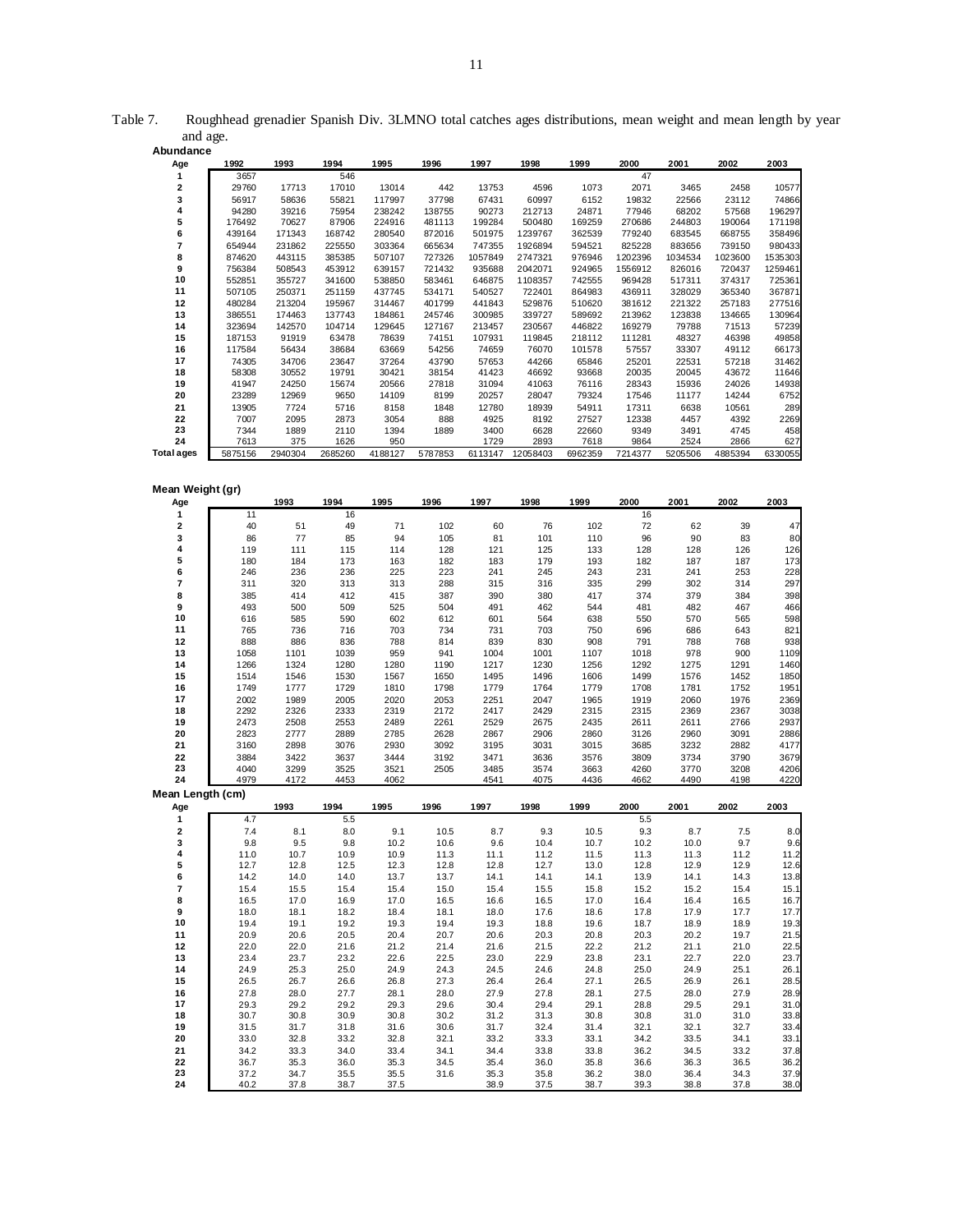| Abundance         |                  |      |           |                 |                |                 |                |                  |                 |               |                |                |
|-------------------|------------------|------|-----------|-----------------|----------------|-----------------|----------------|------------------|-----------------|---------------|----------------|----------------|
| Age               | 1992             | 1993 | 1994      | 1995            | 1996           | 1997            | 1998           | 1999             | 2000            | 2001          | 2002           | 2003           |
| 1                 |                  |      |           |                 |                |                 |                |                  |                 |               | 127            | 1174           |
| 2<br>3            |                  |      |           | 946<br>22601    | 4329<br>51325  | 26467<br>161842 | 14986<br>76822 | 105742<br>145119 | 26285<br>149149 | 9830<br>72757 | 2379<br>63178  | 23235<br>88484 |
| 4                 |                  |      |           | 76336           | 156808         | 354002          | 170914         | 194154           | 192091          | 127642        | 165616         | 247120         |
| 5                 | 3407             |      |           | 140078          | 183336         | 420682          | 277784         | 459267           | 202988          | 131870        | 226988         | 183651         |
| 6                 | 24397            |      |           | 275928          | 217010         | 376669          | 352888         | 567763           | 237209          | 133494        | 225013         | 173704         |
| 7                 | 67181            |      |           | 306963          | 200400         | 194727          | 251490         | 345327           | 79013           | 59928         | 91499          | 147845         |
| 8                 | 147560           |      |           | 358913          | 208646         | 148351          | 231137         | 234269           | 44029           | 32432         | 68628          | 93619          |
| 9<br>10           | 226930           |      |           | 259207          | 142328         | 81194           | 159748         | 94627            | 26217           | 14985         | 31230          | 39494          |
| 11                | 213252<br>219831 |      |           | 136950<br>73312 | 71114<br>36112 | 33894<br>12898  | 94721<br>69066 | 50575<br>37842   | 12179<br>6488   | 7179<br>5222  | 13485<br>12527 | 16547<br>11814 |
| 12                | 204238           |      |           | 57146           | 26011          | 10805           | 49478          | 21935            | 6613            | 5389          | 11381          | 9825           |
| 13                | 143520           |      |           | 42309           | 15226          | 9639            | 32021          | 21875            | 4920            | 4272          | 6351           | 4125           |
| 14                | 111268           |      |           | 38271           | 8573           | 7926            | 29861          | 16079            | 3483            | 3029          | 3950           | 2335           |
| 15                | 48769            |      |           | 17673           | 4270           | 4755            | 10742          | 6415             | 1794            | 1699          | 2086           | 988            |
| 16                | 30009            |      |           | 11594           | 2334           | 1973            | 5307           | 2732             | 1007            | 962           | 1474           | 1210           |
| 17                | 17160            |      |           | 7023            | 1348           | 789             | 1490           | 1851             | 566             | 614           | 1051           | 159            |
| 18<br>19          | 11168<br>7162    |      |           | 3580<br>2664    | 800<br>468     | 239<br>88       | 743<br>472     | 1711<br>1161     | 617<br>600      | 428<br>269    | 365<br>75      |                |
| 20                | 4043             |      |           | 1111            | 112            | 50              | 236            | 551              | 201             | 80            | $\overline{7}$ | 11             |
| 21                | 2471             |      |           | 575             | 22             | 38              | 122            | 238              | 43              | 22            | 14             |                |
| 22                | 671              |      |           | 95              |                |                 | 20             | 12               | 44              | 3             | 1              |                |
| 23                | 454              |      |           | 117             | 16             |                 | 12             | 189              |                 | 13            | 9              |                |
| 24                | 112              |      |           | 3               |                |                 |                |                  |                 |               |                |                |
| <b>Total ages</b> | 1483603          | 0    | $\pmb{0}$ | 1833395         | 1330588        | 1847028         | 1830061        | 2309436          | 995538          | 612119        | 927435         | 1045340        |
|                   |                  |      |           |                 |                |                 |                |                  |                 |               |                |                |
| Mean Weight (gr)  |                  |      |           |                 |                |                 |                |                  |                 |               |                |                |
| Age               | 1992             | 1993 | 1994      | 1995            | 1996           | 1997            | 1998           | 1999             | 2000            | 2001          | 2002           | 2003           |
| 1<br>2            |                  |      |           | 201             | 171            | 131             | 117            | 142              | 119             | 115           | 38<br>83       | 32<br>110      |
| 3                 |                  |      |           | 208             | 194            | 175             | 176            | 183              | 165             | 152           | 180            | 204            |
| 4                 |                  |      |           | 233             | 233            | 234             | 239            | 258              | 217             | 199           | 249            | 281            |
| 5                 | 454              |      |           | 337             | 307            | 299             | 315            | 362              | 311             | 283           | 330            | 371            |
| 6                 | 479              |      |           | 427             | 408            | 377             | 399            | 441              | 393             | 366           | 435            | 429            |
| 7                 | 591              |      |           | 554             | 546            | 505             | 523            | 599              | 510             | 481           | 575            | 530            |
| 8                 | 762              |      |           | 677             | 677            | 639             | 657            | 766              | 646             | 624           | 691            | 719            |
| 9                 | 930              |      |           | 828             | 844            | 809             | 831            | 1023             | 948             | 875           | 863            | 835            |
| 10<br>11          | 1090             |      |           | 969             | 991            | 948             | 996            | 1219             | 1202            | 1138          | 1133           | 1152           |
| 12                | 1286<br>1475     |      |           | 1211<br>1420    | 1248<br>1409   | 1234<br>1542    | 1193<br>1322   | 1539<br>1840     | 1599<br>1857    | 1527<br>1763  | 1324<br>1606   | 1582<br>1782   |
| 13                | 1678             |      |           | 1750            | 1670           | 1925            | 1534           | 2243             | 2106            | 2057          | 1825           | 2054           |
| 14                | 1969             |      |           | 1993            | 2058           | 2202            | 1781           | 2549             | 2566            | 2445          | 2300           | 2201           |
| 15                | 2330             |      |           | 2318            | 2505           | 2417            | 1964           | 3257             | 3206            | 2959          | 2429           | 2766           |
| 16                | 2629             |      |           | 2820            | 2724           | 2558            | 2476           | 3617             | 4069            | 3337          | 2899           | 2692           |
| 17                | 3123             |      |           | 3281            | 3053           | 2694            | 3100           | 3895             | 4229            | 3654          | 3284           | 3267           |
| 18                | 3452             |      |           | 3645            | 3393           | 3177            | 3621           | 4434             | 4878            | 4105          | 3468           |                |
| 19<br>20          | 3815<br>4370     |      |           | 3832<br>4182    | 3599<br>3711   | 4040<br>3976    | 3844<br>4129   | 4727<br>5672     | 4977<br>5408    | 4363<br>4634  | 4296<br>5362   | 3690           |
| 21                | 4506             |      |           | 4435            | 4184           | 4279            | 4415           | 6322             | 5934            | 5373          | 4749           |                |
| 22                | 5125             |      |           | 4878            |                |                 | 4645           | 6040             | 6194            | 6495          | 5797           |                |
| 23                | 4930             |      |           | 3983            | 3603           |                 | 3603           | 7135             |                 | 4891          | 4326           |                |
| 24                | 6280             |      |           | 5435            |                |                 |                |                  |                 |               |                |                |
| Mean Length (cm)  |                  |      |           |                 |                |                 |                |                  |                 |               |                |                |
| Age<br>1          | 1992             | 1993 | 1994      | 1995            | 1996           | 1997            | 1998           | 1999             | 2000            | 2001          | 2002<br>5.4    | 2003<br>4.7    |
| 2                 |                  |      |           | 10.5            | 9.8            | 8.8             | 8.5            | 9.4              | 8.9             | 9.1           | 7.3            | 7.6            |
| з                 |                  |      |           | 10.6            | 10.3           | 9.9             | 9.9            | 9.9              | 9.9             | 10.0          | 9.7            | 9.7            |
| 4                 |                  |      |           | 11.1            | 11.1           | 11.1            | 11.2           | 11.3             | 10.8            | 10.9          | 11.0           | 11.2           |
| 5                 | 14.3             |      |           | 12.7            | 12.3           | 12.2            | 12.4           | 12.6             | 12.2            | 12.2          | 12.2           | 12.5           |
| 6                 | 14.5             |      |           | 13.9            | 13.6           | 13.3            | 13.5           | 13.5             | 13.2            | 13.3          | 13.5           | 13.2           |
| 7<br>8            | 15.7<br>17.2     |      |           | 15.3            | 15.2           | 14.8            | 15.0<br>16.3   | 14.9             | 14.4<br>15.5    | 14.6          | 15.0           | 14.4<br>16.1   |
| 9                 | 18.5             |      |           | 16.5<br>17.8    | 16.5<br>17.9   | 16.1<br>17.6    | 17.8           | 16.2<br>17.9     | 17.6            | 15.8<br>17.7  | 16.1<br>17.5   | 17.3           |
| 10                | 19.6             |      |           | 18.9            | 18.9           | 18.7            | 19.1           | 18.9             | 19.1            | 19.3          | 19.1           | 19.4           |
| 11                | 20.9             |      |           | 20.4            | 20.6           | 20.5            | 20.5           | 20.5             | 21.1            | 21.4          | 20.3           | 21.9           |
| 12                | 22.0             |      |           | 21.6            | 21.5           | 22.2            | 21.2           | 21.9             | 22.3            | 22.5          | 21.7           | 22.8           |
| 13                | 23.0             |      |           | 23.4            | 22.8           | 24.1            | 22.4           | 23.4             | 23.2            | 23.7          | 22.7           | 24.2           |
| 14                | 24.4             |      |           | 24.7            | 24.7           | 25.4            | 23.9           | 24.4             | 24.8            | 25.1          | 24.7           | 25.1           |
| 15                | 26.0             |      |           | 26.0            | 26.6           | 26.3            | 24.8           | 26.8             | 26.7            | 26.8          | 25.2           | 27.3           |
| 16                | 27.1<br>29.1     |      |           | 28.1            | 27.4           | 26.8            | 26.8<br>29.2   | 28.0             | 29.0<br>29.4    | 27.9          | 26.8           | 27.0<br>29.0   |
| 17<br>18          | 30.2             |      |           | 29.8<br>30.6    | 28.6<br>29.8   | 27.3<br>29.0    | 30.5           | 28.7<br>30.0     | 30.9            | 28.9<br>30.0  | 28.0<br>28.6   |                |
| 19                | 31.3             |      |           | 31.2            | 30.5           | 31.8            | 31.2           | 30.7             | 31.1            | 30.7          | 30.9           |                |
| 20                | 33.0             |      |           | 32.2            | 30.8           | 31.6            | 32.0           | 32.6             | 32.0            | 31.3          | 33.5           | 30.5           |
| 21                | 33.4             |      |           | 32.9            | 32.2           | 32.5            | 32.9           | 34.0             | 33.0            | 32.9          | 32.1           |                |
| 22                | 35.0             |      |           | 34.1            |                |                 | 33.5           | 33.5             | 33.5            | 35.1          | 34.5           |                |
| 23                | 34.4             |      |           | 31.5            | 30.5           |                 | 30.5           | 35.5             |                 | 31.7          | 31.0           |                |
| 24                | 37.8             |      |           | 35.5            |                |                 |                |                  |                 |               |                |                |

Table 8. Roughhead grenadier Portugal Div. 3LMNO total catches ages distributions, mean weight and mean length by year and age.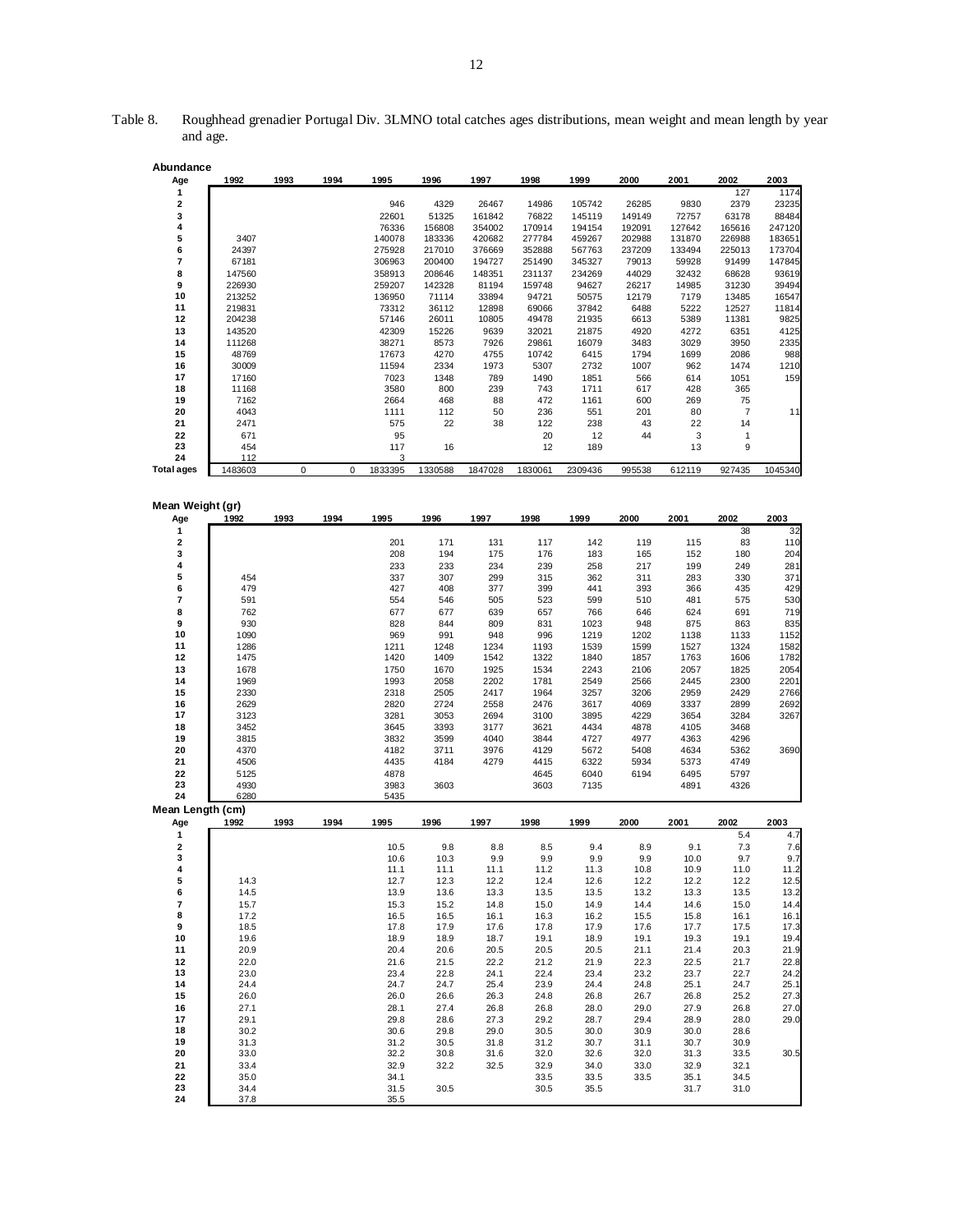| Abundance         |      |      |      |      |      |      |               |              |                |                |                |               |
|-------------------|------|------|------|------|------|------|---------------|--------------|----------------|----------------|----------------|---------------|
| Age               | 1992 | 1993 | 1994 | 1995 | 1996 | 1997 | 1998          | 1999         | 2000           | 2001           | 2002           | 2003          |
| 1                 |      |      |      |      |      |      | 47            | 104098       | 66             | 376            | 303            | 521           |
| 2                 |      |      |      |      |      |      | 2083          | 20670        | 2539           | 1638           | 505            | 2564          |
| 3                 |      |      |      |      |      |      | 6074          | 2538         | 12771          | 6223           | 2475           | 4635          |
| 4<br>5            |      |      |      |      |      |      | 5976          | 1482         | 18881          | 9842           | 5166           | 7260          |
| 6                 |      |      |      |      |      |      | 8586<br>18754 | 2972<br>5209 | 30804<br>51974 | 22704<br>50364 | 12977<br>37014 | 6755<br>14336 |
| 7                 |      |      |      |      |      |      | 22571         | 7520         | 34699          | 50706          | 35812          | 27374         |
| 8                 |      |      |      |      |      |      | 20384         | 7853         | 35760          | 41194          | 34633          | 30342         |
| 9                 |      |      |      |      |      |      | 12317         | 4972         | 34253          | 24006          | 25896          | 16753         |
| 10                |      |      |      |      |      |      | 6845          | 2917         | 16417          | 10906          | 16288          | 8508          |
| 11                |      |      |      |      |      |      | 4759          | 2418         | 8388           | 5317           | 16610          | 4601          |
| 12                |      |      |      |      |      |      | 3721          | 1512         | 7646           | 3717           | 13960          | 4269          |
| 13                |      |      |      |      |      |      | 2616          | 1796         | 5035           | 2600           | 8580           | 2011          |
| 14                |      |      |      |      |      |      | 2011          | 1199         | 4637           | 1834           | 5698           | 1659          |
| 15                |      |      |      |      |      |      | 1176          | 516          | 2577           | 1087           | 3665           | 1521          |
| 16                |      |      |      |      |      |      | 837           | 292          | 1199           | 637            | 2841           | 1862          |
| 17                |      |      |      |      |      |      | 640           | 173          | 530            | 437            | 2969           | 828           |
| 18                |      |      |      |      |      |      | 626           | 231          | 432            | 277            | 1730           | 160           |
| 19                |      |      |      |      |      |      | 514           | 138          | 621            | 169            | 718            | 201           |
| 20                |      |      |      |      |      |      | 410           | 193          | 310            | 115            | 304            | 69            |
| 21                |      |      |      |      |      |      | 243           | 109          | 238            | 60             | 278            |               |
| 22                |      |      |      |      |      |      | 116           | 59           | 128            | 33             | 30             | 5             |
| 23                |      |      |      |      |      |      | 68            | 47           | 53             | 19             | 88             |               |
| 24                |      |      |      |      |      |      | 36            | 9            | 17             | 3              | 10             |               |
| <b>Total ages</b> |      |      |      |      |      |      | 121408        | 168920       | 269975         | 234264         | 228552         | 136234        |
|                   |      |      |      |      |      |      |               |              |                |                |                |               |
| Mean Weight (gr)  |      |      |      |      |      |      |               |              |                |                |                |               |
| Age               | 1992 | 1993 | 1994 | 1995 | 1996 | 1997 | 1998          | 1999         | 2000           | 2001           | 2002           | 2003          |
| 1                 |      |      |      |      |      |      | 30            | 10           | 13             | 13             | 15             | 38            |
| 2                 |      |      |      |      |      |      | 107           | 51           | 115            | 85             | 72             | 98            |
| 3                 |      |      |      |      |      |      | 155           | 139          | 164            | 138            | 162            | 184           |
| 4                 |      |      |      |      |      |      | 225           | 260          | 225            | 210            | 258            | 286           |
| 5                 |      |      |      |      |      |      | 330           | 373          | 329            | 325            | 371            | 383           |
| 6                 |      |      |      |      |      |      | 435           | 493          | 430            | 418            | 492            | 493           |
| 7                 |      |      |      |      |      |      | 523           | 652          | 568            | 522            | 591            | 571           |
| 8                 |      |      |      |      |      |      | 630           | 831          | 724            | 661            | 741            | 777           |
| 9                 |      |      |      |      |      |      | 798           | 1075         | 956            | 857            | 928            | 877           |
| 10                |      |      |      |      |      |      | 971           | 1260         | 1160           | 1035           | 1141           | 1126          |
| 11                |      |      |      |      |      |      | 1190          | 1593         | 1507           | 1325           | 1288           | 1582          |
| 12                |      |      |      |      |      |      | 1421          | 1945         | 1752           | 1610           | 1536           | 1807          |
| 13<br>14          |      |      |      |      |      |      | 1725          | 2324         | 2183           | 1996           | 1778           | 2308          |
| 15                |      |      |      |      |      |      | 2112          | 2608         | 2674           | 2478           | 2311           | 2643          |
| 16                |      |      |      |      |      |      | 2583<br>2998  | 3343<br>3625 | 3060<br>3676   | 2950<br>3296   | 2497<br>3042   | 3057<br>3199  |
| 17                |      |      |      |      |      |      | 3458          | 4169         | 3987           | 3729           | 3602           | 3672          |
| 18                |      |      |      |      |      |      | 3873          | 4684         | 4808           | 4204           | 4065           | 4363          |
| 19                |      |      |      |      |      |      | 4160          | 4858         | 5327           | 4801           | 4544           | 4255          |
| 20                |      |      |      |      |      |      | 4695          | 6056         | 6407           | 5725           | 5387           | 4056          |
| 21                |      |      |      |      |      |      | 4838          | 6335         | 7273           | 5936           | 5030           |               |
| 22                |      |      |      |      |      |      | 5375          | 6921         | 7040           | 6232           | 6293           | 5404          |
| 23                |      |      |      |      |      |      | 5333          | 7258         | 9292           | 6295           | 4883           |               |
| 24                |      |      |      |      |      |      | 6692          | 9573         | 9350           | 6689           | 6677           |               |
| Mean Length (cm)  |      |      |      |      |      |      |               |              |                |                |                |               |
| Age               | 1992 | 1993 | 1994 | 1995 | 1996 | 1997 | 1998          | 1999         | 2000           | 2001           | 2002           | 2003          |
| 1                 |      |      |      |      |      |      | 5.1           | 3.6          | 4.1            | 4.1            | 3.4            | 4.9           |
| 2                 |      |      |      |      |      |      | 8.2           | 6.5          | 8.8            | 8.1            | 6.9            | 7.2           |
| з                 |      |      |      |      |      |      | 9.5           | 9.1          | 9.9            | 9.6            | 9.3            | 9.3           |
| 4                 |      |      |      |      |      |      | 10.9          | 11.3         | 11.0           | 11.1           | 11.1           | 11.2          |
| 5                 |      |      |      |      |      |      | 12.6          | 12.7         | 12.4           | 12.8           | 12.7           | 12.6          |
| 6                 |      |      |      |      |      |      | 14.0          | 14.0         | 13.6           | 13.9           | 14.2           | 13.9          |
| 7                 |      |      |      |      |      |      | 15.0          | 15.4         | 14.9           | 15.0           | 15.2           | 14.9          |
| 8                 |      |      |      |      |      |      | 16.1          | 16.7         | 16.1           | 16.1           | 16.5           | 16.6          |
| 9                 |      |      |      |      |      |      | 17.6          | 18.2         | 17.7           | 17.6           | 17.9           | 17.6          |
| 10                |      |      |      |      |      |      | 18.9          | 19.2         | 18.8           | 18.7           | 19.2           | 19.3          |
| 11<br>12          |      |      |      |      |      |      | 20.4<br>21.7  | 20.8<br>22.4 | 20.6<br>21.7   | 20.3<br>21.7   | 20.1<br>21.4   | 21.8<br>22.9  |
| 13                |      |      |      |      |      |      | 23.2          | 23.9         | 23.4           | 23.4           | 22.5           | 25.3          |
| 14                |      |      |      |      |      |      | 25.0          | 24.8         | 25.0           | 25.2           | 24.9           | 26.7          |
|                   |      |      |      |      |      |      | 26.9          | 27.2         | 26.3           | 26.8           | 25.5           | 28.3          |
|                   |      |      |      |      |      |      |               |              |                |                |                |               |
| 15                |      |      |      |      |      |      |               |              |                |                |                |               |
| 16                |      |      |      |      |      |      | 28.3          | 27.9         | 27.8           | 27.8           | 27.2           | 28.7          |
| 17                |      |      |      |      |      |      | 29.9          | 29.3         | 28.8           | 29.0           | 29.0           | 30.4          |
| 18                |      |      |      |      |      |      | 31.2          | 30.6         | 30.7           | 30.2           | 30.2           | 32.6          |
| 19                |      |      |      |      |      |      | 32.1          | 31.0         | 31.7           | 31.6           | 31.5           | 32.2          |
| 20                |      |      |      |      |      |      | 33.6          | 33.5         | 33.8           | 33.6           | 33.6           | 31.6          |
| 21                |      |      |      |      |      |      | 34.0          | 34.0         | 35.3           | 34.1           | 32.7           |               |
| 22<br>23          |      |      |      |      |      |      | 35.3<br>35.1  | 35.1<br>35.7 | 34.9<br>38.3   | 34.6<br>34.7   | 35.5<br>32.3   | 35.5          |

Table 9. Roughhead grenadier Russia Div. 3LMNO total catches ages distributions, mean weight and mean length by year and age.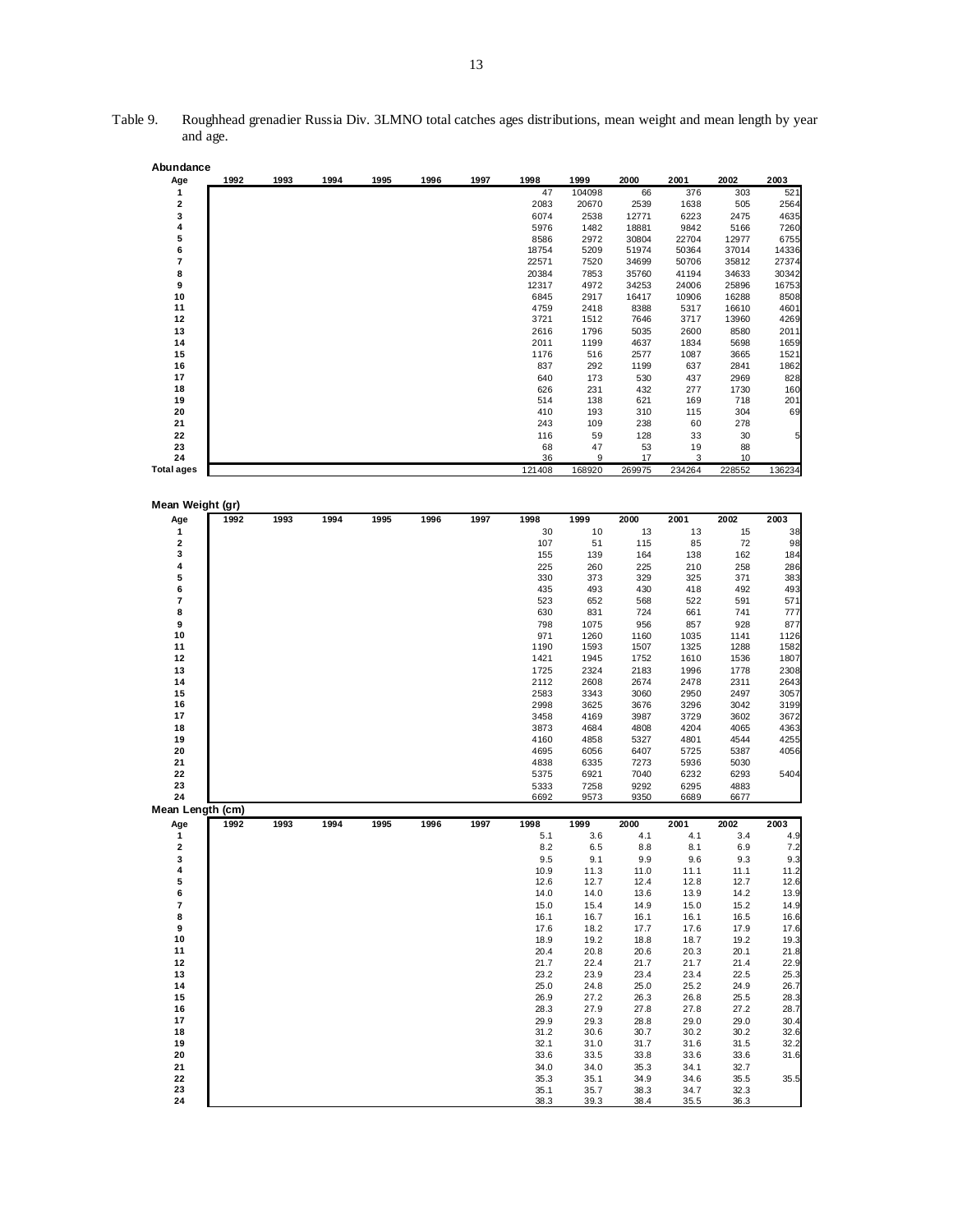| Abundance             |         |              |              |              |              |         |              |         |              |              |         |              |
|-----------------------|---------|--------------|--------------|--------------|--------------|---------|--------------|---------|--------------|--------------|---------|--------------|
| Age                   | 1992    | 1993         | 1994         | 1995         | 1996         | 1997    | 1998         | 1999    | 2000         | 2001         | 2002    | 2003         |
| 1                     | 4015    | 0            | 1276         | 0            | 0            | 0       | 47           | 105678  | 118          | 397          | 484     | 1745         |
| $\mathbf 2$           | 32675   | 37900        | 39785        | 14170        | 5093         | 42364   | 21782        | 129419  | 32334        | 15762        | 6004    | 37461        |
| 3                     | 62493   | 125464       | 130563       | 142713       | 95128        | 241501  | 144669       | 156143  | 190221       | 107185       | 99759   | 172996       |
| 4                     | 103515  | 83910        | 177653       | 319309       | 315476       | 467969  | 391704       | 223852  | 302378       | 217109       | 256630  | 464119       |
| 5                     |         |              | 205608       |              | 709214       |         | 791095       |         | 527982       |              |         |              |
|                       | 197522  | 151123       |              | 370483       |              | 653031  |              | 641078  |              | 421557       | 483287  | 372390       |
| 6                     | 508971  | 366628       | 394680       | 564837       | 1162396      | 925505  | 1620101      | 949703  | 1118199      | 915576       | 1046058 | 562838       |
| 7                     | 792864  | 496122       | 527552       | 619505       | 924380       | 992327  | 2212826      | 961740  | 982683       | 1049510      | 973771  | 1190123      |
| 8                     | 1122312 | 948145       | 901398       | 879044       | 999031       | 1270530 | 3015016      | 1237561 | 1341920      | 1169704      | 1266419 | 1708755      |
| 9                     | 1079639 | 1088143      | 1061679      | 911875       | 921953       | 1071115 | 2226078      | 1040108 | 1692732      | 913046       | 873862  | 1354953      |
| 10                    | 841149  | 761160       | 798988       | 685964       | 698674       | 717076  | 1216448      | 808124  | 1044521      | 565130       | 454136  | 772799       |
| 11                    | 798146  | 535726       | 587450       | 518743       | 608704       | 582942  | 800521       | 918977  | 472835       | 357370       | 443332  | 395749       |
| 12                    | 751577  | 456199       | 458358       | 377202       | 456632       | 476790  | 586220       | 542169  | 414313       | 243226       | 317515  | 300307       |
| 13                    | 581997  | 373304       | 322175       | 230586       | 278554       | 327191  | 376383       | 622668  | 234349       | 137969       | 168123  | 141190       |
| 14                    | 477570  | 305061       | 244921       | 170442       | 144886       | 233190  | 263854       | 471140  | 185664       | 89352        | 91212   | 63059        |
| 15                    | 259033  | 196682       | 148473       | 97761        | 83705        | 118696  | 132473       | 228458  | 121040       | 53952        | 58607   | 53929        |
| 16                    | 162051  | 120754       | 90481        | 76395        | 60403        | 80719   | 82658        | 106189  | 62548        | 36845        | 60044   | 71310        |
|                       |         |              |              |              |              |         |              |         |              |              |         |              |
| 17                    | 100425  | 74262        | 55310        | 44953        | 48179        | 61559   | 46647        | 68900   | 27522        | 24892        | 68823   | 33417        |
| 18                    | 76282   | 65373        | 46289        | 34512        | 41578        | 43885   | 48320        | 97060   | 22066        | 21902        | 51435   | 12159        |
| 19                    | 53919   | 51888        | 36662        | 23579        | 30192        | 32846   | 42275        | 78589   | 30941        | 17283        | 27893   | 15590        |
| 20                    | 30009   | 27751        | 22571        | 15449        | 8871         | 21390   | 28848        | 81283   | 18898        | 12004        | 16356   | 7035         |
| 21                    | 17980   | 16527        | 13370        | 8864         | 1996         | 13502   | 19408        | 56097   | 18411        | 7093         | 12197   | 297          |
| 22                    | 8430    | 4482         | 6720         | 3196         | 948          | 5188    | 8372         | 28017   | 13093        | 4742         | 4971    | 2341         |
| 23                    | 8561    | 4042         | 4935         | 1534         | 2034         | 3581    | 6746         | 23244   | 9841         | 3718         | 5442    | 472          |
| 24                    | 8481    | 803          | 3802         | 968          | 0            | 1821    | 2945         | 7743    | 10342        | 2667         | 3232    | 646          |
| <b>Total ages</b>     | 8079616 | 6291449      | 6280698      | 6112082      | 7598026      | 8384718 | 14085434     | 9583939 | 8874953      | 6387992      | 6789591 | 7735681      |
| <b>Total Catch SC</b> | 6725    | 4395         | 4023         | 3982         | 4135         | 4740    | 7270         | 7160    | 4767         | 3117         | 3657    | 3984         |
|                       |         |              |              |              |              |         |              |         |              |              |         |              |
| Mean Weight (gr)      |         |              |              |              |              |         |              |         |              |              |         |              |
|                       |         |              |              |              |              |         |              |         |              |              |         |              |
| Age                   | 1992    | 1993         | 1994         | 1995         | 1996         | 1997    | 1998         | 1999    | 2000         | 2001         | 2002    | 2003         |
| 1                     | 11      |              | 16           |              |              |         | 30           | 10      | 14           | 13           | 22      | 34           |
| 2                     | 40      | 51           | 49           | 80           | 165          | 107     | 107          | 127     | 116          | 99           | 61      | 91           |
| 3                     | 86      | 77           | 85           | 113          | 156          | 147     | 143          | 180     | 158          | 137          | 154     | 148          |
| 4                     | 119     | 111          | 115          | 143          | 184          | 211     | 177          | 244     | 194          | 176          | 218     | 213          |
| 5                     | 186     | 184          | 173          | 230          | 216          | 262     | 229          | 317     | 243          | 227          | 268     | 278          |
| 6                     | 258     | 236          | 236          | 325          | 260          | 300     | 281          | 365     | 276          | 271          | 306     | 299          |
| 7                     | 337     | 320          | 313          | 434          | 348          | 355     | 342          | 434     | 327          | 324          | 353     | 333          |
| 8                     | 440     | 414          | 412          | 524          | 451          | 421     | 403          | 487     | 393          | 397          | 414     | 423          |
| 9                     | 594     | 500          | 509          | 612          | 560          | 516     | 490          | 591     | 498          | 499          | 498     | 483          |
| 10                    | 748     | 585          | 590          | 677          | 653          | 618     | 600          | 677     | 568          | 587          | 607     | 616          |
| 11                    | 922     | 736          | 716          | 776          | 767          | 743     | 749          | 785     | 725          | 709          | 692     | 854          |
|                       |         | 886          |              | 885          | 851          | 855     | 876          | 949     | 828          | 824          | 840     | 979          |
| 12                    | 1063    |              | 836          |              |              |         |              |         |              |              |         |              |
| 13                    | 1226    | 1101         | 1039         | 1106         | 984          | 1033    | 1052         | 1151    | 1068         | 1033         | 989     | 1155         |
| 14                    | 1446    | 1324         | 1280         | 1443         | 1245         | 1252    | 1299         | 1305    | 1353         | 1343         | 1412    | 1521         |
| 15                    | 1683    | 1546         | 1530         | 1705         | 1696         | 1534    | 1544         | 1657    | 1561         | 1652         | 1565    | 1903         |
| 16                    | 1928    | 1777         | 1729         | 1966         | 1837         | 1799    | 1823         | 1832    | 1787         | 1851         | 1852    | 1998         |
| 17                    | 2212    | 1989         | 2005         | 2220         | 2083         | 2257    | 2100         | 2023    | 2010         | 2132         | 2078    | 2407         |
| 18                    | 2478    | 2326         | 2333         | 2459         | 2197         | 2421    | 2466         | 2358    | 2441         | 2429         | 2440    | 3056         |
| 19                    | 2669    |              |              |              |              |         |              |         |              |              |         |              |
| 20                    |         | 2508         | 2553         | 2643         | 2283         | 2534    | 2707         | 2474    | 2716         | 2662         | 2822    | 2954         |
| 21                    |         | 2777         | 2889         | 2887         | 2643         |         | 2942         | 2887    |              | 3000         | 3140    |              |
|                       | 3052    |              |              |              |              | 2870    |              |         | 3207         |              |         | 2899         |
|                       | 3363    | 2898         | 3076         | 3029         | 3105         | 3198    | 3063         | 3036    | 3739         | 3263         | 2939    | 4177         |
| 22                    | 3993    | 3422         | 3637         | 3487         | 3192         | 3471    | 3663         | 3584    | 3851         | 3754         | 3807    | 3682         |
| 23                    | 4092    | 3299         | 3525         | 3556         | 2514         | 3485    | 3592         | 3699    | 4289         | 3787         | 3240    | 4206         |
| 24                    | 4998    | 4172         | 4453         | 4067         |              | 4541    | 4108         | 4442    | 4670         | 4493         | 4206    | 4220         |
| Mean Length (cm)      |         |              |              |              |              |         |              |         |              |              |         |              |
| Age                   | 1992    | 1993         | 1994         | 1995         | 1996         | 1997    | 1998         | 1999    | 2000         | 2001         | 2002    | 2003         |
| 1                     | 4.7     |              | 5.5          |              |              |         | 5.1          | 3.6     | 4.7          | 4.1          | 4.0     | 4.8          |
| 2                     | 7.4     | 8.1          | 8.0          | 9.2          | 9.9          | 8.8     | 8.6          | 8.9     | 8.9          | 8.9          | 7.3     | 7.7          |
| З                     | 9.8     | 9.5          | 9.8          | 10.2         | 10.4         | 9.8     | 10.1         | 9.9     | 9.9          | 9.9          | 9.7     |              |
| 4                     | 11.0    | 10.7         | 10.9         | 10.9         | 11.2         | 11.1    | 11.2         | 11.3    | 11.0         | 11.1         | 11.1    | 11.2         |
| 5                     | 12.7    | 12.8         | 12.5         | 12.4         | 12.6         | 12.4    | 12.6         | 12.7    | 12.5         | 12.7         | 12.5    | 12.5         |
| 6                     | 14.2    | 14.0         | 14.0         | 13.8         | 13.7         | 13.7    | 14.0         | 13.7    | 13.7         | 13.9         | 14.1    | 13.6         |
| 7                     | 15.4    | 15.5         | 15.4         | 15.3         | 15.0         | 15.3    | 15.4         | 15.5    | 15.1         | 15.2         | 15.4    | 15.0         |
|                       |         |              |              |              |              |         |              |         |              |              |         |              |
| 8                     | 16.6    | 17.0         | 16.9         | 16.8         | 16.5         | 16.6    | 16.4         | 16.8    | 16.3         | 16.4         | 16.5    | 9.7<br>16.7  |
| 9                     | 18.1    | 18.1         | 18.2         | 18.2         | 18.1         | 17.9    | 17.6         | 18.5    | 17.8         | 17.8         | 17.7    | 17.7         |
| 10                    | 19.5    | 19.1         | 19.2         | 19.2         | 19.3         | 19.2    | 18.9         | 19.6    | 18.7         | 18.9         | 18.9    | 19.3         |
| 11                    | 20.9    | 20.6         | 20.5         | 20.4         | 20.7         | 20.6    | 20.3         | 20.8    | 20.3         | 20.2         | 19.8    | 21.5         |
| 12                    | 22.0    | 22.0         | 21.6         | 21.2         | 21.4         | 21.6    | 21.5         | 22.2    | 21.2         | 21.2         | 21.0    | 22.5         |
| 13                    | 23.3    | 23.7         | 23.2         | 22.7         | 22.5         | 23.0    | 22.9         | 23.8    | 23.1         | 22.8         | 22.1    | 23.7         |
| 14                    | 24.8    | 25.3         | 25.0         | 24.9         | 24.3         | 24.6    | 24.6         | 24.8    | 25.0         | 24.9         | 25.1    | 26.1         |
| 15                    | 26.4    | 26.7         | 26.6         | 26.7         | 27.2         | 26.4    | 26.3         | 27.1    | 26.5         | 26.9         | 26.0    | 28.5         |
| 16                    | 27.7    | 28.0         | 27.7         | 28.1         | 28.0         | 27.8    | 27.7         | 28.1    | 27.5         | 27.9         | 27.8    | 28.9         |
| 17                    | 29.2    | 29.2         | 29.2         | 29.4         | 29.5         | 30.3    | 29.4         | 29.1    | 28.8         | 29.5         | 29.1    | 30.9         |
| 18                    | 30.6    | 30.8         | 30.9         | 30.8         | 30.2         | 31.2    | 31.3         | 30.8    | 30.8         | 31.0         | 30.9    | 33.8         |
| 19                    | 31.5    | 31.7         | 31.8         | 31.5         | 30.6         | 31.7    | 32.3         | 31.4    | 32.0         | 32.0         | 32.7    | 33.4         |
| 20                    | 33.0    | 32.8         | 33.2         | 32.8         | 32.1         | 33.2    | 33.3         | 33.1    | 34.1         | 33.5         | 34.1    | 33.1         |
| 21                    | 34.1    | 33.3         | 34.0         | 33.4         | 34.1         | 34.3    | 33.8         | 33.8    | 36.1         | 34.5         | 33.2    | 37.8         |
| 22                    | 36.6    |              |              |              |              | 35.4    |              | 35.8    |              |              | 36.5    |              |
| 23                    | 37.0    | 35.3<br>34.7 | 36.0<br>35.5 | 35.3<br>35.2 | 34.5<br>31.6 | 35.3    | 36.0<br>35.8 | 36.2    | 36.5<br>38.0 | 36.3<br>36.4 | 34.3    | 36.2<br>37.9 |

Table 10. Roughhead grenadier Subarea 2 + Div. 3LMNO total catches ages distributions, mean weight and mean length by year and age.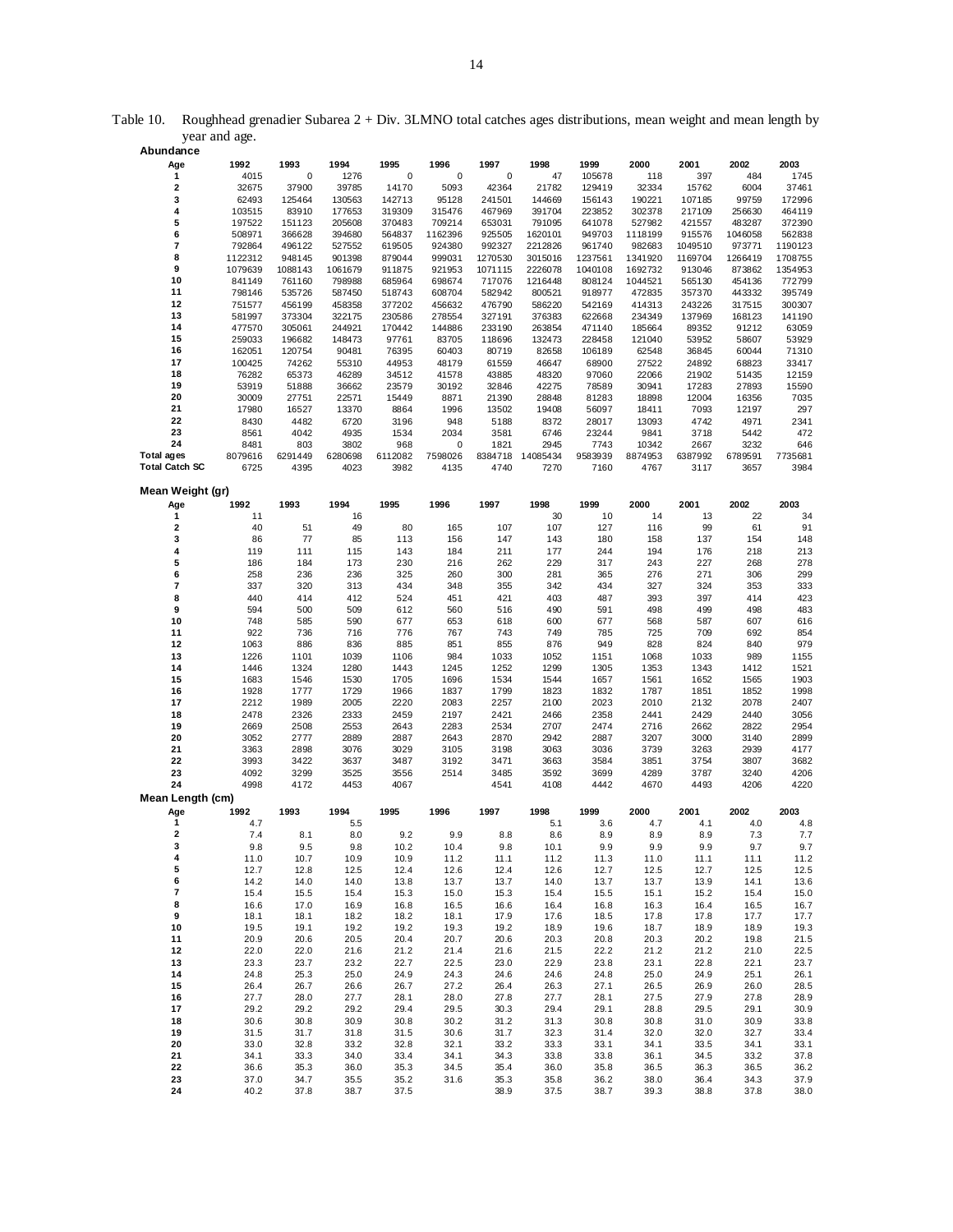# Table 11. Spanish 3NO survey total abundance and mean numbers per tow by age and year

|          | Spanish 3NO SurveyTotal Abundance        |         |         |         |         |         |         |         |
|----------|------------------------------------------|---------|---------|---------|---------|---------|---------|---------|
| Edad     | 1997                                     | 1998    | 1999    | 2000    | 2001    | 2002    | 2003    | 2004    |
| 1        | 0                                        | 5165    | 5438    | 11545   | 67228   | 325985  | 529797  | 511040  |
| 2        | 32481                                    | 156218  | 982698  | 902686  | 532368  | 648260  | 2184155 | 606283  |
| 3        | 141816                                   | 965738  | 1955847 | 1579722 | 748942  | 496842  | 1552355 | 3414010 |
| 4        | 220962                                   | 1518901 | 3200880 | 839747  | 655183  | 309680  | 1071563 | 2060154 |
| 5        | 322711                                   | 1063589 | 3380992 | 6176255 | 2104780 | 755159  | 1176158 | 2047164 |
| 6        | 1060652                                  | 1625224 | 2196379 | 4854350 | 3352016 | 1393211 | 1840783 | 2546145 |
| 7        | 2034967                                  | 2648325 | 1896552 | 2264971 | 3347877 | 1843908 | 3427229 | 2549054 |
| 8        | 696115                                   | 3691333 | 1840944 | 1510625 | 1960709 | 1454321 | 3420153 | 3361223 |
| 9        | 698216                                   | 1296299 | 849876  | 1472413 | 1316343 | 1011123 | 1511756 | 3754385 |
| 10       | 387456                                   | 1130638 | 345851  | 1324369 | 1432969 | 1006692 | 1058672 | 3193367 |
| 11       | 522924                                   | 484043  | 208830  | 237202  | 359326  | 518317  | 885167  | 1441700 |
| 12       | 491170                                   | 629574  | 141245  | 289124  | 134303  | 679038  | 399211  | 829087  |
| 13       | 256042                                   | 636745  | 106606  | 155790  | 98888   | 166503  | 266659  | 491326  |
| 14       | 88802                                    | 306068  | 103961  | 253670  | 66946   | 139673  | 137612  | 256698  |
| 15       | 61218                                    | 256735  | 84223   | 144054  | 58647   | 94770   | 154609  | 96287   |
| 16       | 36815                                    | 83717   | 30922   | 88211   | 54347   | 145589  | 151930  | 85891   |
| 17       | 17475                                    | 55386   | 20814   | 41454   | 68832   | 134222  | 97853   | 39520   |
| 18       | 25523                                    | 83711   | 26515   | 38650   | 54681   | 78120   | 19093   | 29615   |
| 19       | 19643                                    | 69006   | 18018   | 50319   | 34288   | 58443   | 25086   | 7274    |
| 20       | 12816                                    | 47903   | 16783   | 25896   | 16017   | 15827   | 13895   | 1914    |
| 21       | 8795                                     | 25795   | 11017   | 17761   | 14776   | 15540   | 0       | 1914    |
| 22       | 4572                                     | 13835   | 3661    | 7003    | 3765    | 7023    | 4435    | 1914    |
| 23       | 5406                                     | 11338   | 2301    | 6583    | 5331    | 5231    | 0       | 0       |
| 24       | 0                                        | 2404    | 1179    | 1184    | 3760    | 2913    | 0       | 0       |
|          |                                          |         |         |         |         |         |         |         |
|          | Spanish 3NO Survey Mean Numbers Per Town |         |         |         |         |         |         |         |
| Edad     | 1997                                     | 1998    | 1999    | 2000    | 2001    | 2002    | 2003    | 2004    |
| 1        | 0.000                                    | 0.005   | 0.006   | 0.012   | 0.069   | 0.358   | 0.572   | 0.542   |
| 2        | 0.037                                    | 0.159   | 1.022   | 0.913   | 0.548   | 0.712   | 2.356   | 0.643   |
| 3        | 0.162                                    |         |         |         |         |         |         |         |
| 4        |                                          | 0.984   | 2.034   | 1.598   | 0.771   | 0.546   | 1.675   | 3.620   |
| 5        | 0.252                                    | 1.547   | 3.328   | 0.849   | 0.675   | 0.340   | 1.156   | 2.184   |
|          | 0.368                                    | 1.083   | 3.515   | 6.247   | 2.167   | 0.830   | 1.269   | 2.171   |
| 6        | 1.210                                    | 1.655   | 2.284   | 4.910   | 3.451   | 1.531   | 1.986   | 2.700   |
| 7        | 2.321                                    | 2.697   | 1.972   | 2.291   | 3.447   | 2.027   | 3.697   | 2.703   |
| 8        | 0.794                                    | 3.760   | 1.914   | 1.528   | 2.019   | 1.598   | 3.689   | 3.564   |
| 9        | 0.796                                    | 1.320   | 0.884   | 1.489   | 1.355   | 1.111   | 1.631   | 3.981   |
| 10       | 0.442                                    | 1.152   | 0.360   | 1.340   | 1.475   | 1.106   | 1.142   | 3.386   |
| 11       | 0.597                                    | 0.493   | 0.217   | 0.240   | 0.370   | 0.570   | 0.955   | 1.529   |
| 12       | 0.560                                    | 0.641   | 0.147   | 0.292   | 0.138   | 0.746   | 0.431   | 0.879   |
| 13       | 0.292                                    | 0.649   | 0.111   | 0.158   | 0.102   | 0.183   | 0.288   | 0.521   |
| 14       | 0.101                                    | 0.312   | 0.108   | 0.257   | 0.069   | 0.154   | 0.148   | 0.272   |
| 15       | 0.070                                    | 0.261   | 0.088   | 0.146   | 0.060   | 0.104   | 0.167   | 0.102   |
| 16       | 0.042                                    | 0.085   | 0.032   | 0.089   | 0.056   | 0.160   | 0.164   | 0.091   |
| 17       | 0.020                                    | 0.056   | 0.022   | 0.042   | 0.071   | 0.148   | 0.106   | 0.042   |
| 18       | 0.029                                    | 0.085   | 0.028   | 0.039   | 0.056   | 0.086   | 0.021   | 0.031   |
| 19       | 0.022                                    | 0.070   | 0.019   | 0.051   | 0.035   | 0.064   | 0.027   | 0.008   |
| $20\,$   | 0.015                                    | 0.049   | 0.017   | 0.026   | 0.016   | 0.017   | 0.015   | 0.002   |
| 21       | 0.010                                    | 0.026   | 0.011   | 0.018   | 0.015   | 0.017   | 0.000   | 0.002   |
| 22       | 0.005                                    | 0.014   | 0.004   | 0.007   | 0.004   | 0.008   | 0.005   | 0.002   |
| 23<br>24 | 0.006<br>0.000                           | 0.012   | 0.002   | 0.007   | 0.005   | 0.006   | 0.000   | 0.000   |